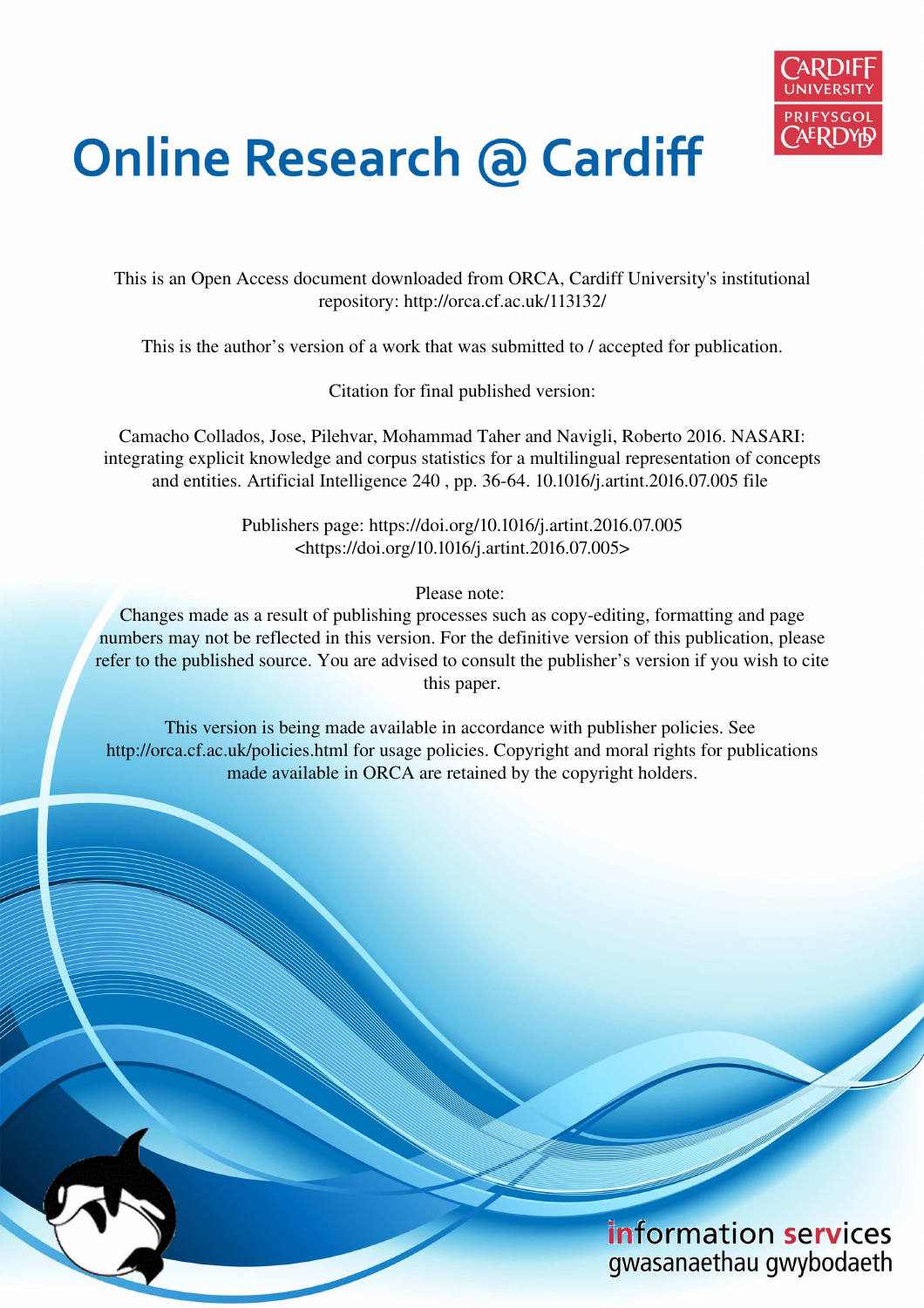### <span id="page-1-1"></span>Nasari: Integrating Explicit Knowledge and Corpus Statistics for a Multilingual Representation of Concepts and Entities

José Camacho-Collados, Mohammad Taher Pilehvar<sup>a, 1</sup>, Roberto Navigli

*Department of Computer Science Sapienza University of Rome*

*<sup>a</sup>Department of Theoretical and Applied Linguistics University of Cambridge*

#### Abstract

Owing to the need for a deep understanding of linguistic items, semantic representation is considered to be one of the fundamental components of several applications in Natural Language Processing and Artificial Intelligence. As a result, semantic representation has been one of the prominent research areas in lexical semantics over the past decades. However, due mainly to the lack of large sense-annotated corpora, most existing representation techniques are limited to the lexical level and thus cannot be effectively applied to individual word senses. In this paper we put forward a novel multilingual vector representation, called Nasari, which not only enables accurate representation of word senses in different languages, but it also provides two main advantages over existing approaches: (1) high coverage, including both concepts and named entities, (2) comparability across languages and linguistic levels (i.e., words, senses and concepts), thanks to the representation of linguistic items in a single unified semantic space and in a joint embedded space, respectively. Moreover, our representations are flexible, can be applied to multiple applications and are freely available at <http://lcl.uniroma1.it/nasari/>. As evaluation benchmark, we opted for four different tasks, namely, word similarity, sense clustering, domain labeling, and Word Sense Disambiguation, for each of which we report state-of-the-art performance on several standard datasets across different languages.

#### *Keywords:*

semantic representation, lexical semantics, Word Sense Disambiguation, semantic similarity, sense clustering, domain labeling

#### 1. Introduction

Semantic representation, i.e., modeling the semantics of a linguistic item<sup>[2](#page-1-0)</sup> in a mathematical or machine interpretable form, is a fundamental problem in Natural Language Processing (NLP) and Artificial Intelligence (AI). Because they represent the lowest linguistic level, word senses play a vital role in natural language understanding. Ef-<sup>5</sup> fective representations of word senses can be directly useful to Word Sense Disambiguation [\[94\]](#page-33-0), semantic similarity [\[13,](#page-31-0) [130,](#page-35-0) [107\]](#page-34-0), coarsening sense inventories [\[93,](#page-33-1) [125\]](#page-34-1), alignment of lexical resources [\[102,](#page-34-2) [99,](#page-34-3) [109\]](#page-34-4), lexical substitution [\[75\]](#page-33-2), and semantic priming [\[101\]](#page-34-5). Moreover, sense-level representation can be directly extended to applications requiring word representations, with the added benefit that it provides extra semantic information. Turney and Pantel [\[130\]](#page-35-0) provide a review of some of the applications of word representation, including: automatic thesaurus generation  $[21, 22]$  $[21, 22]$ , word similarity  $[25, 129, 114]$  $[25, 129, 114]$  $[25, 129, 114]$  and clustering  $[104]$ , query expansion  $[141]$ , information extraction  $[61]$ ,

semantic role labeling [\[29,](#page-32-1) [105\]](#page-34-8), spelling correction [\[53\]](#page-32-2), and Word Sense Disambiguation [\[94\]](#page-33-0).

<span id="page-1-0"></span><sup>&</sup>lt;sup>1</sup>Work mainly done at the Sapienza University of Rome.

<sup>&</sup>lt;sup>2</sup>Throughout this article by a linguistic item we mean any kind of linguistic unit that can bear a meaning, i.e., a word sense, a word, a phrase, a sentence or a larger piece of text.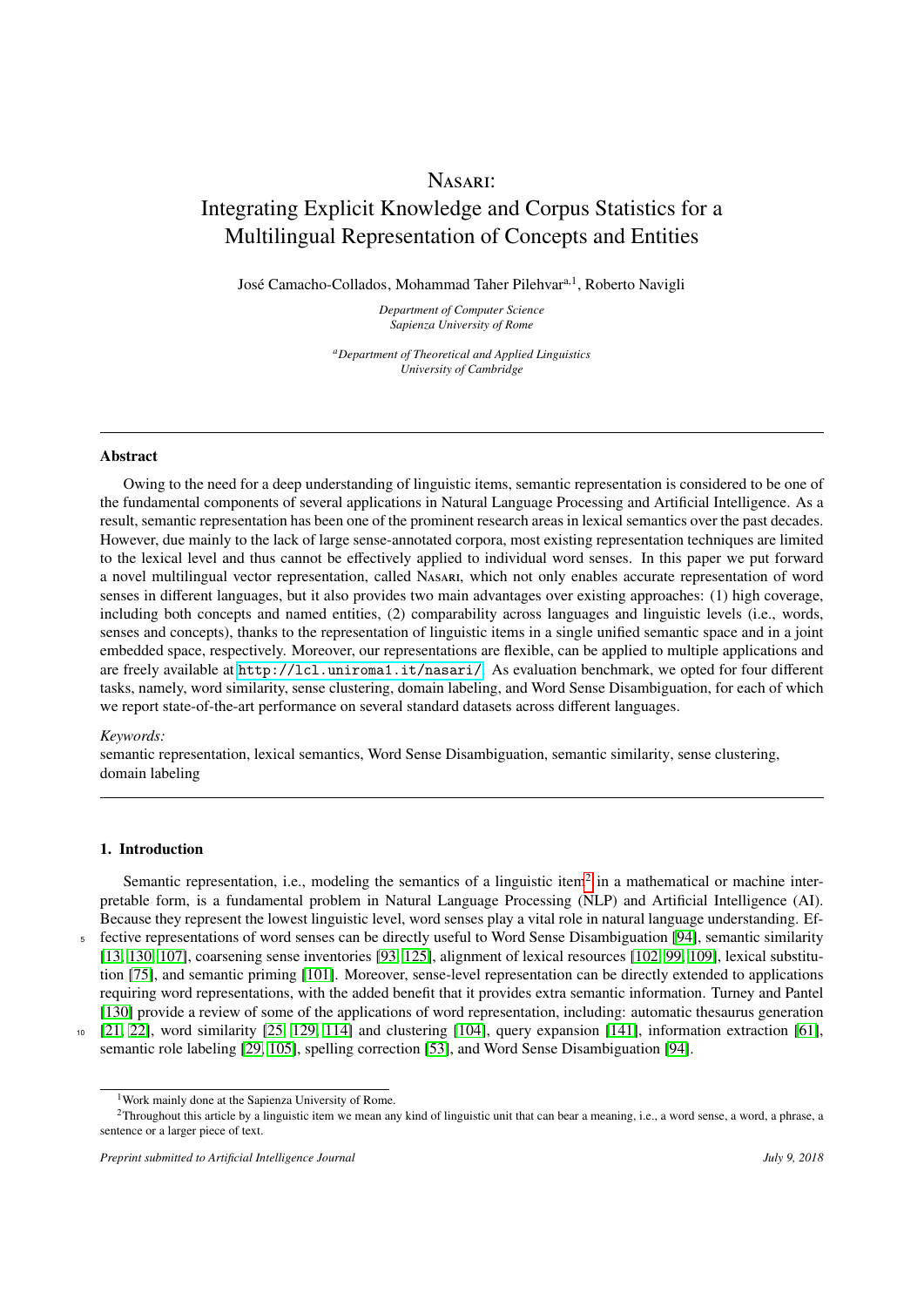The Vector Space Model (VSM) is a prominent approach for semantic representation. The model represents a linguistic item as a vector (or a point) in an *n*-dimensional semantic space, i.e., a mathematical space wherein each of the *n* dimensions (hence, axes of the space) denotes a single linguistic entity, such as a word. The popularity of the

- <sup>15</sup> VSM representation is due to two main reasons. Firstly, it is straightforward to view vectors as sets of features and directly apply various machine learning techniques on them. Secondly, the model enjoys support from the field of Cognitive Science wherein several studies have empirically or theoretically suggested that various aspects of human cognition accord with VSMs [\[36,](#page-32-3) [64\]](#page-33-4).
- However, most VSM-based techniques, whether in their conventional co-occurrence based form [\[120,](#page-34-9) [130,](#page-35-0) [63\]](#page-33-5), or <sup>20</sup> in their newer predictive branch [\[20,](#page-31-3) [82,](#page-33-6) [8\]](#page-31-4), usually base their computation on the distributional statistics derived from text corpora. Hence, in order to be able to represent individual meanings of words (i.e., word senses), these techniques require large amounts of disambiguated text prior to modeling. Additionally, Word Sense Induction techniques [\[104,](#page-34-7) [11,](#page-31-5) [58,](#page-32-4) [27\]](#page-32-5) require sense-annotated data, if their induced sense clusters are to be mapped to an existing sense inventory. However, providing sense-annotated data on a large scale is a time-consuming process which has to be carried out
- <sup>25</sup> separately for each word sense and repeated for each new language of interest, i.e., the so-called knowledge acquisition bottleneck. Importantly, the largest manual effort for providing a wide-coverage sense-annotated dataset dates back to 1993, in the case of the SemCor corpus [\[86\]](#page-33-7). In fact, although cheap and fast annotations could be obtained by means of Amazon Mechanical Turk [\[124,](#page-34-10) [55\]](#page-32-6), games with a purpose [\[134,](#page-35-3) [132,](#page-35-4) [56\]](#page-32-7), or voluntary collaborative editing such as in Wikipedia [\[77\]](#page-33-8), producing annotated resources manually is still an onerous task. On the other hand, the
- <sup>30</sup> performance of Word Sense Disambiguation (WSD) techniques is still far from ideal [\[94\]](#page-33-0), which in its turn prevents a reliable automatic sense-annotation of large text corpora that can be used for modeling individual word senses. This hinders the functionality of this group of vector space models in tasks such as Word Sense Disambiguation (WSD) that require the representation of individual word senses.

There have been several efforts to adapt and apply distributional approaches to the representation of word senses

- <sup>35</sup> [\[104,](#page-34-7) [12,](#page-31-6) [115,](#page-34-11) [47,](#page-32-8) [68\]](#page-33-9). However, most of these techniques cannot provide representations that are already linked to a standard sense inventory, and consequently such mapping has to be carried out either manually, or with the help of sense-annotated data [\[48\]](#page-32-9). Recently, there have been attempts to address this issue and to obtain vectors for individual word senses by exploiting the WordNet semantic network [\[74,](#page-33-10) [107,](#page-34-0) [109,](#page-34-4) [117\]](#page-34-12) and its glosses [\[19\]](#page-31-7). These approaches, however, are either restricted to the representation of concepts defined in WordNet and to the English language only,
- <sup>40</sup> or are designed for specific tasks.

In our recent work [\[16\]](#page-31-8), we proposed a method that exploits the structural knowledge derived from semantic networks, together with distributional statistics from text corpora, to produce effective representations of individual word senses or concepts. Our approach provides two main advantages in comparison to previous VSM techniques. Firstly, it is multilingual, as it can be directly applied for the representation of concepts in dozens of languages.

<sup>45</sup> Secondly, each vector represents a concept, irrespective of its language, in a unified semantic space having concepts as its dimensions, permitting direct comparison of different representations across languages and hence enabling cross-lingual applications.

In this article, we improve our approach, referred to as Nasari (Novel Approach to a Semantically-Aware Representation of Items) henceforth, and extend their application to a wider range of tasks in lexical semantics. Specifically, <sup>50</sup> the novel contributions are as follow:

- 1. We propose a new formulation for fast computation of lexical specificity (Section [3.1.1\)](#page-5-0).
	- 2. We propose a new flexible way to get continuous embedded vector representations, with the added benefit of obtaining a semantic space shared by BabelNet synsets, words and texts (Section [3.3\)](#page-7-0).
- 3. We put forward a technique for improved computation of weights in the unified vectors and show how it can <sup>55</sup> improve the accuracy and efficiency of the representations (Section [3.4\)](#page-7-1).
	- 4. We compute and assign weights to individual edges in our semantic network (Section [4.1\)](#page-9-0) and show by means of different experiments the advantage we gain when using this new weighted graph (Section [10\)](#page-27-0).
- 5. We release the lexical and unified vector representations for five different languages (English, French, German, Italian and Spanish) and the embedded vector representations for the English language at [http://lcl.](http://lcl.uniroma1.it/nasari/) <sup>60</sup> [uniroma1.it/nasari/](http://lcl.uniroma1.it/nasari/) .

In addition to these contributions, we also devised robust frameworks that enable direct application of our representations to four different tasks: Semantic Similarity (Section [6\)](#page-12-0), Sense Clustering (Section [7\)](#page-17-0), Domain Labeling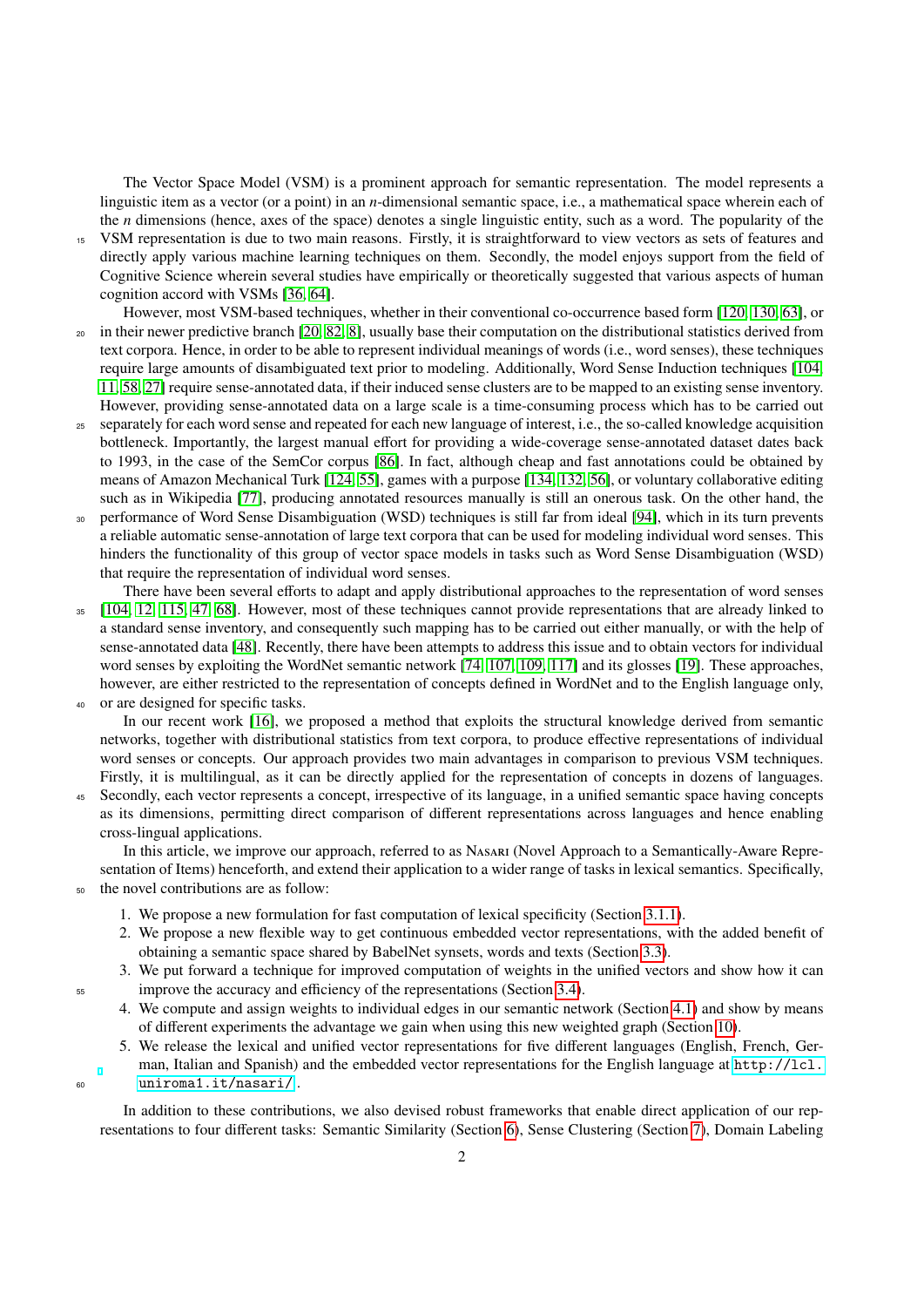(Section [8\)](#page-19-0) and Word Sense Disambiguation (Section [9\)](#page-23-0). For each of the tasks, we carried out a comprehensive set of evaluations on several datasets in order to verify the reliability and flexibility of Nasari different datasets and tasks. <sup>65</sup> We provide a summary of the experiments in Section [5.](#page-11-0)

The rest of this article is structured as follows. We first provide an introduction of some of the most widely used knowledge resources in lexical semantics, in Section [2.](#page-3-0) After which, in Section [3](#page-4-0) we describe our methodology to convert text into lexical, embedded and unified vectors. The process to obtain vector representations for synset vectors by leveraging the knowledge resources described in Section [2,](#page-3-0) and the methodology to obtain vectors from

 $\sigma$  text described in Section [3,](#page-4-0) is presented in Section [4.](#page-9-1) We present a summary of the experiments and the performance of Nasari across tasks in Section [5.](#page-11-0) Then, we describe some applications of the vectors with their respective frameworks and experiments in Sections [6](#page-12-0) (Semantic Similarity), [7](#page-17-0) (Sense Clustering), [8](#page-19-0) (Domain Labeling), and [9](#page-23-0) (Word Sense Disambiguation). We analyze the performance of different components of our model in Section [10.](#page-27-0) Finally, we discuss the related work in Section [11](#page-28-0) and provide the concluding remarks in Section [12.](#page-30-0)

#### <span id="page-3-0"></span><sup>75</sup> 2. Knowledge Resources

Knowledge resources can be divided into two general categories: expert made and collaboratively constructed. Each type has its own advantages and limits. Manually-annotated resources feature highly-accurate encoding of concepts and semantic relationships between them but, with a few exceptions, are usually limited in their lexical coverage, and are typically focused on a specific language only. A good example is WORDNET [\[84\]](#page-33-11), a semantic <sup>80</sup> network whose basic units are synsets. A synset represents a concept which may be expressed through nouns, verbs, adjectives or adverbs and is composed of the different lexicalizations (i.e., synonyms that are used to express it). For example, the synset of the *middle of the day* concept comprises six lexicalizations: *noon, twelve noon, high noon,*

*midday, noonday, noontide*. Synsets may also be seen as nodes in a semantic network. These nodes are connected to each other by means of lexical or semantic relations (hypernymy, meronymy, etc.). These relations are seen as the <sup>85</sup> edges in the WordNet semantic network. Despite being one of the largest and most complete manually-made lexical resources, WordNet still lacks coverage of lemmas and senses from domain specific lexicons (e.g., law or medicine), named entities, creative slang usages, or those for technology that came into existence only recently.

On the other hand, collaboratively-constructed resources, such as WIKIPEDIA, provide features such as multilinguality, wide coverage and up-to-dateness. As of September 2015, Wikipedia provides more than 100K articles in <sup>90</sup> over fifty languages. This coverage is steadily increasing. For instance, the English Wikipedia alone receives 750 new articles per day. Each of these articles provides, for its corresponding concept, a great deal of information in the form textual information, tables, infoboxes, and various relations (such as redirections, disambiguations, and categories). These features have persuaded many researchers over the past few years to exploit the huge amounts of semi-structured knowledge available in such collaborative resources for different NLP applications [\[46,](#page-32-10) [126\]](#page-34-13).

- <sup>95</sup> The types of knowledge available in the expert-based and collaboratively-constructed resources make them complementary. This has motivated researchers to combine various lexical resources across the two categories [\[102,](#page-34-2) [109\]](#page-34-4). A prominent example is BabelNet [\[99\]](#page-34-3), which provides a mapping of WordNet to a number of collaboratively-constructed resources, including Wikipedia. The structure of BabelNet<sup>[3](#page-3-1)</sup> is similar to that of WordNet. Synsets are the main linguistic units and are connected to other semantically related synsets, whose lexicalizations are multi-
- <sup>100</sup> lingual in this case. For instance, the synset corresponding to *United States* is represented with a set of multilingual lexicalizations including *United*  $States_{EN}$ *, United*  $States_{N}$  *America<sub>EN</sub>, America<sub>EN</sub>, U.S.<sub>EN</sub>, and U.S.A.EN* in English, *Estados UnidosES , Estados Unidos de Am´ericaES , EEUUES , E.E.U.U.ES , and EE. UU.ES* in Spanish, and *Stati Uniti d'AmericaIT , Stati UnitiIT , AmericaIT , and U.S.A.IT* in Italian. The relations between synsets are the ones coming from WordNet (hypernyms, hyponyms, etc.), plus new relations coming from other resources such as
- 105 Wikipedia hyperlinks and WikiData<sup>[4](#page-3-2)</sup> relations (e.g. Madrid *capital of* Spain). BabelNet is the largest multilingual semantic network available, containing 13,789,332 synsets (6,418,418 concepts and 7,370,914 named entities) and 3[5](#page-3-3)4,538,633 relations for 271 languages<sup>5</sup>. For the English language, BabelNet contains 4,403,148 synsets with at

<span id="page-3-1"></span> $3$ <http://babelnet.org/>

<span id="page-3-3"></span><span id="page-3-2"></span><sup>4</sup><https://www.wikidata.org>

<sup>5</sup>The statistics are taken from the BabelNet 3.0 release, which is the version used in our experiments. More statistics can be found at [http:](http://babelnet.org/stats) [//babelnet.org/stats](http://babelnet.org/stats)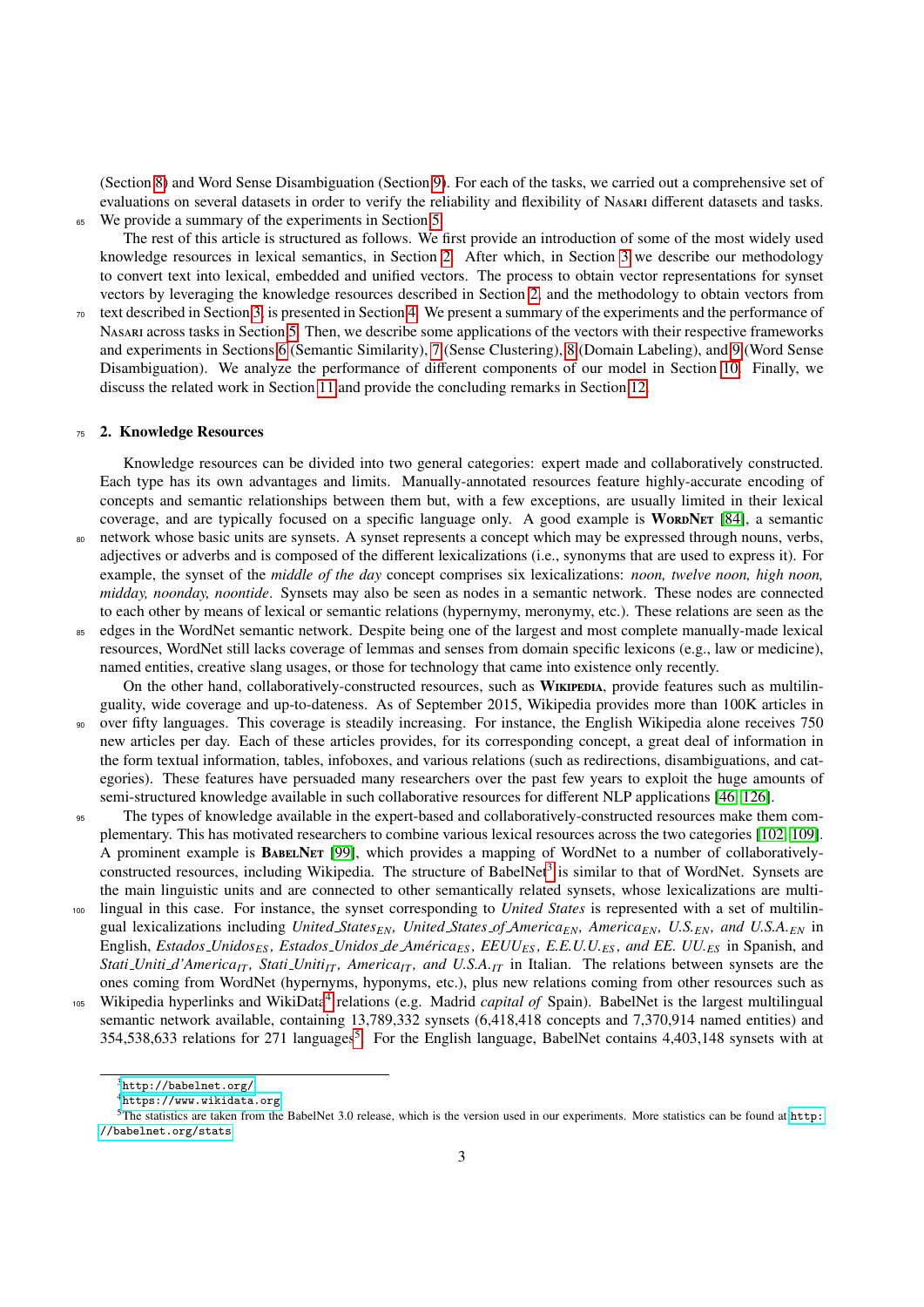least one Wikipedia page associated and 117,653 synsets with one WordNet synset associated, from which 99,705 synsets are composed of both a Wikipedia page and a WordNet synset.

<sup>110</sup> The gist of our approach lies in its combination of different types of knowledge from complementary resources. Specifically, our representation approach utilizes the following sources of knowledge: lexico-semantic relations in WordNet, BabelNet's mapping of WordNet synsets and Wikipedia articles, texts within Wikipedia articles and the inter-article links of Wikipedia. In our experiments we used WordNet 3.0 which covers more than 117K unique nouns in about 80K synsets, the Wikipedia dump of December 2014, and BabelNet 3.0, which covers 271 languages and <sup>115</sup> contains over 13 million synsets.

#### <span id="page-4-0"></span>3. Representing texts as vectors

One of the contributions of this article is the framework we are proposing for transforming texts into three different kinds of vector: lexical, embedded and unified. Our lexical vectors follow the conventional approach for representing a linguistic item in a semantic space with words as its dimensions [\[104\]](#page-34-7) (multiword expressions are also considered).

 $120$  The weights in these vectors are usually computed on the basis of raw term frequencies (*tf*) or normalized frequencies, such as *tf-idf* [\[52\]](#page-32-11). Instead, we use lexical specificity for the computation of the weights in our lexical vectors. Having a solid statistical basis, lexical specificity provides several advantages over the previously mentioned measures [\[17\]](#page-31-9) (see Section [10](#page-27-0) for a comparison of lexical specificity and *tf-idf*). In what follows in this section we first explain lexical specificity and propose an efficient way for its fast computation (Section [3.1\)](#page-4-1). We then provide more details of

<sup>125</sup> our three types of vector, i.e., lexical (Section [3.2\)](#page-6-0), embedded (Section [3.3\)](#page-7-0) and unified (Section [3.4\)](#page-7-1).

#### <span id="page-4-1"></span>*3.1. Lexical specificity*

Lexical specificity [\[62\]](#page-33-12) is a statistical measure based on the hypergeometric distribution<sup>[6](#page-4-2)</sup>. The measure has been widely used in different NLP applications including term extraction [\[28\]](#page-32-12), textual data analysis [\[66\]](#page-33-13) and domainbased term disambiguation [\[14,](#page-31-10) [10\]](#page-31-11), but it has rarely been used to measure weights in a vector space model. Lexical specificity essentially computes the set of most representative words for a given text based on the hypergeometric distribution. In our setting, we are interested in representing a given text, hereafter referred to as the sub-corpus

SC, through a vector comprising the weighted set of its most relevant words or concepts. In order to compute lexical specificity, we need a reference corpus RC which should be a superset of  $SC$ . Lexical specificity computes the weights for each word by contrasting the frequencies of that word across SC and RC.

- Following the notation of [\[16\]](#page-31-8), let *T* and *t* be the respective total number of content words in RC and SC, while *F* and *f* denote the frequency of a given word *w* in RC and SC, respectively. Our goal is to compute a weight quantifying the association strength of *w* with our text SC. We compute the probability of a word *w* having a frequency equal to or higher than *f* in our sub-corpus *SC* using a hypergeometric distribution which takes as its parameters the frequency of *w* in the reference corpus RC, i.e., *F*, and the sizes of RC and SC, i.e., *T* and *t*, respectively. A word *w* with a high
- <sup>140</sup> probability is one with a high occurrence chance across arbitrary subsets of RC of size *t*. Hence, the representative words of a given sub-corpus will be those with low probabilities since these specific words are the most suitable ones for distinguishing the sub-corpus from the reference corpus. As a result, the computed probability is inversely proportional to the relevance of the word *w* to SC. In order to make the relation directly proportional, thus making the weights more interpretable, we apply the  $-\log_{10}$  operation to the computed probabilities as has been customary
- in the literature [\[28,](#page-32-12) [42\]](#page-32-13). This logarithmic operation also speeds up the calculations (more details in the following section). Morover, using  $\log_{10}$ , instead of for instance the natural logarithm, has the added benefit of leading to an easy calculation of the prior probability. For example, if an item has a lexical specificity of 5.0, it means that the probability of observing that item in SC is 10<sup>−</sup><sup>5</sup> = 0.00005. Therefore, the lexical specificity of *w* in SC is given by the following expression:

<span id="page-4-3"></span>
$$
spec(T, t, F, f) = -\log_{10} P(X \ge f)
$$
\n<sup>(1)</sup>

<span id="page-4-2"></span><sup>&</sup>lt;sup>6</sup> The hypergeometric distribution is a discrete probability distribution that describes the probability of k successes in n draws, without replacement, from a finite population of size N that contains exactly K successes, wherein each draw is either a success or a failure. In statistics, the hypergeometric test uses the hypergeometric distribution to calculate the statistical significance of having drawn a specific k successes (out of n total draws) from the aforementioned population" ([https://en.wikipedia.org/wiki/Hypergeometric\\_distribution](https://en.wikipedia.org/wiki/Hypergeometric_distribution))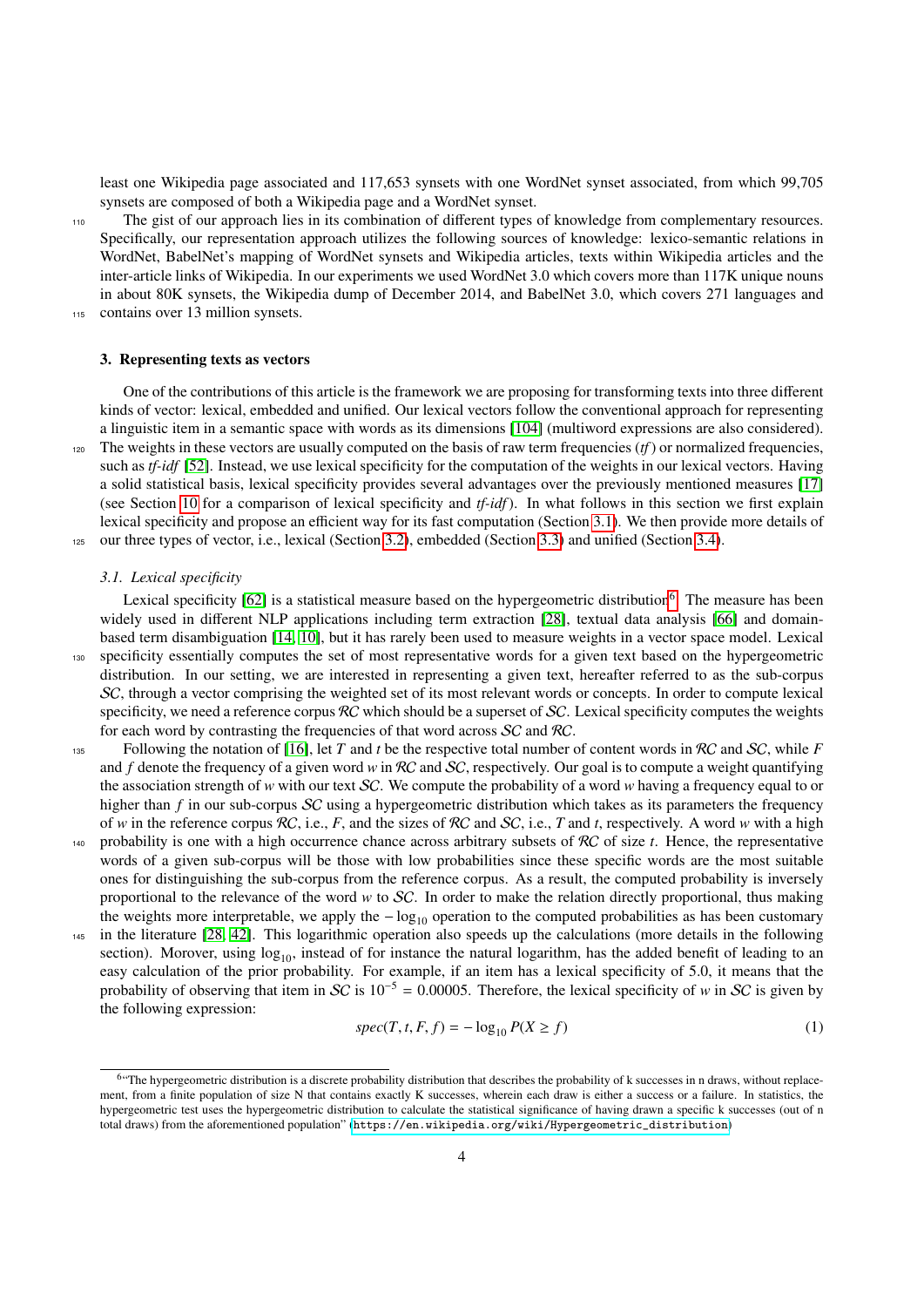<span id="page-5-1"></span>150 where *X* represents a random variable following a hypergeometric distribution with parameters *F*, *t* and *T* and  $P(X \geq 0)$ *f*) is defined as follows:

$$
P(X \ge f) = \sum_{i=f}^{F} P(X = i)
$$
\n<sup>(2)</sup>

where  $P(X = i)$  represents the probability of a given word to appear exactly *i* times in the subcorpus SC according to the hypergeometric distribution of parameters  $F$ ,  $t$  and  $T$ . We propose an efficient implementation of Equation [2](#page-5-1) in the following section.

#### <sup>155</sup> *3.1.1. E*ffi*cient implementation of lexical specificity*

<span id="page-5-3"></span><span id="page-5-0"></span>According to Equation [2,](#page-5-1) the computation of the hypergeometric distribution involves summing  $(F - f) + 1$ addends, each of which is calculated as follows<sup>[7](#page-5-2)</sup>:

$$
P(X = i) = \frac{{\binom{F}{i}} {\binom{T-F}{t-i}}}{{\binom{T}{t}}} = \frac{F!(T - F)!t!(T - t)!}{T!i!(F - i)!(t - i)!(T - F - t + i)!}
$$
(3)

Given that the summation range of Equation [2](#page-5-1) is generally directly proportional to the size of the corpus, the computation of lexical specificity can be quite expensive on large corpora wherein the value of *F* tends to be very <sup>160</sup> high. Lafon [\[62\]](#page-33-12) proposed a method to reduce the computation cost of Equation [2.](#page-5-1) According to this method, one can first calculate  $P(X = i)$  only for the smallest *i* (i.e., *f*) and then calculate the rest of probabilities, i.e.,  $P(X = f + 1)$ , ...,  $P(X = F)$ , using the following property of the hypergeometric distribution:

$$
P(X = i + 1) = \frac{P(X = i)(F - i)(t - i)}{(i + 1)(T - F - t + i + 1)}
$$
\n(4)

<span id="page-5-4"></span>Lafon [\[62\]](#page-33-12) also suggested using the well-known Stirling formula for the computation of the factorial components in Equation [3.](#page-5-3) According to the Stirling formula, the logarithm of a factorial can be approximated as follows:

$$
\log n! = n \log n - n + \frac{1}{2} \log (2\pi n)
$$
 (5)

<sup>165</sup> Thanks to the application of the Stirling formula we can transform Equation [3](#page-5-3) into a summation. Despite these improvements in the calculation of lexical specificity, there remain issues when the above computation is to be applied to a large reference corpus. One of the main problems is the multiplication of potentially very small quantities. Specifically, a 64-bit binary floating-point number, which is the one typically used in current computers, has an approximate range from  $10^{-308}$  through  $10^{+308}$ . During the computation of lexical specificity on large corpora, the <sup>170</sup> lower bound can be reached several times. Our solution to solve this problem (which even optimizes the calculations) is obtained via the next two equations. Firstly, we rewrite Equation [4](#page-5-4) by extracting the common factor  $P(X = f)$ :

> $P(X \ge f) = \sum_{r=1}^{F}$ *i*=*f*  $P(X = i) = P(X = f) \sum_{i=1}^{F}$ *i*=*f*  $a_i$  (6)

where  $a_f = 1$  and  $a_i = a_{i-1} \frac{(F-i)(t-i)}{(i+1)(T-F-t+i+1)}$ ,  $\forall i = f + 1, ..., F$ .

Now we only need to apply the logarithm to both sides of the equation in order to transform the previous multiplication into an addition and thus avoid small values. In this way we also avoid unnecessary exponentials in the 175 calculations of  $P(X = f)$ :

$$
-\log_{10} P(X \ge f) = -\log_{10} P(X = f) - \log_{10} \left( \sum_{i=f}^{F} a_i \right) \tag{7}
$$

<span id="page-5-2"></span><sup>&</sup>lt;sup>7</sup>In the cases where *i* > *t*, which may occur if  $F > t$ , the probability  $P(X = i)$  is equal to 0.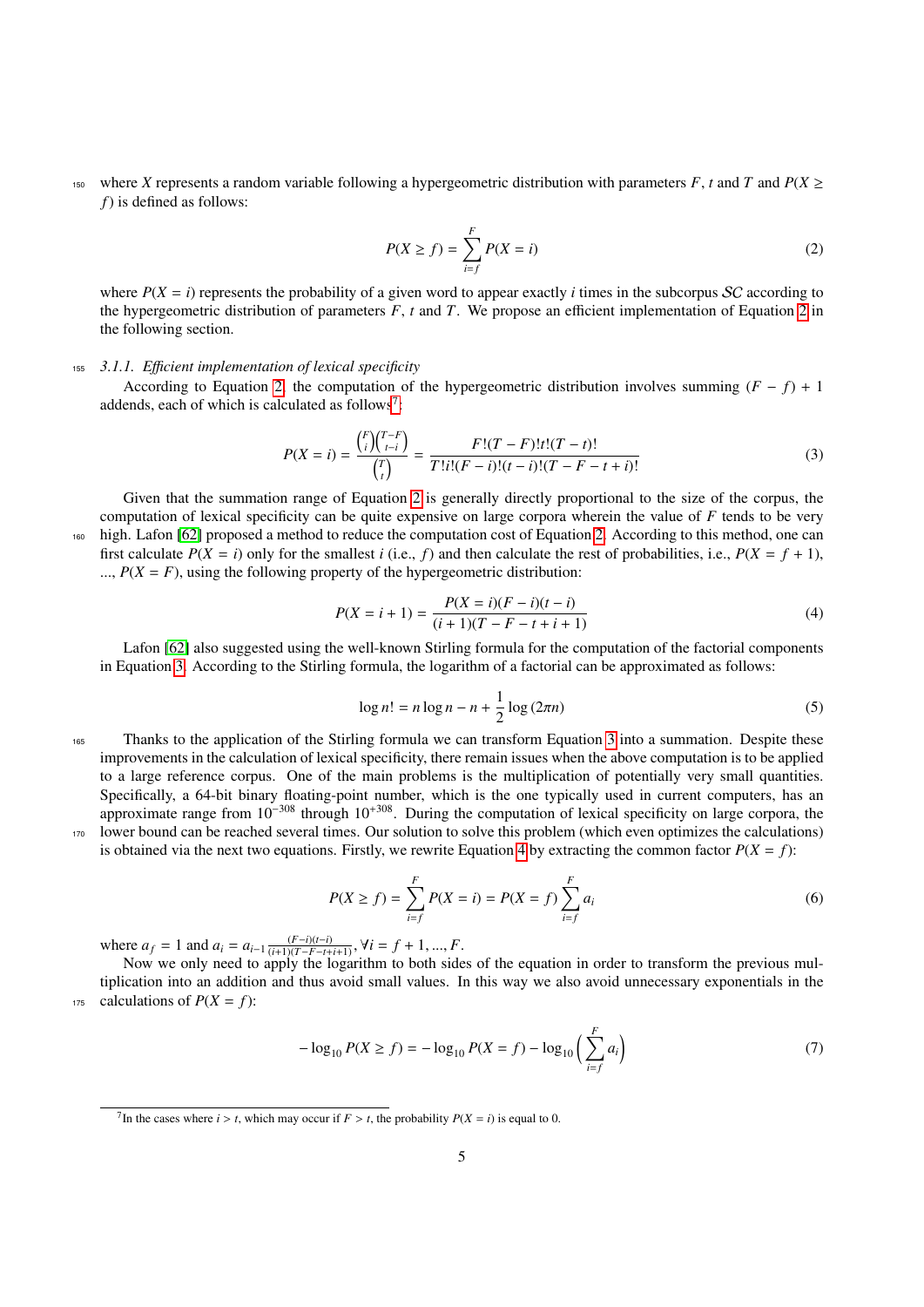

<span id="page-6-1"></span>Figure 1: Hypergeometric distribution for the word *mathematics* in an arbitraty sub-corpus (SC) of size 100,000 in Wikipedia.

Therefore, according to Equation [1](#page-4-3) and by applying a change of logarithm base, we can compute lexical specificity given the four parameters  $T$ ,  $t$ ,  $F$ , and  $f$  as follows:

$$
spec(T, t, F, f) = -k \log_e P(X = f) - \log_{10}\left(\sum_{i=f}^{F} a_i\right)
$$
\n
$$
(8)
$$

where *k* is the natural logarithm of 10 (i.e.,  $\log_e 10$ ).

For computational feasibility, the  $\sum_{i=f}^{F} a_i$  sum is usually not computed until *F*. Instead, a stopping criterion <sup>180</sup> is introduced into the loop. Since the probability mass in the tail of the hypergeometric distribution is in most cases mathematically insignificant with respect the final cumulative probability distribution, the stopping criterion is usually satisfied well before reaching to the final *F* value, which considerably reduces the computation time.

As an example we show in Figure [1](#page-6-1) the estimated probability distribution for the word *mathematics* in an arbitrary sub-corpus SC of 100,000 content words from Wikipedia. If the word *mathematics* occurs more than twenty times  $185$  in SC, the word is considered to be very specific to the given subcorpus, since, as we can see from Figure [1,](#page-6-1) most of the probability mass in the hypergeometric distribution is concentrated in the left part of the distribution range. The distribution range extends until 70,029, which is the number of occurrences of the word *mathematics* in the whole Wikipedia. However, the probability  $P(X = 45)$  is already as small as 10<sup>-20</sup> and rapidly gets much smaller. This illustrates the point made above, in which the right tail of the probability mass is generally insignificant to values <sup>190</sup> close to the expected value, and adding a stopping condition might make the calculations much faster, while not

having any noticeable effect to the final specificity score.

The next three sections provide more details on our three types of vector and on how we leverage lexical specificity for their construction.

#### <span id="page-6-0"></span>*3.2. Lexical vector representation*

<sup>195</sup> So far we have explained how lexical specificity can be used to determine the relevance of words for a given text. In this section we explain how we leverage lexical specificity in order to construct a lexical vector for a given text (i.e., SC). Throughout the article the texts considered come from Wikipedia, thus we use the whole Wikipedia as our reference corpus (RC). Our lexical vectors have individual words as their dimensions, therefore, in our lexical semantic space, a text is represented on the basis of its association with a set of lexical items, i.e., words. By contrasting the <sub>200</sub> term frequencies across  $SC$  and  $RC$ , we compute the lexical specificity of each term for the given subcorpus.

Specifically, in order to compute our lexical vector  $\vec{v}_{lex}(SC)$ , we simply iterate over all the content words in our subcorpus SC (only words with a total frequency greater than or equal to five in the whole Wikipedia are considered) and compute lexical specificity for each of them. We then prune the resulting vectors by keeping only those words that are relevant to the target text with a confidence of 99% or more according to the hypergeometric distribution ( $P(X \geq 1)$ 

 $_{205}$  *f*)  $\leq$  0.01), as also performed in earlier works [\[10,](#page-31-11) [17\]](#page-31-9). Words with weights below the aforementioned threshold are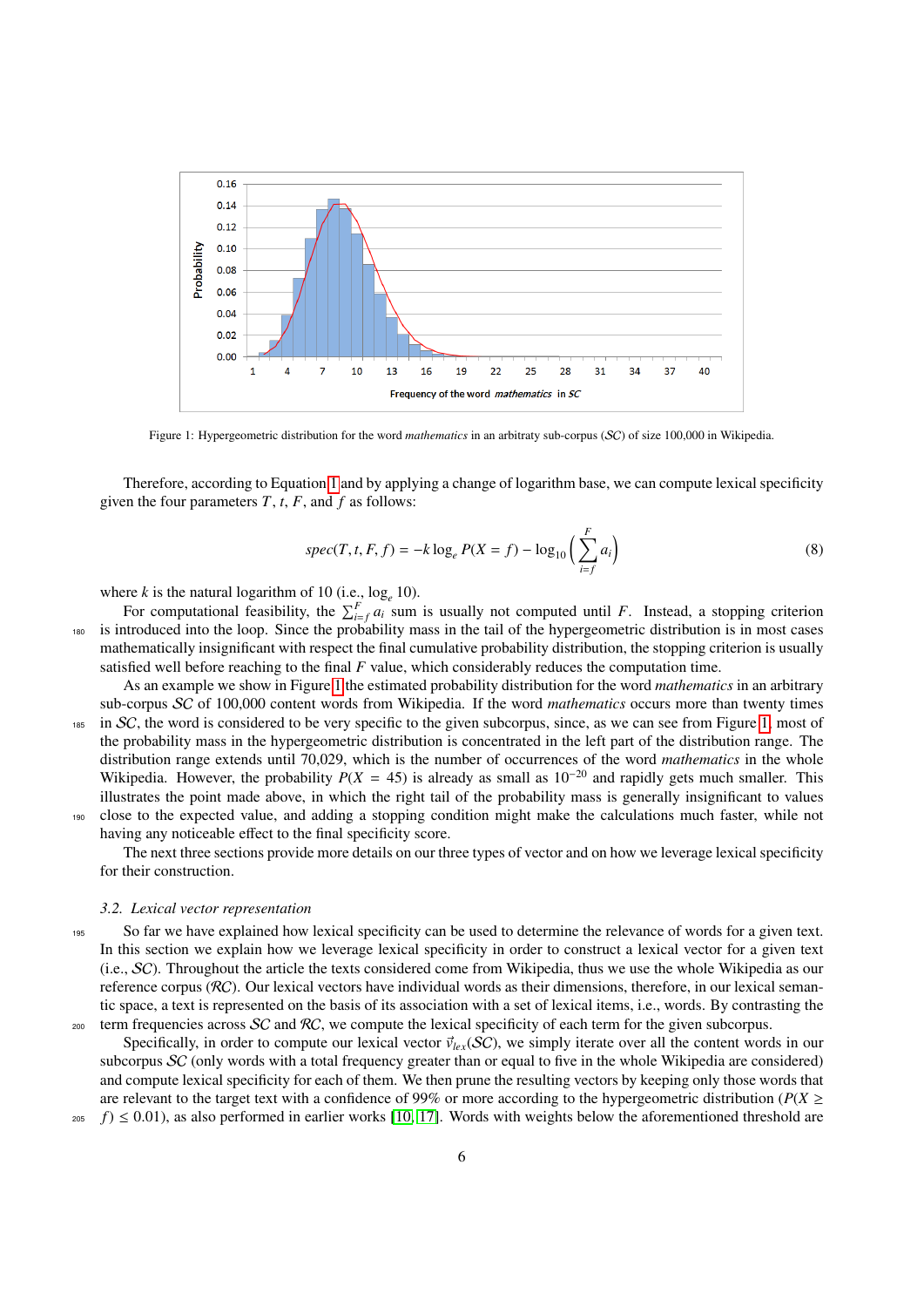considered as zero dimensions. The vector truncation step helps reduce noise. Additionally, the truncation helps in speeding up the computation of the vectors, as they will be sparse and therefore computationally easier to work with. In our setting we also consider multiword expressions when they appear as lexicalizations of piped links<sup>[8](#page-7-2)</sup>. Note that we apply lexical specificity to content words (nouns, verbs and adjectives) after tokenization and lemmatization, <sup>210</sup> but for notational simplicity we will keep using the term "word" to refer to them.

#### <span id="page-7-0"></span>*3.3. Embedded vector representation*

In recent years, semantic representation has experienced a resurgence of interest in the use of neural network-based learning, a trend usually referred to as word embeddings. In addition to their fast processing of massive amounts of text, word embeddings have proved to be reliable techniques for modeling the semantics of words on the basis of their

- <sup>215</sup> contexts. However, the application of these word-based techniques to the representation of word senses is not trivial and is bound to the availability of large amounts of sense-annotated data. There have been efforts aimed at learning sense-specific embeddings without needing to resort to sense-annotated data, often through clustering the contexts in which a word appears [\[139,](#page-35-5) [47,](#page-32-8) [100\]](#page-34-14). However, the resulting representations are usually not aligned to existing sense inventories.
- <sup>220</sup> We put forward an approach that allows us to plug in an arbitrary word embedding representation with that of our lexical vector representations, providing three main advantages: (1) benefiting from the word-based knowledge derived as a result of learning from massive corpora for our sense-level representation; (2) reducing the dimensionality of our lexical space to a fixed-size continuous space; and (3) providing a shared semantic space between words and synsets (more details in Section [4\)](#page-9-1), hence enabling a direct comparison of words and synsets.
- <sup>225</sup> Our approach exploits the compositionality of word embeddings. According to this property, a compositional phrase representation can be obtained by combining, usually averaging, its constituents' representations [\[83\]](#page-33-14). For instance, the vector representation obtained by averaging the vectors of the words *Vietnam* and *capital* is very close to the vector representation of the word *Hanoi* in the semantic space of word embeddings. Our approach builds on this property and plugs a trained word embedding-based representation into our lexical vectors.
- 230 Specifically, given an input text  $\mathcal T$  and a space of word embeddings E, we first calculate the lexical vector of  $\mathcal T$ (i.e.,  $\vec{v}_{lex}(\mathcal{T})$ ) as explained in Section [3.2](#page-6-0) and then map our lexical vector to the semantic space *E* as follows:

$$
E(\mathcal{T}) = \frac{\sum_{w \in \vec{v}_{lex}(\mathcal{T})} \left( \frac{1}{rank(w, \vec{v}_{lex}(\mathcal{T}))} E(w) \right)}{\sum_{w \in \vec{v}_{lex}(\mathcal{T})} \frac{1}{rank(w, \vec{v}_{lex}(\mathcal{T}))}}
$$
(9)

where  $E(w)$  is the embedding-based representation of the word *w* in *E*, and *rank*(*w*,  $\vec{v}_{lex}(\mathcal{T})$ ) is the rank of the dimension corresponding to the word *w* in the lexical vector  $\vec{v}_{\ell e x}(\mathcal{T})$ , thus giving more importance to the higher weighted dimensions. In Section [10](#page-27-0) we compare this harmonic average giving more importance to higher weighted words over <sup>235</sup> a simple average. One of the main advantages of this representation combination technique is its flexibility, since any word embedding space can be given as input. As we show in our experiments in Sections [6.1](#page-13-0) and [7.1,](#page-18-0) this combination enables us to benefit from word-specific knowledge and improve it by integrating it into our sense-specific representations.

#### <span id="page-7-1"></span>*3.4. Unified vector representation*

<sup>240</sup> We also propose a third representation, which we call unified, that, in contrast to the lexical vector representation which has potentially ambiguous words as individual dimensions, has BabelNet synsets as its individual dimensions. Algorithm [1](#page-8-0) shows the construction process of a unified vector given the sub-corpus SC. The algorithm first clusters together those words in SC that have a sense sharing the same hypernym (*h* in the algorithm) according to the WordNet taxonomy integrated in BabelNet (lines [4](#page-8-1)[-6\)](#page-8-2).

<span id="page-7-2"></span><sup>&</sup>lt;sup>8</sup>A piped link is a hyperlink which is found within the Wikipedia article that redirects the user to another Wikipedia page. For example, the piped link [[dockside crane|Crane (machine)]] is a hyperlink that appears as *dockside crane* in the text, but links to the Wikipedia page titled *Crane (machine)*. The Wikipedia article is therefore represented with a suitable lexicalization that preserves the grammatical and syntactic structure, the contextual coherency and the flow of the sentence.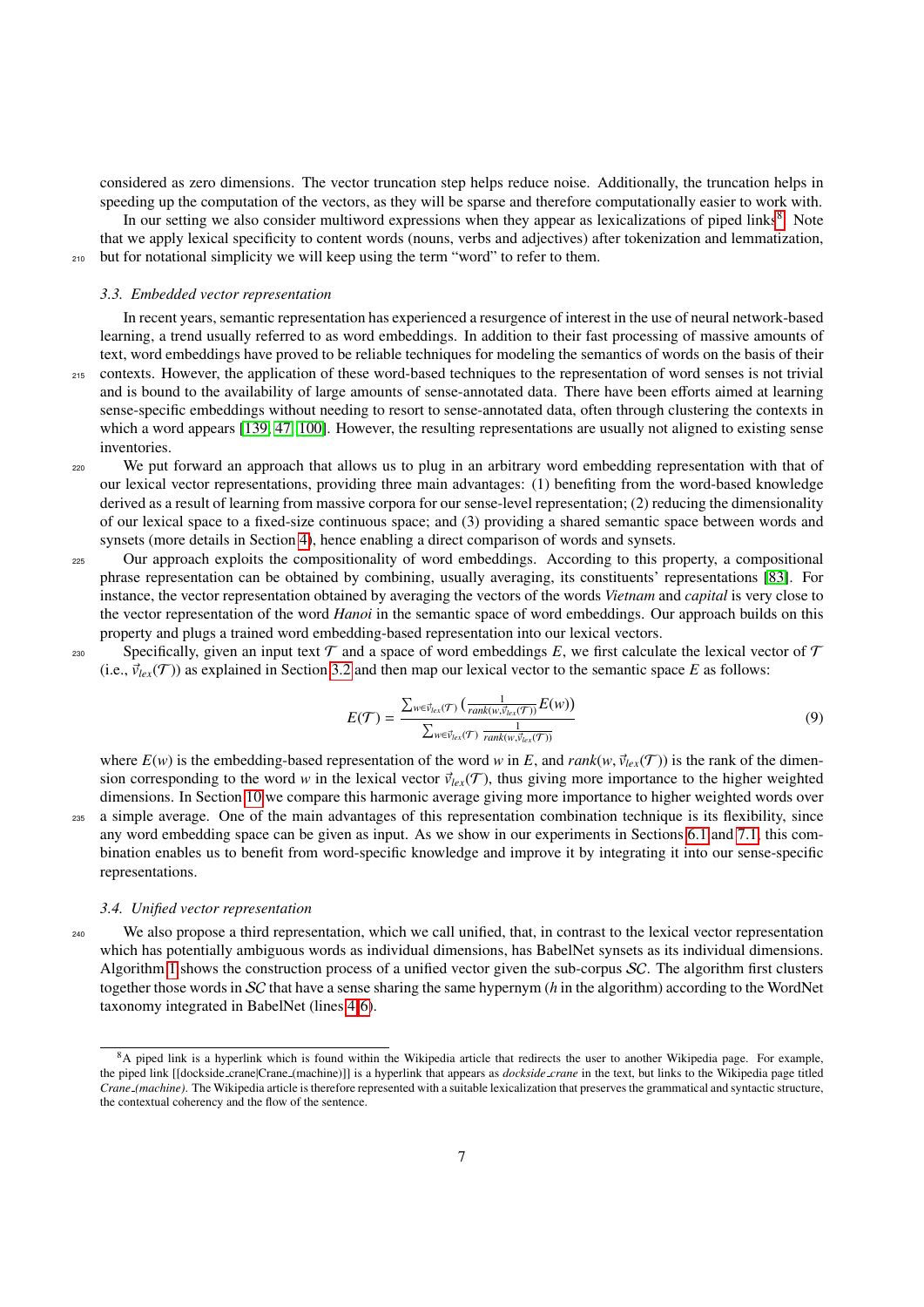Algorithm 1 Unified Vector Construction

<span id="page-8-2"></span><span id="page-8-1"></span><span id="page-8-0"></span>Input: A reference corpus RC and a sub-corpus SC **Output:** the unified vector  $\vec{u}_s$  where  $\vec{u}_s(h)$  is the dimension corresponding to the synset *h* 1:  $T$  ← *size*( $RC$ ) 2:  $t \leftarrow size(\mathcal{SC})$ 3:  $H \leftarrow \emptyset$ 4: for each lemma  $l \in \mathcal{SC}$ 5: for each hypernym *h* of *l* in BabelNet 6:  $H \leftarrow H \cup \{h\}$ 7:  $\vec{u}$  ← empty vector 8: for each  $h \in H$ 9: **if**  $\exists l_1, l_2 \in \mathcal{SC}$ :  $l_1, l_2$  hyponyms of *h* and  $l_1 \neq l_2$  then 10:  $F \leftarrow 0$ 11:  $f \leftarrow 0$ 12:  $hyper_{pass} \leftarrow False$ 13: for each lexicalization *lex* of *h* 14:  $F \leftarrow F + \text{freq}(lex, RC)$ 15:  $f \leftarrow f + \text{freq}(lex, SC)$ 16:  $spec_h \leftarrow specificity(T, t, freq(lex, RC), freq(lex, SC))$ 17: **if**  $spec_h \geq spec_{thres}$  then 18: *hyper<sub>pass</sub>*  $\leftarrow$  *True* 19: if *hyperpass* then 20: for each hyponym *hypo* of *h* 21: for each lexicalization *lex* of *hypo* 22:  $F \leftarrow F + \text{freq}(lex, \mathcal{RC})$ 23:  $f \leftarrow f + \text{freq}(lex, SC)$ 24:  $\vec{u}(h) \leftarrow \text{specificity}(T, t, F, f)$ 25: return  $\vec{u}$ 

<span id="page-8-6"></span><span id="page-8-5"></span><span id="page-8-4"></span><span id="page-8-3"></span><sup>245</sup> On all hyponym clusters we impose the restriction that they should have at least one lexicalization of the hypernym above the standard lexical specificity threshold 2 (lines [16-](#page-8-3)[18\)](#page-8-4). The reason why we include this in the unified representation is to reduce some noise detected by applying the old unified algorithm [\[16\]](#page-31-8). Finally, if the cluster passes the threshold, the specificity is computed for the set of all the hyponyms of *h*, even those which do not occur in the subcorpus SC (lines [20](#page-8-5)[-24\)](#page-8-6). As in Section [3.1,](#page-4-1) *F* and *f* denote the frequencies in the reference corpus RC (Wikipedia) <sup>250</sup> and the sub-corpus SC, respectively. In this case, the frequencies correspond to the aggregation of frequencies of *h*

and all its hyponyms.

Our clustering of sibling words into a single cluster represented by their common hypernym transforms a lexical space into a unified semantic space. This space has multilingual synsets as dimensions, enabling their direct comparability across languages. We evaluated this feature of the unified vectors on the task of cross-lingual word similarity

<sup>255</sup> in Section [6.1.3.](#page-16-0) The clustering may also be viewed as an implicit disambiguation of potentially ambiguous words, as they are disambiguated into their intended sense represented by their hypernym, resulting in a more accurate semantic representation.

#### <span id="page-8-7"></span>*3.5. Vector comparison*

As our vector comparison method for the lexical and unified vectors we use the square-rooted Absolute Weighted <sup>260</sup> Overlap [\[17,](#page-31-9) [16\]](#page-31-8), which is based on the Weighted Overlap measure [\[107\]](#page-34-0). For notational brevity, we will refer to the square-rooted Absolute Weighted Overlap as Weighted Overlap (WO). WO compares two vectors on the basis of their overlapping dimensions, which are harmonically weighted by their absolute rankings. For this measure the vectors are viewed as *semantic sets* or *ranked lists* [\[136\]](#page-35-6), as the weights are only used to sort the elements within the vector and their actual values are not used in the calculation. Formally, Weighted Overlap between two vectors  $\vec{v}_1^*$  and  $\vec{v}_2^*$  is <sup>265</sup> defined as follows:

$$
WO(\vec{v_1}, \vec{v_2}) = \sqrt{\frac{\sum_{d \in O} (rank(d, \vec{v_1}) + rank(d, \vec{v_2}))^{-1}}{\sum_{i=1}^{|O|} (2i)^{-1}}}
$$
(10)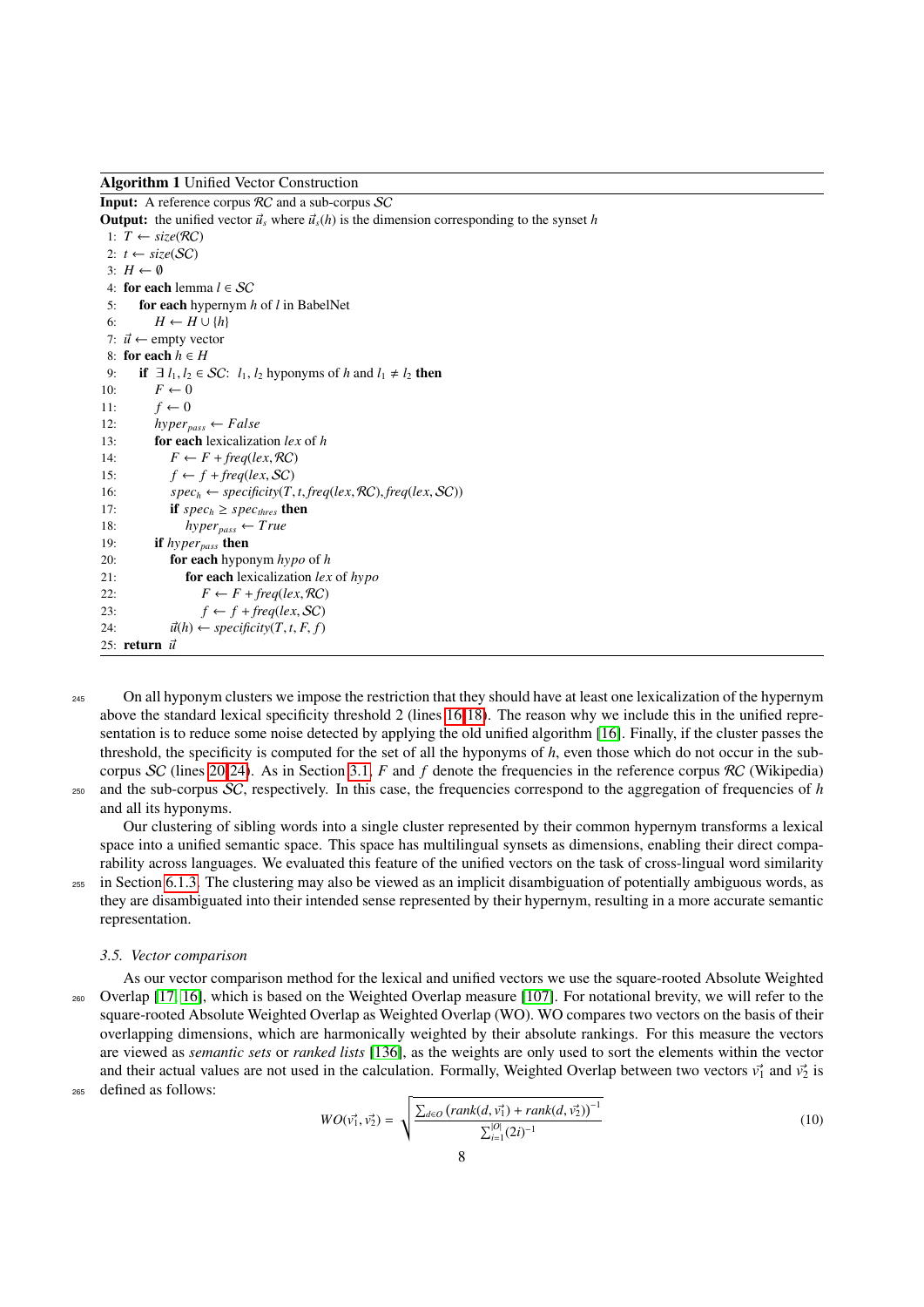where *O* is the set of overlapping dimensions (i.e., concepts or words) between the two vectors and  $rank(d, \vec{v_i})$  is the rank of dimension *d* in the vector  $\vec{v_i}$ . Absolute WO differs from the original WO, which takes into account the relative ranks of the dimensions with respect to the overlapping dimensions, instead of considering all the dimensions of the vector. Owing to the use of absolute ranks this measure gives lower scores in comparison to the original WO. This is <sub>270</sub> the reason behind the use of the square-root operator, which smooths the distribution of values over the [0,1] scale.

This metric has been shown to suit specificity-based vectors more than the conventional cosine distance [\[17\]](#page-31-9). In contrast, we use cosine for comparing our embedded vector representations. The dimensions of the embedded representations are not interpretable and the dimension values do not represent weights, thus rank-based WO is not applicable on this setting. Cosine is the usual measure used in the literature to measure similarity in an embedding

<sup>275</sup> space [\[82,](#page-33-6) [19,](#page-31-7) [68\]](#page-33-9).

#### <span id="page-9-1"></span>4. From a synset to its vector representations

In Section [3](#page-4-0) we proposed three vector representations of an arbitrary text or subcorpus SC belonging to a larger collection. We now see how we leverage these representations to obtain a semantic vector representation for concepts and named entities. As knowledge base we use BabelNet<sup>[9](#page-9-2)</sup>, a multilingual encyclopedic dictionary which merges

- <sup>280</sup> WordNet with other lexical and encyclopedic resources such as Wikipedia and Wiktionary, thanks to its use of an automatic mapping algorithm [\[98,](#page-34-15) [99\]](#page-34-3). We chose BabelNet due to its large coverage of named entities and concepts in hundreds of languages. Moreover, concepts and named entities are organized into a full-fledged taxonomy which integrates the WordNet taxonomy, which is the one used in our experiments, and, from its latest versions, the Wikipedia Bitaxonomy [\[34\]](#page-32-14), WikiData, and *is-a* relations coming from open information extraction techniques [\[26\]](#page-32-15). Our ap-
- <sup>285</sup> proach makes use of the full power of BabelNet, as it exploits the complementary information of the distributional statistics in Wikipedia articles that are tied to the taxonomical relations in BabelNet. In our experiments, we used version 3.0 of BabelNet (released in December 2014) which covers around 6.5M concepts and more than 7M named entities in 271 different languages. The rest of this section is divided into two parts. We first show how we collect contextual information for a given synset (Section [4.1\)](#page-9-0) and then explain how this contextual information is processed <sup>290</sup> in order to obtain our vector representations (Section [4.2\)](#page-10-0).

<span id="page-9-0"></span>*4.1. Getting contextual information for a given synset*

The goal of the first step is to create a subcorpus  $SC<sub>s</sub>$  for a given BabelNet synset *s*. Let  $W<sub>s</sub>$  be the set containing the Wikipedia page corresponding to the concept  $s (w p<sub>s</sub>$  henceforth) and all the related Wikipedia pages that have an outgoing link to that page. Note that at this stage  $W_s$  might be empty if there is no Wikipedia page corresponding 295 to the BabelNet synset *s*. We further enrich  $W_s$  by adding the corresponding Wikipedia pages of the hypernyms and hyponyms of *s* in the taxonomy of BabelNet. Figure [2](#page-10-1) illustrates our procedure for obtaining contextual information. Let  $SC<sub>s</sub>$  be the set of content words occurring in the Wikipedia pages of  $W<sub>s</sub>$  after tokenization and lemmatization. The frequency of each content word  $w$  of  $SC_s$  is calculated as follows:

$$
f(w) = \sum_{i=1}^{n} \lambda_i f_i(w) \tag{11}
$$

<span id="page-9-3"></span>where *n* is the number of Wikipedia pages in  $W_s$ ,  $f_i(w)$  is the frequency of *w* in the Wikipedia page  $p_i \in W_s$  (i=1,...,n),  $\lambda_i$  and  $\lambda_i$  is the weight assigned to the page  $p_i$  to denote its importance. In the following subsection we explain how we calculate the weight  $\lambda_i$  for a given page  $p_i$ .

#### <span id="page-9-4"></span>*4.1.1. Weighting semantic relations*

In this section we explain how we weight the BabelNet semantic relations (i.e.,  $\lambda_i$  in Equation [11\)](#page-9-3) between the target synset *s* and the *i*-th page in W*<sup>s</sup>* . In previous versions of Nasari [\[17,](#page-31-9) [16\]](#page-31-8) we were making an assumption that all the Wikipedia pages in  $W_s$  were equally important (i.e.,  $\lambda_i = 1, \forall i \leq n$ ). In this article we set more meaningful weights for these pages on the basis of the source and type of semantic connection to the target synset *s*.

<span id="page-9-2"></span><sup>&</sup>lt;sup>9</sup>See Section [2](#page-3-0) for more information about BabelNet.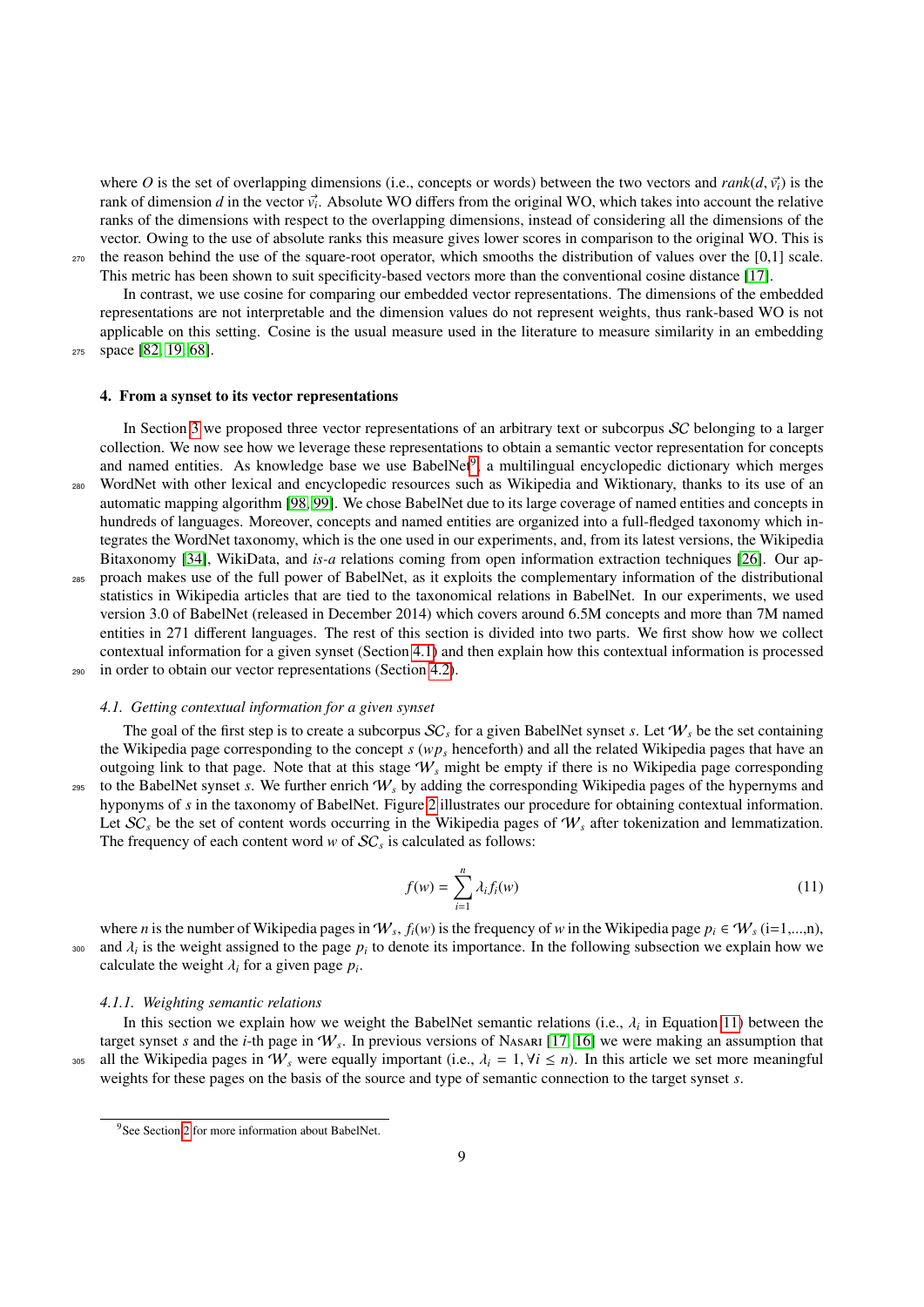

<span id="page-10-1"></span>Figure 2: Our procedure for getting contextual information of the sample BabelNet synset represented by its main sense *reptile*<sup>1</sup><sup>*n*</sup>.

A Wikipedia page in W*<sup>s</sup>* may come from three different sources (see Section [4.1\)](#page-9-0): (1) the Wikipedia page corresponding to *s* (*wps*), (2) the related Wikipedia pages that have an outgoing link to the page *wp<sup>s</sup>* , and (3) the Wikipedia pages that are connected to *s* through taxonomic relations in BabelNet, We compute and assign a weight in the [0, 1] <sup>310</sup> range for the pages of each type as follows:

- 
- 1. The Wikipedia page corresponding to the BabelNet synset  $s$  (i.e.,  $wp_s$ ) is assigned the highest possible weight of 1.
- 2. The weights for the **related Wikipedia pages that have an outgoing link to**  $wp_s$  are computed as follows. We first compute the lexical vectors of these Wikipedia pages, as well as for *wp<sup>s</sup>* . We then apply Weighted Overlap  $_{315}$  (see Section [3.5\)](#page-8-7) to calculate the similarity between the lexical vectors of each of these pages and that of  $wp_s$ . These similarity scores denote the weight of each related Wikipedia page. In order to reduce the high number of ingoing links in some cases, and to improve the quality of these links, we prune the ingoing links to include only the top 100 links on the basis of their similarity scores and those whose similarity score is higher than 0.25.
- 3. Given there is a possibility that a particular synset does not have a Wikipedia page associated with it, the <sup>320</sup> Wikipedia pages coming from taxonomic relations cannot be calculated as in the previous case. In this case, the Wikipedia pages coming from taxonomic relations are given a fixed score of 0.85, which was calculated as follows. We picked a set of 100 random taxonomic relations and calculated the average similarity score among the 100 pairs by using our previous Nasari system.

#### <span id="page-10-0"></span>*4.2. Transforming the contextual information into vector representations*

- $325$  Once we have gathered a corpus  $SC<sub>s</sub>$  for a given BabelNet synset *s* and computed the associated frequencies *f*(*w*) for each word *w* in SC*<sup>s</sup>* , we proceed to calculate the lexical, embedded and unified vectors of *s* as explained in Sections [3.2,](#page-6-0) [3.3](#page-7-0) and [3.4,](#page-7-1) respectively. In our experiments, we used the whole Wikipedia corpus as our reference corpus RC (Wikipedia dump of December 2014)<sup>[10](#page-10-2)</sup>. We computed Nasari lexical and unified vectors for English, German, French, Italian, and Spanish. The number of synset vectors for each of these languages is, respectively,
- <sup>330</sup> 4.42M, 1.51M, 1.48M, 1.10M and 1.07M. On average, for the English language, the contextual information of a synset is composed of a subcorpus SC*<sup>s</sup>* of 1561 words in total coming from 17 Wikipedia pages. For the embedded vectors, we took as word embeddings the pre-trained word and phrase vectors from Word2Vec<sup>[11](#page-10-3)</sup>. These vectors were trained on a 100-billion English corpus from Google News and have 300 dimensions.

<span id="page-10-2"></span><sup>10</sup>Each language uses the Wikipedia corpus in its respective language as reference corpus.

<span id="page-10-3"></span><sup>11</sup>The pre-trained Word2Vec word embeddings were downloaded at <https://code.google.com/p/word2vec/>.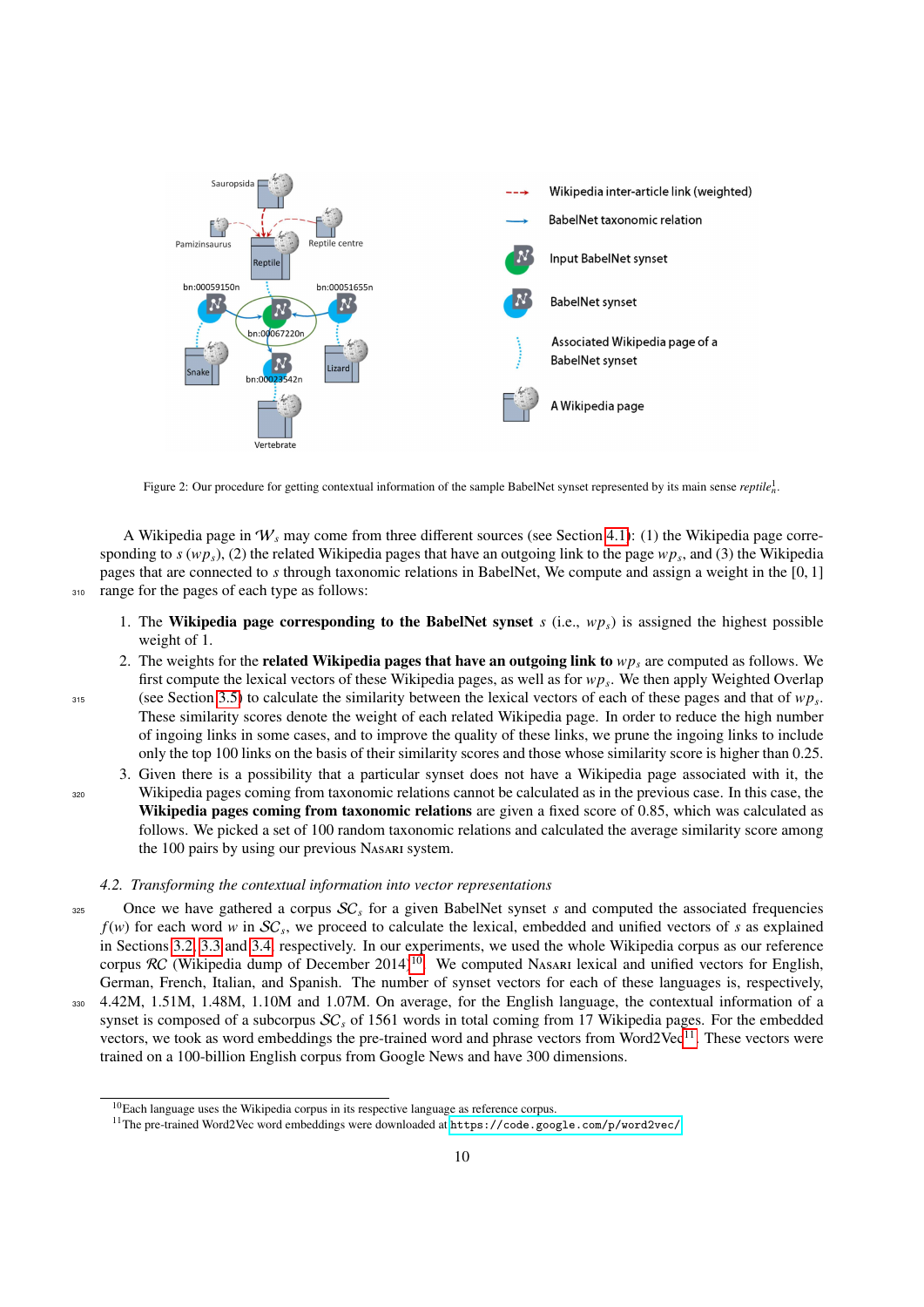|                 | <b>Bank</b> (financial institution) |            |           | <b>Bank</b> (geography) |            |  |  |
|-----------------|-------------------------------------|------------|-----------|-------------------------|------------|--|--|
| English         | French                              | Spanish    | English   | French                  | Spanish    |  |  |
| bank            | banque                              | banco      | river     | eau                     | banco      |  |  |
| banking         | bancaire                            | bancario   | stream    | castor                  | limnología |  |  |
| deposit         | crédit                              | banca      | bank      | berge                   | ecología   |  |  |
| credit          | financier                           | financiero | riparian  | canal                   | barrera    |  |  |
| money           | postal                              | préstamo   | creek     | barrage                 | estuarios  |  |  |
| loan            | client                              | entidad    | flow      | zone                    | isla       |  |  |
| commercial_bank | dépôt                               | déposito   | water     | perchlorate             | interés    |  |  |
| central bank    | billet                              | crédito    | watershed | humide                  | laguna     |  |  |

Table 1: Top-weighted dimensions from the lexical vectors of the financial and geographical senses of *bank*.

<span id="page-11-1"></span>

|                                            | <b>Bank</b> (financial institution) |                                             | <b>Bank</b> (geography)          |                                    |                                         |  |
|--------------------------------------------|-------------------------------------|---------------------------------------------|----------------------------------|------------------------------------|-----------------------------------------|--|
| English                                    | French                              | Spanish                                     | English                          | French                             | Spanish                                 |  |
| $\pm$ bank $\lambda_n^2$                   | $\pm$ banque $\pm$                  | $\pm$ banco $\pm$                           | $\star$ stream <sup>1</sup>      | $eau_n^1$                          | inclinación.                            |  |
| reserve <sub>n</sub> <sup>2</sup>          | $\bullet$ fonds <sup>2</sup>        | $\star$ Institución financiera <sup>1</sup> | river <sup>1</sup>               | eau $\frac{15}{1}$                 | lago <sub>n</sub> <sup>1</sup>          |  |
| $\star$ financial_institution <sup>1</sup> | $\circ$ dépôt $^{9}$                | $\triangle$ depósito <sup>15</sup>          | $\pm$ body_of_water $\cdot^1$    | excrément <sup>1</sup>             | $\ddagger$ cuerpo_de_agua $\frac{1}{n}$ |  |
| $\triangle$ deposit $_{n}^{8}$             | $\infty$ emprunt <sup>2</sup>       | $\dagger$ Finanzas <sup>1</sup>             | flow <sub>n</sub> <sup>1</sup>   | $\text{castor}^{\perp}_{\text{m}}$ | $\star$ arroyo <sup>1</sup>             |  |
| banking <sub>n</sub> <sup>2</sup>          | paiement <sub>r</sub> <sup>1</sup>  | $\bullet$ dinero $\frac{2}{n}$              | course <sub>n</sub> <sup>2</sup> | ‡étendue_d'eau <sup>1</sup>        | tierra <sup>11</sup>                    |  |
| $\dagger$ finance <sup>1</sup>             | $\arg$ ent <sup>2</sup>             | $\circ$ préstamo $\frac{2}{n}$              | $bank_n^1$                       | fourrure $\frac{1}{n}$             | $\text{costa}$ .                        |  |

<span id="page-11-2"></span>Table 2: Top-weighted dimensions from the unified vectors of the financial and geographical senses of *bank*. We represent each synset by one of its word senses. Word senses marked with the same symbol across languages correspond to the same BabelNet synset.

*Lexical and unified synset vectors example.* We show in Tables [1](#page-11-1) and [2,](#page-11-2) respectively, the top-weighted dimensions <sup>335</sup> of the lexical and unified vector representations for the financial and geographical senses of the noun *bank* in three different languages, i.e., English, French and Spanish. As can be seen, the two senses of *bank* are clearly identified and distinguished from each other according to the top dimensions of their vectors, irrespective of their language and type. Additionally, note that the unified vectors are comparable across languages. We mark in Table [2,](#page-11-2) across different languages, those word senses<sup>[12](#page-11-3)</sup> that correspond to the same BabelNet synset. It can be seen from the Table that the <sup>340</sup> unified vectors in different languages share many of their top elements.

*Word and synset embeddings example.* The dimensions are not interpretable in the embedded vectors. Therefore, a better way to distinguish different senses would be to show their closest elements in the space (using cosine as vector similarity measure). Table [3](#page-12-1) shows the eight closest senses to the word *bank*, as well as those closest to two specific <sup>345</sup> senses of this word, i.e., the financial and geographical senses (recall that in our embedded vector representation words and synsets share the same space). In this case, both senses of *bank* are again clearly distinguished by their closest BabelNet synsets in the space. Looking at the closest senses to the word *bank* we can see that most of these are rather somehow to the financial meaning of *bank*, with lower cosine values, though. This shows that the predominant sense of the word *bank* in the Google News corpus (on which the word embeddings are trained) is clearly its financial sense.

<sup>350</sup> We note that using our embedded vector representation one can easily compute the predominance of the senses of a word by directly comparing the representation of that word with those of its individual senses. Our shared space also provides a suitable framework for studying the ambiguity of words.

#### <span id="page-11-0"></span>5. Summary of the Experiments

In order to assess the reliability and flexibility of our technique across different datasets and tasks, we carried out <sup>355</sup> a comprehensive set of evaluations. Specifically, we considered four different tasks: Semantic Similarity (Section

<span id="page-11-3"></span><sup>&</sup>lt;sup>12</sup>We use the sense notation of [\[94\]](#page-33-0):  $word_n^p$  is the  $n^{th}$  sense of the *word* with part of speech *p*.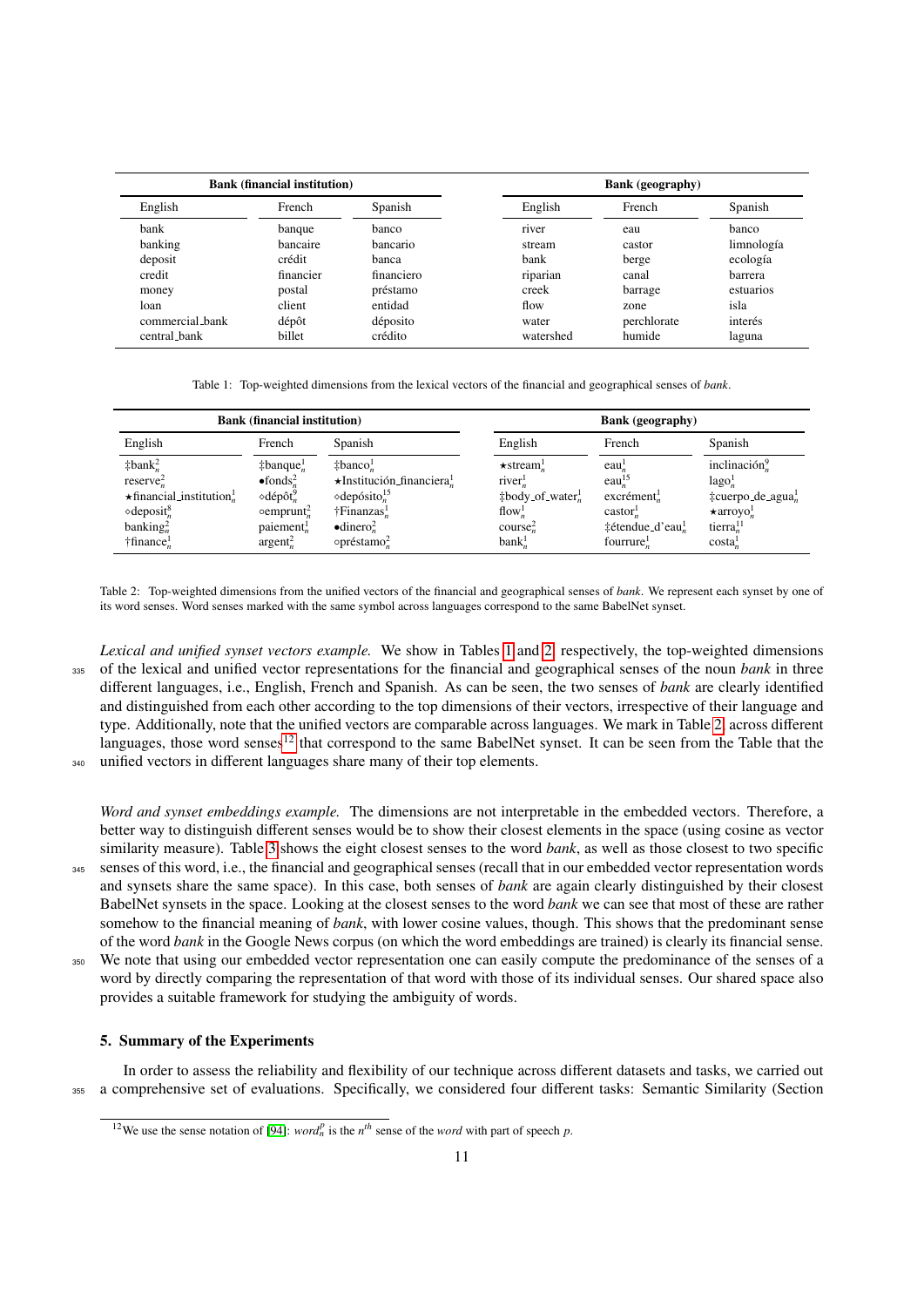| <b>Bank</b> (financial institution) |        | <b>Bank</b> (geography) |        | bank                         |        |  |
|-------------------------------------|--------|-------------------------|--------|------------------------------|--------|--|
| Closest senses                      | Cosine | Closest senses          | Cosine | Closest senses               | Cosine |  |
| Deposit account                     | 0.99   | Stream bed              | 0.98   | Bank (financial institution) | 0.86   |  |
| Universal bank                      | 0.99   | Current (stream)        | 0.97   | Universal bank               | 0.86   |  |
| British banking                     | 0.98   | River engineering       | 0.97   | British banking              | 0.86   |  |
| German banking                      | 0.98   | <b>Braided river</b>    | 0.97   | German banking               | 0.85   |  |
| Commercial bank                     | 0.98   | Fluvial terrace         | 0.97   | Branch (banking)             | 0.85   |  |
| Banking in Israel                   | 0.98   | Bar (river morphology)  | 0.97   | McFadden Act                 | 0.85   |  |
| Financial institution               | 0.98   | River                   | 0.97   | Four Northern Banks          | 0.84   |  |
| Community bank                      | 0.97   | Perennial stream        | 0.96   | State bank                   | 0.84   |  |

<span id="page-12-1"></span>Table 3: Closest embedded vectors from the BabelNet synsets corresponding to the financial and geographical senses of *bank*, and from the word *bank*.

[6\)](#page-12-0), Sense Clustering (Section [7\)](#page-17-0), Domain Labeling (Section [8\)](#page-19-0) and Word Sense Disambiguation (Section [9\)](#page-23-0). A brief overview of the evaluation benchmarks and the results across the four tasks follows:

- 1. Semantic similarity. Nasari proved to be highly reliable in the task of semantic similarity measurement, as it provides state-of-the-art performance on several datasets across different evaluation benchmarks:
- <sup>360</sup> *Mono-lingual word similarity* on four standard word similarity datasets, namely, MC-30 [\[85\]](#page-33-15), WS-Sim [\[33\]](#page-32-16), SimLex-999 [\[43\]](#page-32-17) and RG-65 [\[118\]](#page-34-16). In addition to these English word similarity datasets, we also assessed the multilinguality of our approach on the RG-65 dataset in three other languages.
	- *Cross-lingual word similarity* on six different cross-lingual datasets on the basis of RG-65 [\[15\]](#page-31-12).

In addition to the above three word similarity benchmarks, we also assessed the capability of our approach <sup>365</sup> to provide comparable semantic representations for different types of linguistic items. Specifically, we opted for the SemEval-2014 task on *Cross-Level Semantic Similarity* [\[57\]](#page-32-18). Despite not being tuned for this task, our approach achieved near state-of-the-art performance on the word to sense similarity measurement dataset.

- 2. Sense clustering. We constructed a highly competitive unsupervised system on the basis of the Nasari rep-<sup>370</sup> resentations, outperforming state-of-the-art supervised systems on two manually-annotated Wikipedia sense clustering datasets [\[23\]](#page-31-13).
- 3. Domain labeling. We used our system for annotating synsets of a large lexical semantic resource (Babel-Net), and benchmarked our system against three automatic baselines on two gold standard datasets: a dataset 375 of domain-labeled WordNet synsets coming from WordNet 3.0, and a new manually-constructed dataset of domain-labeled BabelNet synsets. Nasari outperformed all automatic baselines, demonstrating that our approach is not only reliable, but is also flexible across different tasks.
- 4. Word Sense Disambiguation. We proposed a simple framework for a knowledge-rich unsupervised disam-<sup>380</sup> biguation system. Our system obtained state-of-the-art results on multilingual All-Words Word Sense Disambiguation using Wikipedia as sense inventory, evaluated on the SemEval-2013 dataset [\[96\]](#page-34-17), and on English All-Words Word Sense Disambiguation using WordNet as sense inventory, evaluated on the SemEval-2007 [\[112\]](#page-34-18) and SemEval-2013 [\[96\]](#page-34-17) datasets. Additionally, we performed an experiment to measure the reliability of our semantic representations for named entities, obtaining the best results among all unsupervised systems and <sup>385</sup> near state-of-the-art performance on the SemEval-2015 WSD dataset [\[89\]](#page-33-16).

#### <span id="page-12-0"></span>6. Semantic Similarity

Semantic similarity is the most popular benchmark for the evaluation of different semantic representation techniques. The task here is to measure the semantic closeness of two linguistic items. The similarity of two items can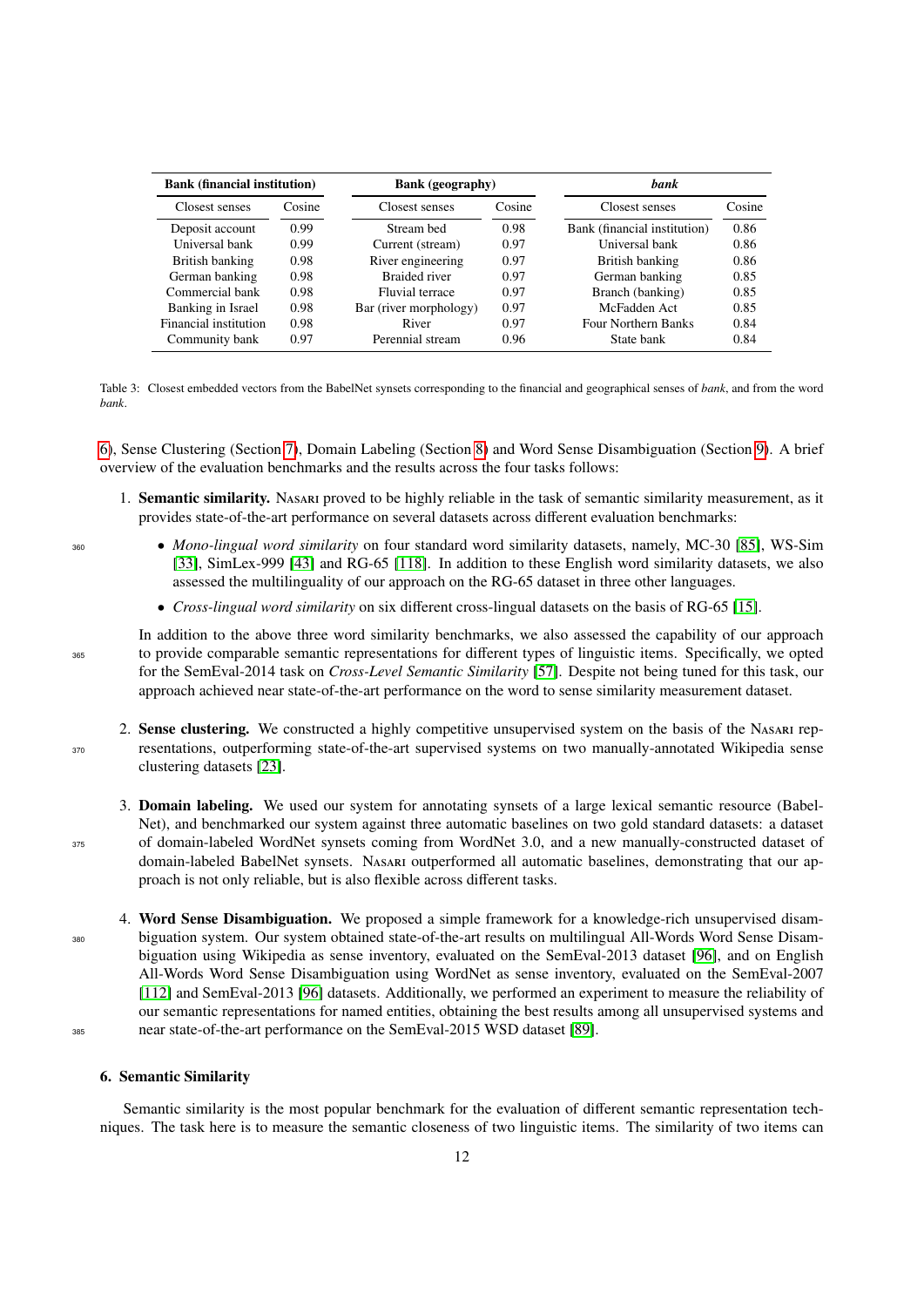be directly computed by comparing their corresponding vector representations. As we mentioned in Section [3.5,](#page-8-7) we <sup>390</sup> opted for Weighted Overlap as our vector comparison method for lexical and unified representations, and cosine for the embedded representations. Note that by using our approach we obtain representations for individual BabelNet synsets. Moreover, because BabelNet merges different resources, our representations can be used to calculate the semantic similarity between any two semantic units within and across different resources, for instance between two Wikipedia pages, two WordNet synsets, or a Wikipedia page and a WordNet synset.

#### <span id="page-13-0"></span><sup>395</sup> *6.1. Evaluation*

We benchmark our semantic similarity procedure on the word similarity task. Word similarity is a specific task from semantic similarity in which we measure how semantically close two words are. In order to be able to compute the similarity between words we first need to map the two words to their corresponding synsets. However, this mapping is a straightforward process, thanks to the multilingual sense inventory of BabelNet. As frequently done  $400$  in this task, we measure the similarity between two words  $w$  and  $w'$  as the similarity between their closest senses

[\[116,](#page-34-19) [13,](#page-31-0) [107,](#page-34-0) [17\]](#page-31-9):

$$
sim(w, w') = \max_{\vec{v_1} \in \mathcal{L}_w, \vec{v_2} \in \mathcal{L}_{w'}} VC(\vec{v_1}, \vec{v_2})
$$
\n(12)

where  $\mathcal{L}_w$  represents the set of synsets which contain *w* as one of its lexicalizations. As vector comparison *VC* we use WO (see Section [3.5\)](#page-8-7) to compare lexical and unified representations, and cosine for the embedded representations.

- Note that, thanks to our unified representation, w and w' may belong to different languages. Throughout this 405 section on the tasks based on semantic similarity, NASARI<sub>lexical</sub> and NASARI<sub>unified</sub> represent the systems based on the lexical and unified vectors, respectively. We refer to the combination of both lexical and unified vectors as Nasari. This combination is based on the average similarity scores given by lexical and unified vectors for each sense pair. We also report results of our Nasard<sub>embed</sub> vector representations which use the pre-trained Word2Vec vectors as input. We performed experiments on monolingual word similarity for English and other languages (presented in Sections
- <sup>410</sup> [6.1.1](#page-13-1) and [6.1.2,](#page-15-0) respectively) and cross-lingual similarity (presented in Section [6.1.3\)](#page-16-0). Additionally, we evaluate our embedded representations in a cross-level semantic similarity task in Section [6.1.4.](#page-17-1)

#### <span id="page-13-1"></span>*6.1.1. Monolingual word similarity: English*

*Datasets.* The majority of benchmarks for word similarity are available only for the English language. We compare our approach with other state-of-the-art word similarity systems on standard English word similarity datasets. We <sup>415</sup> chose the standard MC-30 [\[85\]](#page-33-15), WordSim-353 [\[33\]](#page-32-16), and SimLex-999 [\[43\]](#page-32-17) as evaluation benchmarks. MC-30 consists

- of a subset of RG-65 [\[118\]](#page-34-16) which was re-annotated following new similarity guidelines. WordSim-353 consists of 353 word pairs, including both concepts and named entities. In the original WordSim-353 similarity conflated relatedness in the same dataset. In order to avoid this conflation, [\[1\]](#page-31-14) cleverly divided the dataset into two subsets: the first one concerned relatedness while the second subset focused on similarity, the latter being the one used in our experiments.
- 420 We will refer to this similarity subset of 203 word pairs as WS-Sim henceforth. Finally, we took the noun pairs from the SimLex-999 dataset as our last evaluation benchmark. The complete SimLex-999 dataset is composed of 999 word pairs, 666 of which are noun pairs.

*Comparison systems.* We selected state-of-the-art approaches which are available online as comparison systems. These systems can be split into two categories: knowledge-based and corpus-based. As knowledge-based, we selected <sup>425</sup> two approaches based on the WordNet semantic graph:  $[107, ADW]$ <sup>[13](#page-13-2)</sup> and  $[69, Lin]$ <sup>[14](#page-13-3)</sup>. Another knowledge-based approach is [\[35,](#page-32-19) ESA]<sup>[15](#page-13-4)</sup>, which represents a word in a semantic space of Wikipedia articles. We also compared our systems with four corpus-based approaches<sup>[16](#page-13-5)</sup>. Firstly, we took the pre-trained *word embeddings* of **Word2Vec**[\[82\]](#page-33-6)<sup>[17](#page-13-6)</sup>, the same used for our Nasariembed system (see Section [4.2\)](#page-10-0). Then, we took the best predictive and count-based

<span id="page-13-2"></span><sup>13</sup>ADW implementation available at <https://github.com/pilehvar/ADW>

<span id="page-13-3"></span><sup>14</sup>Results for Lin were obtained from the WS4J implementation available at <https://code.google.com/p/ws4j/>

<span id="page-13-4"></span><sup>15</sup>ESA implementation available at DKProSimilarity package [\[7\]](#page-31-15).

<span id="page-13-6"></span><span id="page-13-5"></span><sup>&</sup>lt;sup>16</sup>All the corpus-based approaches mentioned in the paper use cosine as comparison measure.

<sup>&</sup>lt;sup>17</sup>The pre-trained models are available at <https://code.google.com/p/word2vec/>. They were trained on a Google News corpus of about 100 billion words.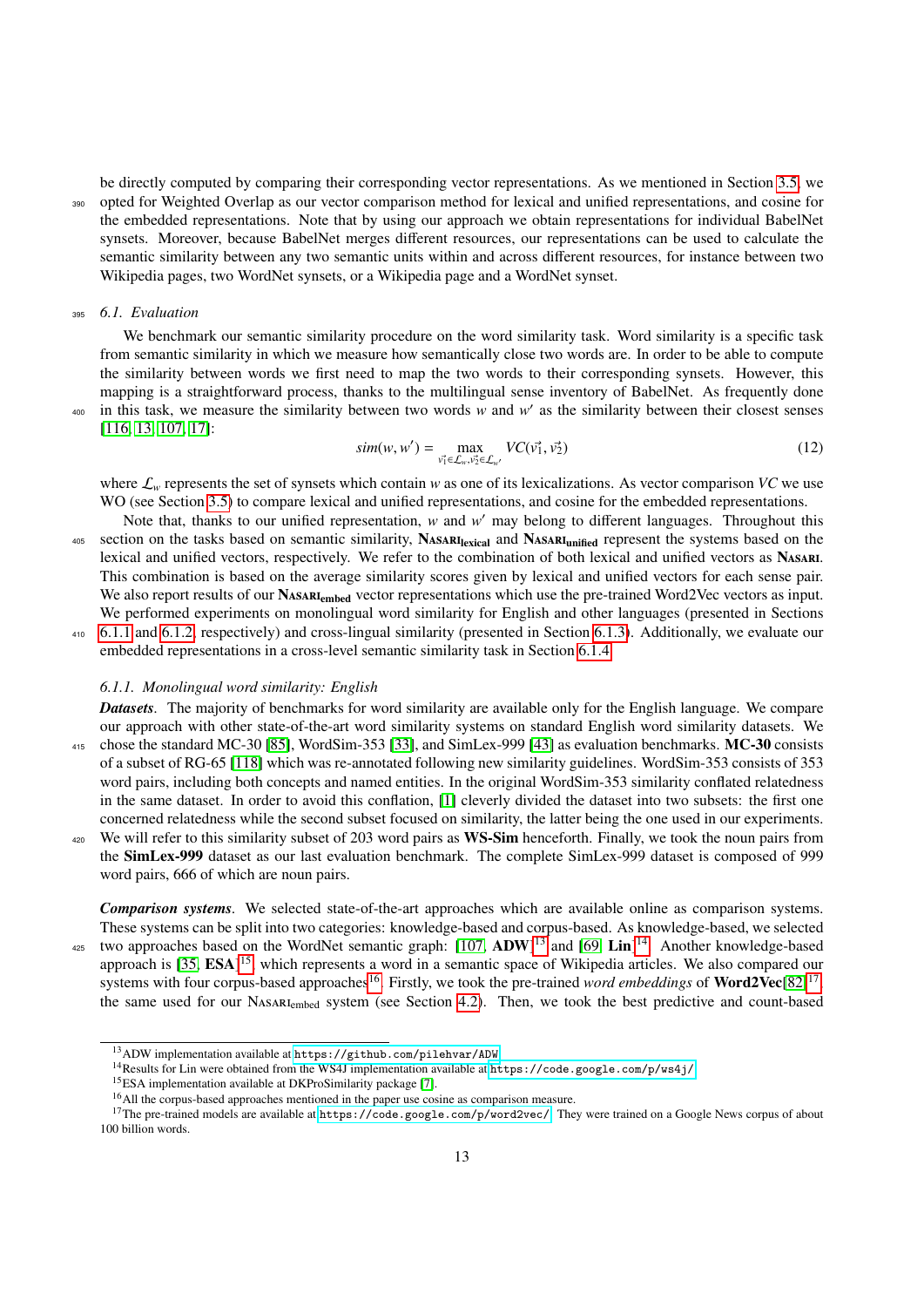|                                  |                   | $MC-30$           |                   | WS-Sim            |                  | SimLex-999 (nouns) |      | Average |
|----------------------------------|-------------------|-------------------|-------------------|-------------------|------------------|--------------------|------|---------|
|                                  | r                 | $\rho$            | r                 | $\rho$            | r                | $\rho$             | r    | $\rho$  |
| <b>NASARI</b>                    | 0.89              | 0.78              | 0.74              | 0.72              | 0.50             | 0.49               | 0.71 | 0.67    |
| NASARI <sub>lexical</sub>        | 0.88              | 0.81              | 0.74              | 0.73              | 0.51             | 0.49               | 0.71 | 0.68    |
| <b>NASARI</b> <sub>unified</sub> | 0.88              | 0.78              | 0.72              | 0.70              | 0.49             | 0.48               | 0.70 | 0.65    |
| NASARI <sub>embed</sub>          | 0.91              | 0.83              | 0.68              | 0.68              | 0.48             | 0.46               | 0.69 | 0.66    |
| <b>ESA</b>                       | 0.59              | 0.65              | 0.45              | 0.53              | 0.16             | 0.23               | 0.40 | 0.47    |
| Lin                              | 0.76              | 0.72              | 0.66              | 0.62              | 0.58             | 0.58               | 0.67 | 0.64    |
| <b>ADW</b>                       | 0.79              | 0.83              | 0.63              | 0.67              | 0.44             | 0.45               | 0.62 | 0.65    |
| Chen                             | 0.82              | 0.82              | 0.63              | 0.64              | 0.48             | 0.44               | 0.64 | 0.63    |
| Word2Vec                         | 0.80              | 0.80              | 0.76              | 0.77              | 0.46             | 0.45               | 0.67 | 0.67    |
| Best-Word2Vec                    | $0.83*$           | $0.83^{\ddagger}$ | $0.76^{\ddagger}$ | $0.78^{\ddagger}$ | 0.48             | 0.49               | 0.69 | 0.70    |
| <b>Best-PMI-SVD</b>              | $0.76^{\ddagger}$ | $0.71^{\ddagger}$ | $0.68^{\ddagger}$ | $0.66^{\ddagger}$ | 0.40             | 0.40               | 0.61 | 0.59    |
| SensEmbed                        | 0.89              | 0.88              | 0.65              | 0.75              | $0.46^{\dagger}$ | $0.47^{\dagger}$   | 0.67 | 0.70    |
| <b>IAA</b>                       |                   |                   |                   | $0.61^{\circ}$    |                  | 0.61               |      |         |

<span id="page-14-2"></span>Table 4: Pearson (*r*) and Spearman (ρ) correlations of different similarity measures with human judgements on RG-65, MC-30, WS-Sim and SimLex-999 (noun instances) datasets. We show the best performance obtained by [\[8\]](#page-31-4) out of 48 configurations across different datasets including WS-Sim and RG-65 (highlighted by  $\ddagger$ ). We show the SenseEmbed configuration tuned on the SimLex-999 dataset (highlighted by  $\ddagger$ ). The interannotator agreement of the whole WordSim-353 (highlighted with  $\diamond$ ) was reported to be 0.61, no inter-annotator agreement has been reported for the WS-Sim subset.

models for semantic similarity released by [\[8\]](#page-31-4)<sup>[18](#page-14-0)</sup>. The best predictive model is based on Word2Vec (Best-Word2Vec 430 henceforth), while the best count-based models (PMI-SVD) are traditional co-occurrence vectors based on Pointwise Mutual Information (PMI) combined with a Singular Value Decomposition (SVD) dimensionality reduction. Finally, we benchmarked our system against two embedding-based sense representation approaches. The first approach, Chen henceforth [\[19\]](#page-31-7), leverages word embeddings, WordNet glosses and a WSD system for creating sense embeddings<sup>[19](#page-14-1)</sup>. The second one, called **SensEmbed** [\[48\]](#page-32-9), uses BabelNet as the main knowledge source and also relies <sup>435</sup> on pre-disambiguated text by using a WSD system. We report the results of these last two methods when using the

same closest senses strategy used by our systems.

*Results.* Table [4](#page-14-2) shows Pearson and Spearman correlation performance of our systems and all comparison systems on the three considered datasets<sup>[20](#page-14-3)</sup>. Both lexical and unified vectors, especially the lexical ones, prove to be quite robust across datasets. The combination of both lexical and unified vectors does not show any noticeable improvement over the lexical vectors single-handed. Our system gets the highest average Pearson correlation among all systems, outperforming even the embedding-based approaches which use one dataset (SensEmbed) or two datasets (Best-Word2Vec) in order to tune their hyperparameters<sup>[21](#page-14-4)</sup>. In terms of Spearman correlation, our system based on the lexical vectors also achieves the highest average performance among the systems which do not use any of the datasets for 445 tuning with a single point advantage over Word2Vec. NasaRI<sub>embed</sub> also proves to be quite competitive, outperforming

all Word2Vec approaches in terms of Pearson correlation and obtaining the best overall result on MC-30. Lin, which does not perform particularly well on MC-30 and WS-Sim, surprisingly obtains the best overall per-

formance on the SimLex-999 dataset, which is largest considered dataset, consisting of 666 noun pairs. Our system gets the second best overall performance on this dataset. A closer look at the output of the similarity scores given by

<span id="page-14-0"></span> $18$ Both models were trained on a 2.8 billion-token corpus including the English Wikipedia. They are available at [clic.cimec.unitn.it/](clic.cimec.unitn.it/composes/semantic-vectors.html) [composes/semantic-vectors.html](clic.cimec.unitn.it/composes/semantic-vectors.html)

<span id="page-14-3"></span><span id="page-14-1"></span><sup>&</sup>lt;sup>19</sup>The sense representations were downloaded from <http://pan.baidu.com/s/1eQcPK8i>

<sup>&</sup>lt;sup>20</sup>Inter-annotator agreement (IAA) is also reported for those datasets for which this information is available. IAA is reported in terms of average pairwise Spearman correlation.

<span id="page-14-4"></span> $^{21}$ [\[67\]](#page-33-18) showed that with a fine tuning, Word2Vec can achieve a 0.79 Spearman correlation performance on WS-Sim, higher than the 0.77 Spearman correlation reported by [\[8\]](#page-31-4) on that dataset.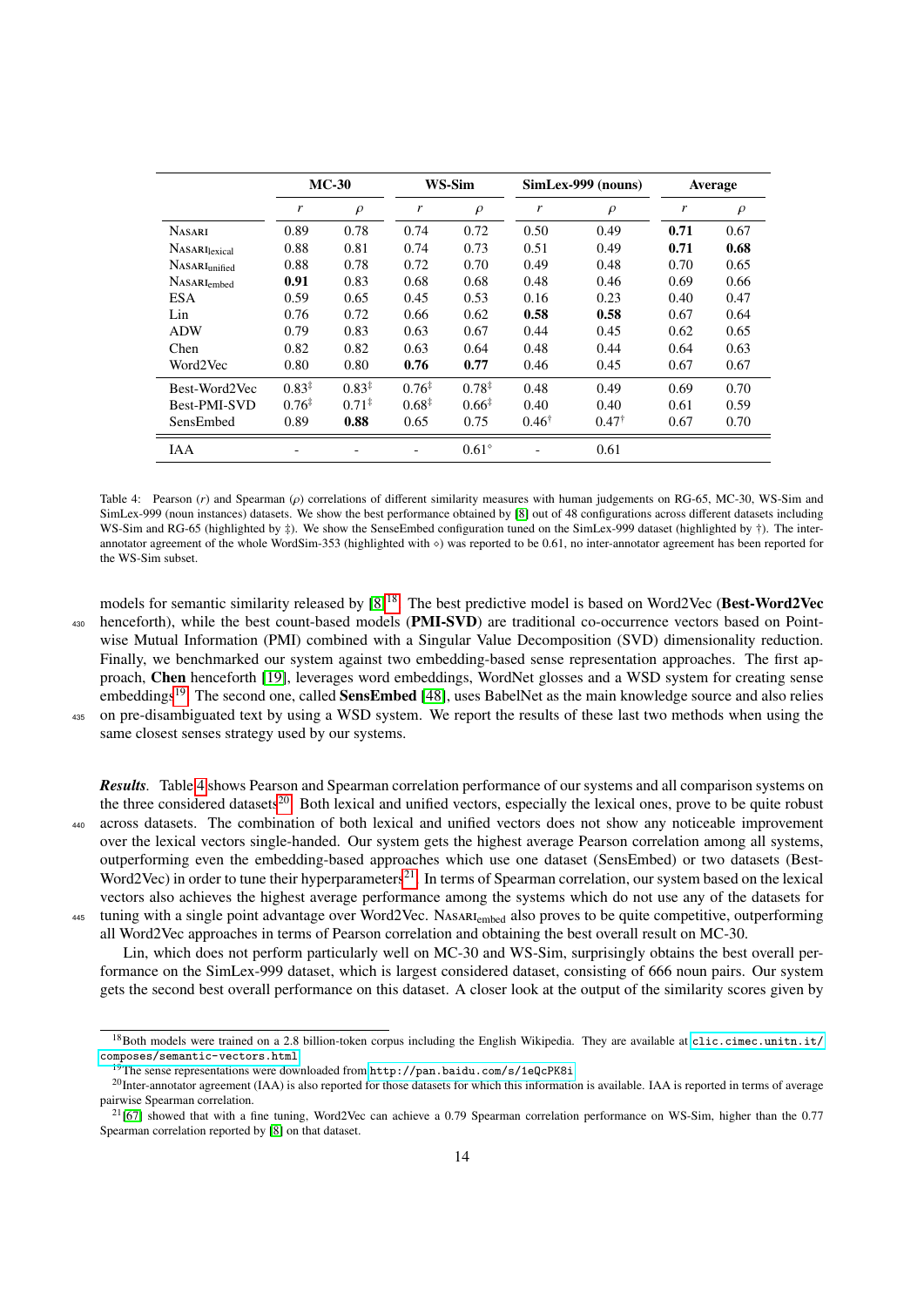| <b>English</b>               | r                      | $\rho$   | French                       | r    | $\rho$                   | German                       | r        | $\rho$                   | <b>Spanish</b>               | r    | $\rho$ |
|------------------------------|------------------------|----------|------------------------------|------|--------------------------|------------------------------|----------|--------------------------|------------------------------|------|--------|
| <b>NASARI</b>                | 0.81                   | 0.78     | <b>NASARI</b>                | 0.82 | 0.73                     | <b>NASARI</b>                | 0.69     | 0.65                     | <b>NASARI</b>                | 0.85 | 0.79   |
| NASARI <sub>lexical</sub>    | 0.80                   | 0.78     | NASARI <sub>lexical</sub>    | 0.80 | 0.70                     | NASARI <sub>lexical</sub>    | 0.69     | 0.67                     | NASARI <sub>lexical</sub>    | 0.85 | 0.79   |
| NASARI <sub>unified</sub>    | 0.80                   | 0.76     | NASARI <sub>unified</sub>    | 0.82 | 0.76                     | NASARI <sub>unified</sub>    | 0.71     | 0.68                     | NASARI <sub>unified</sub>    | 0.82 | 0.77   |
| NASARI <sub>embed</sub>      | 0.82                   | 0.80     |                              |      |                          |                              |          |                          | NASARI <sub>embed</sub>      | 0.79 | 0.77   |
| SOC-PMI                      | 0.61                   | $\equiv$ | SOC-PMI                      | 0.19 | $\overline{\phantom{m}}$ | SOC-PMI                      | 0.27     | $\overline{\phantom{0}}$ |                              |      |        |
| <b>PMI</b>                   | 0.41                   | -        | PMI                          | 0.34 | $\equiv$                 | <b>PMI</b>                   | 0.40     | $\equiv$                 |                              |      |        |
| LSA-Wiki                     | 0.65                   | 0.69     | LSA-Wiki                     | 0.57 | 0.52                     |                              |          |                          |                              |      |        |
| Wiki-wup                     | 0.59                   | -        |                              |      |                          | Wiki-wup                     | 0.65     | $\overline{\phantom{0}}$ |                              |      |        |
| Word2Vec                     | $-$                    | 0.73     | Word2Vec                     |      | 0.47                     | Word2Vec                     | -        | 0.53                     | Best-Word2Vec                | 0.80 | 0.80   |
| Retrofitting                 | $\qquad \qquad \qquad$ | 0.77     | Retrofitting                 |      | 0.61                     | Retrofitting                 | $\equiv$ | 0.60                     |                              |      |        |
| NASARI <sub>poly-embed</sub> | 0.74                   | 0.77     | NASARI <sub>poly-embed</sub> | 0.60 | 0.69                     | NASARI <sub>poly-embed</sub> | 0.46     | 0.52                     | NASARI <sub>poly-embed</sub> | 0.68 | 0.74   |
| Polyglot-embed               | 0.51                   | 0.55     | Polyglot-embed               | 0.38 | 0.35                     | Polyglot-embed               | 0.18     | 0.15                     | Polyglot-embed               | 0.51 | 0.56   |
| IAA                          | $0.85^{\circ}$         | -        | IAA                          |      |                          | <b>IAA</b>                   | 0.81     | $\overline{\phantom{a}}$ | <b>IAA</b>                   | 0.83 |        |

<span id="page-15-5"></span>Table 5: Pearson (*r*) and Spearman (ρ) correlation performance of different systems on the English, French, German and Spanish RG-65 datasets. The inter-annotator of the English RG-65 (highlighted with  $\diamond$ ) was calculated for a subset of fifteen annotators.

- <sup>450</sup> our system compared to the gold standard shows noticeable errors when measuring the similarity between antonym pairs, which are heavily represented in this dataset. These antonym pairs were given consistently low values across the dataset, irrespective of the target words, whereas we argue that the similarity scores ought to vary according to the particular semantics of the antonym pairs. For instance, the pair *day-night* gets a score of 1.9 in the 0-10 scale, while our system gets a much higher 8.0 score[22](#page-15-1). A similar phenomenon is found on the *sunset-sunrise* pair. Nevertheless,
- <sup>455</sup> in both cases the words in the pair belong to coordinate synsets in WordNet. In fact, recent works [\[122,](#page-34-20) [106,](#page-34-21) [92\]](#page-33-19) have shown how significant performance improvements can be obtained on this dataset by simply tweaking usual word embedding approaches to handle antonymy. This differs from the scores given in the WordSim-353 dataset, in which antonym pairs were considered as similar [\[43\]](#page-32-17). It is outside the scope of this work to change this feature of our system in order to resolve its judgment differences with respect to the human annotation of antonym pairs in the SimLex-999 <sup>460</sup> dataset.

#### <span id="page-15-0"></span>*6.1.2. Multilingual word similarity*

*Datasets.* We took the RG-65 dataset as evaluation benchmark. The language of this dataset was originally English [\[118\]](#page-34-16). It was later translated into French [\[54\]](#page-32-20), German [\[39\]](#page-32-21) and Spanish [\[15\]](#page-31-12). We used the four versions of the dataset for our experiments.

- <sup>465</sup> *Comparison systems.* We benchmark our system against other multilingual word similarity approaches. Wiki-wup [\[111\]](#page-34-22) and LSA-Wiki [\[38\]](#page-32-22) are systems which use Wikipedia as their main knowledge resource. We also provide re-sults for co-occurrence-based methods such as PMI and SOC-PMI [\[54\]](#page-32-20) and for the newer word embeddings [\[31\]](#page-32-23). For word embeddings we report results for the **Word2Vec** model<sup>[23](#page-15-2)</sup> and for an approach retrofitting these Word2Vec vectors into WordNet (Retrofitting) [\[31\]](#page-32-23). For the Spanish language no result was reported in [\[31\]](#page-32-23) for Word2Vec, so
- we trained Word2Vec with the same hyperparameters of Best-Word2Vec [\[8\]](#page-31-4) on the *Spanish Billion Words Corpus*[24](#page-15-3) 470 [\[18\]](#page-31-16). We used these Spanish word embeddings as input for our NASARI<sub>embed</sub> system in this language. Additionally, we report results for pre-trained embeddings in all four languages [\[5,](#page-31-17) Polyglot-embed]<sup>[25](#page-15-4)</sup>. These vectors have sixty-four dimensions and were trained on the Wikipedia corpus. We also compare this system with our embedded representations of synsets by using the *polyglot* word embeddings as input continuous representations (see Section [3.3\)](#page-7-0). We will
- 475 refer to this latter method as NASARI<sub>poly-embed</sub>.

<span id="page-15-2"></span><span id="page-15-1"></span><sup>22</sup>All scores have been converted to the 0-10 scale for this example.

<sup>&</sup>lt;sup>23</sup>For English, the pre-trained models of Word2Vec trained on a Google News corpus of 100 billion words were considered for the evaluation. For French and German, a corpus of a 1 billion tokens from Wikipedia was used for training.

<span id="page-15-3"></span><sup>24</sup>Downoloaded from <http://crscardellino.me/SBWCE/>

<span id="page-15-4"></span><sup>&</sup>lt;sup>25</sup>The pre-trained polyglot word representations were downloaded from <https://sites.google.com/site/rmyeid/projects/polyglot>.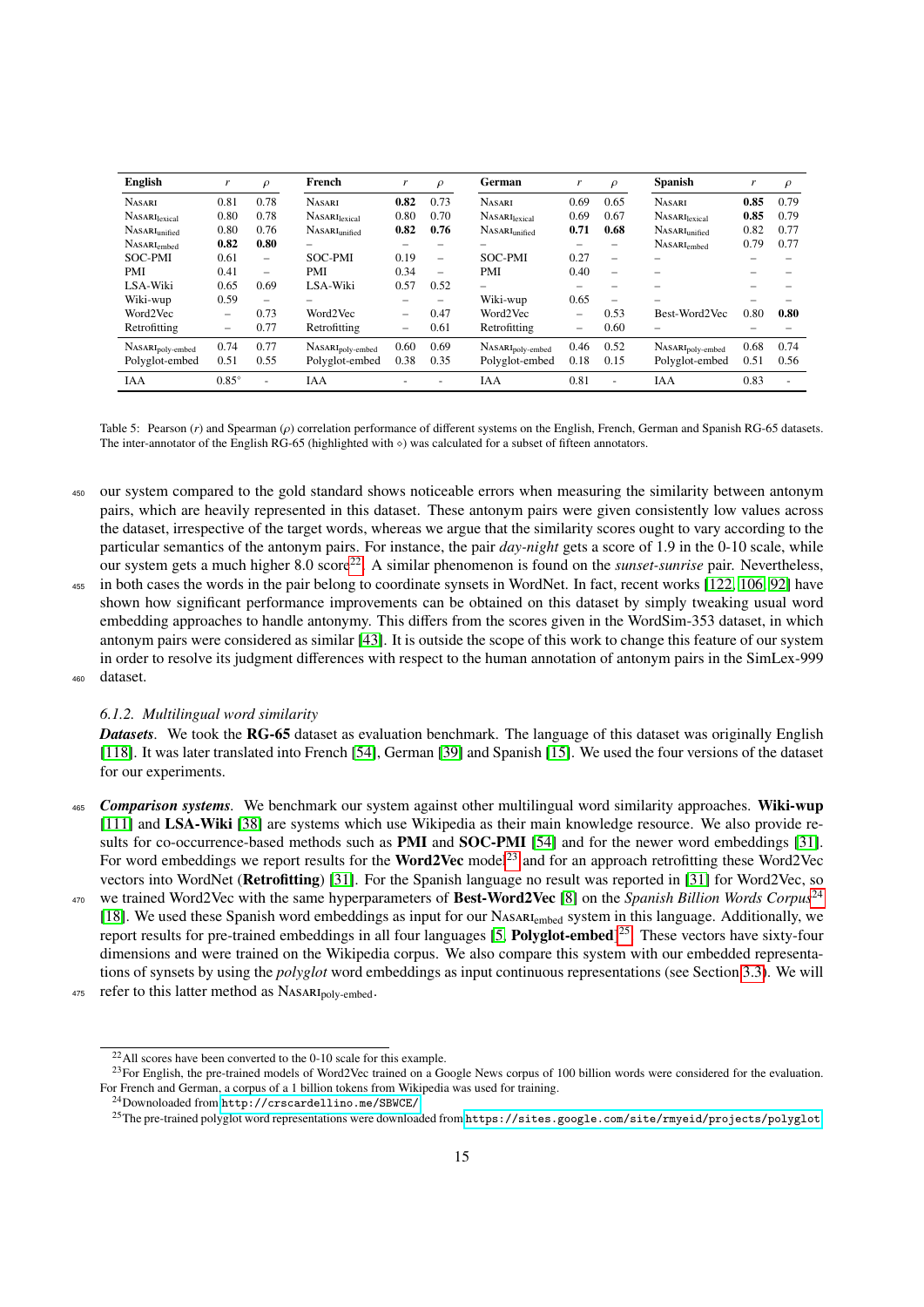| <b>Measure</b>                 |                   | <b>EN-FR</b>  |      | EN-DE         |      | <b>EN-ES</b> |      | <b>FR-DE</b> |      | <b>FR-ES</b>  | DE-ES |        |      | Average |
|--------------------------------|-------------------|---------------|------|---------------|------|--------------|------|--------------|------|---------------|-------|--------|------|---------|
|                                | r                 | $\mathcal{D}$ | r    | $\mathcal{D}$ |      | $\rho$       | r    | $\rho$       | r    | $\mathcal{D}$ | r     | $\rho$ | r    | ρ       |
| $N$ ASARI <sub>unified</sub>   | 0.84              | 0.79          | 0.79 | 0.79          | 0.84 | 0.82         | 0.75 | 0.70         | 0.86 | 0.78          | 0.81  | 0.80   | 0.82 | 0.78    |
| $CL-MSR-2.0$                   | 0.30 <sub>1</sub> |               |      |               |      |              |      |              |      |               |       |        |      |         |
| $N$ ASARI $_{pivot}$           | 0.79              | 0.69          | 0.78 | 0.76          | 0.80 | 0.74         | 0.79 | 0.70         | 0.80 | 0.67          | 0.72  | 0.68   | 0.78 | 0.71    |
| $\text{ADW}_{pivot}$           | 0.80              | 0.82          | 0.73 | 0.82          | 0.78 | 0.84         | 0.72 | 0.77         | 0.81 | 0.81          | 0.68  | 0.72   | 0.75 | 0.80    |
| Word2Vec <sub>pivot</sub>      | 0.77              | 0.82          | 0.70 | 0.73          | 0.76 | 0.80         | 0.65 | 0.70         | 0.75 | 0.76          | 0.64  | 0.63   | 0.71 | 0.74    |
| Best-Word2Vec <sub>nivot</sub> | 0.75              | 0.84          | 0.69 | 0.76          | 0.75 | 0.82         | 0.77 | 0.73         | 0.74 | 0.79          | 0.64  | 0.64   | 0.72 | 0.76    |
| Best-PMI-SVD <sub>pivot</sub>  | 0.76              | 0.76          | 0.72 | 0.74          | 0.77 | 0.77         | 0.65 | 0.69         | 0.76 | 0.74          | 0.62  | 0.61   | 0.71 | 0.72    |

<span id="page-16-4"></span>Table 6: Pearson (*r*) and Spearman (ρ) correlation performances of different similarity measures on the six cross-lingual RG-65 datasets. Notation: English (EN), French (FR), German (DE), Spanish (ES).

*Results.* Table [5](#page-15-5) shows Pearson and Spearman correlation performance of our systems and all comparison systems on the RG-65 word similarity datasets for English, French, German and Spanish<sup>[26](#page-16-1)</sup>. Our system outperforms all multilingual comparison systems in English, French and German in terms of both Pearson and Spearman correlation.

<sup>480</sup> For the Spanish language our system surprisingly slightly outperforms the human inter-annotator agreement (which was calculated in terms of average pairwise Pearson correlation), hence demonstrating the competitiveness of our approach in this language too.

The Polyglot-embed multilingual representations do not show a particular potential for the task. The reason behind these results may be due, apart from the inherent ambiguity of words, to their low dimensionality (64) and small

485 vocabulary (100K words). However, our embedded representation using these word embeddings (NASARI<sub>poly-embed</sub>) hugely improves the original vectors (obtaining an average twenty-three Pearson and twenty-eight Spearman correlation points improvement). NasaRI<sub>poly-embed</sub>, despite achieving lower results than our three representations, achieves competitive results with respect to other comparison systems, with the added benefit of being applicable to many languages (pre-trained polyglot embeddings are available for more than a hundred languages).

#### <sup>490</sup> *6.1.3. Cross-lingual word similarity*

<span id="page-16-0"></span>*Datasets.* We have chosen the RG-65 cross-lingual datasets released by [\[15\]](#page-31-12) for English, French, German and Span-ish. These datasets<sup>[27](#page-16-2)</sup> were automatically constructed by taking the manually-curated multilingual RG-65 datasets from the previous Section as input. In total, we evaluated on six datasets consisting of all the possible language pair combinations for the four languages.

- <sup>495</sup> *Comparison systems.* As cross-lingual comparison systems, we have included the best results provided by the CL-MSR-2.0 system [\[60\]](#page-33-20). This system applies PMI on an English-French parallel corpus obtained from WordNet. Additionally, we provide results for some of the best performing systems in English word similarity by using English as a pivot language<sup>[28](#page-16-3)</sup>. Baseline pivot systems include the WordNet-based system  $\bf{ADW}$  [\[107\]](#page-34-0), the pre-trained Word2Vec word embeddings [\[82\]](#page-33-6) and the top performing Word2Vec model in similarity obtained by [\[8\]](#page-31-4) (Best-Word2Vec), and
- 500 the best count-based model obtained by [\[8\]](#page-31-4) (PMI-SVD). See Section [6.1.1](#page-13-1) for more details on these comparison systems. We also report results for our system using the combination of lexical and unified English Nasari vectors. We refer to all these systems using English as pivot language as *pivot*.

*Results.* Table [6](#page-16-4) shows cross-lingual word similarity results according to Pearson and Spearman correlation performance. In this section we only report results for our unified vector representations, as their dimensions are BabelNet synsets, which are multilingual and therefore may be used for direct cross-lingual comparison. Our unified vector representations outperform all comparison systems (both types) in terms of Pearson correlation performance except

<span id="page-16-1"></span><sup>&</sup>lt;sup>26</sup>Inter-annotator agreement (IAA) is also reported for the languages for which this information is available. IAA is reported in terms of average pairwise Pearson correlation.

<span id="page-16-2"></span> $^{27}$ The cross-lingual datasets are available at <http://lcl.uniroma1.it/similarity-datasets/>

<span id="page-16-3"></span><sup>28</sup>Non-English words are translated by using Google Translate.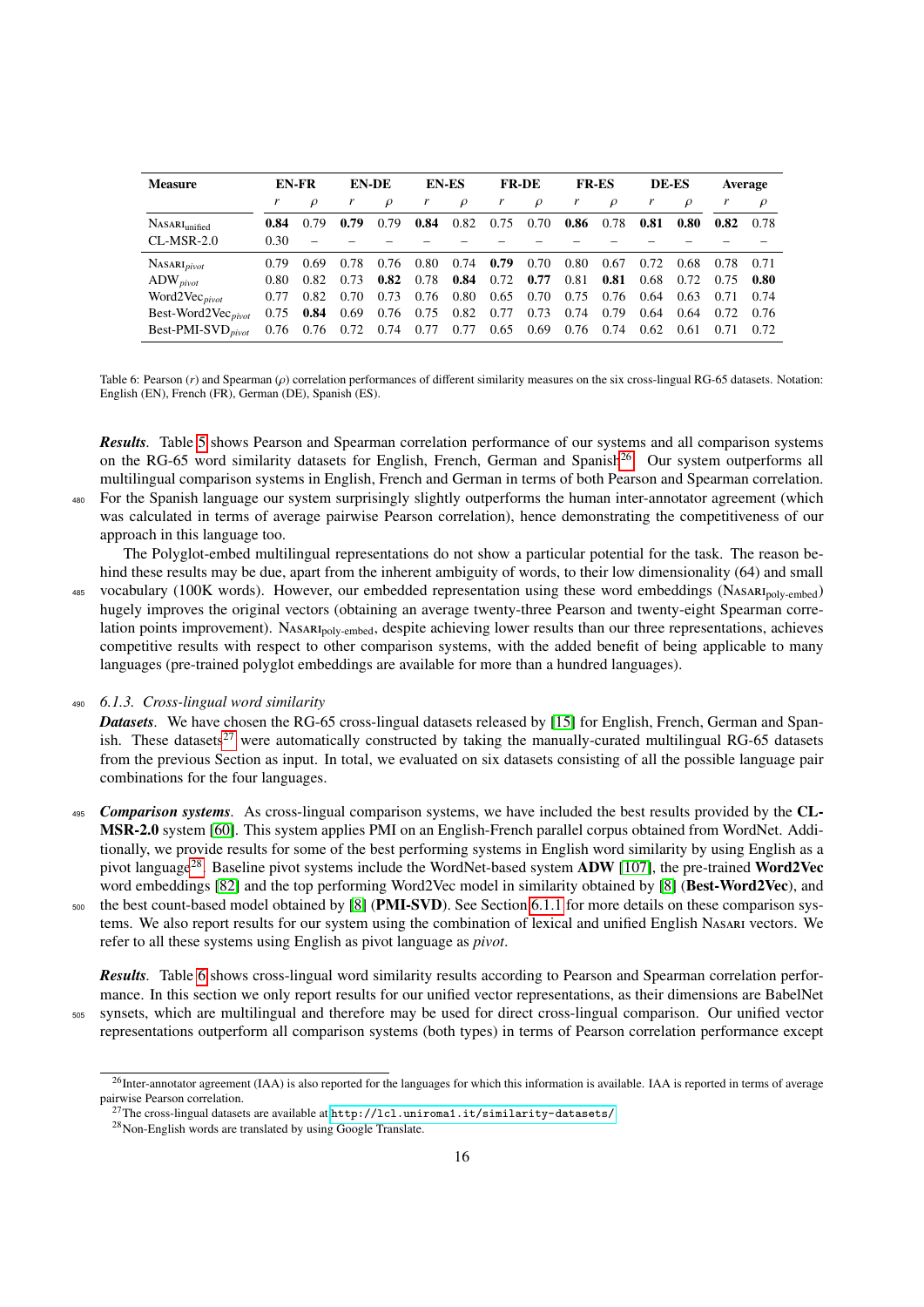for the French-German pair, in which our *pivot* system obtains the best result. It is interesting to note that our English monolingual similarity proves to be the most robust across language pairs among all *pivot* systems according to Pearson correlation measure, demonstrating the reliability of our system also on a purely monolingual scheme. *Pivot*

<sup>510</sup> systems prove to be competitive, outperforming the only cross-lingual baseline which does not use a pivot language. In fact, despite obtaining relatively modest Pearson results, ADW obtains the best results according to the Spearman correlation measure (our unified vector representations obtain the second best result overall). In terms of the harmonic mean of Pearson and Spearman, used as official measure in a previous semantic similarity SemEval task [\[57\]](#page-32-18) and in previous works [\[41\]](#page-32-24), our system outperforms ADW (second overall system) by three points (0.80 to 0.77), demon-<sup>515</sup> strating the effectiveness of our direct cross-lingual word comparison with respect to the use of English as a pivot language.

#### <span id="page-17-1"></span>*6.1.4. Cross-level semantic similarity*

Finally, we evaluated our embedded representations on the word to sense semantic similarity task. Recall from Section [4.2](#page-10-0) that our embedded vector representations share the same space with word embeddings. Therefore, in order <sup>520</sup> to calculate the similarity between a word and a sense, we only have to compute the cosine similarity between their respective vector representations.

*Dataset.* As our benchmark we opted for the *Word to Sense* (word2sense) similarity subtask of the SemEval-2014 Cross-Level Semantic Similarity (CLSS) task [\[57\]](#page-32-18). The subtask provides 500 word-sense pairs for its test dataset. Each pair is associated with a score denoting the semantic overlap between the two items. From the dataset we took  $525$  the subset in which the senses are noun instances<sup>[29](#page-17-2)</sup> (277 pairs). This dataset includes many words that are not usually integrated in a knowledge source, such as slang words. Our embedded representations are particularly suitable for this task as they can handle BabelNet Out-Of-Vocabulary words thanks to the shared space of words and senses: if a word is not integrated in BabelNet sense inventory, we simply use the word embedding sharing the same surface form of the given sense.

530

*Comparison systems.* Thirty-eight systems participated in the *word2sense* subtask. We compare the performance of our embedded representations with the three best performing participating systems in this subtask. Meerkat Mafia [\[59\]](#page-33-21) is a system that relies on Latent Semantic Analysis (LSA) and uses external dictionaries to handle OOV words. SemantiKLUE [\[113\]](#page-34-23) combines a set of different unsupervised and supervised techniques to measure semantic sim-535 ilarity. The third system, the most similar to our system, is **SimCompass** [\[81\]](#page-33-22), which relies on deep learning word

embeddings and uses WordNet as its only knowledge source.

*Results.* Table [7](#page-18-1) shows Pearson and Spearman correlation performance of the Nasari system with embedded representations together with the three comparison systems. Meerkat Mafia obtains the best overall performance on this dataset. Our system is the second best system, outperforming the remaining 37 participating systems of the SemEval task. Interestingly, Nasa $R_{\text{embed}}$  provides a considerable improvement over SimCompass (0.09 and 0.07 in terms of Pearson and Spearman correlations, respectively), which is also based on word embeddings and uses WordNet as lexical resource.

#### <span id="page-17-0"></span><sup>545</sup> 7. Sense Clustering

Our second application focuses on sense clustering. Some sense inventories suffer from a high granularity of their sense inventory. This high granularity could possibly affect the performance of applications based on their sense inventories [\[103\]](#page-34-24) and, hence, clustering their senses could be beneficial.

Given our setup, we could seamlessly perform sense clustering in BabelNet, WordNet or Wikipedia. We follow the same procedure as semantic similarity for sense clustering. Following [\[23\]](#page-31-13), we view sense clustering as a binary

<span id="page-17-2"></span><sup>&</sup>lt;sup>29</sup>Note that our embedded representations can be used to measure the similarity between words with any Part Of Speech tag.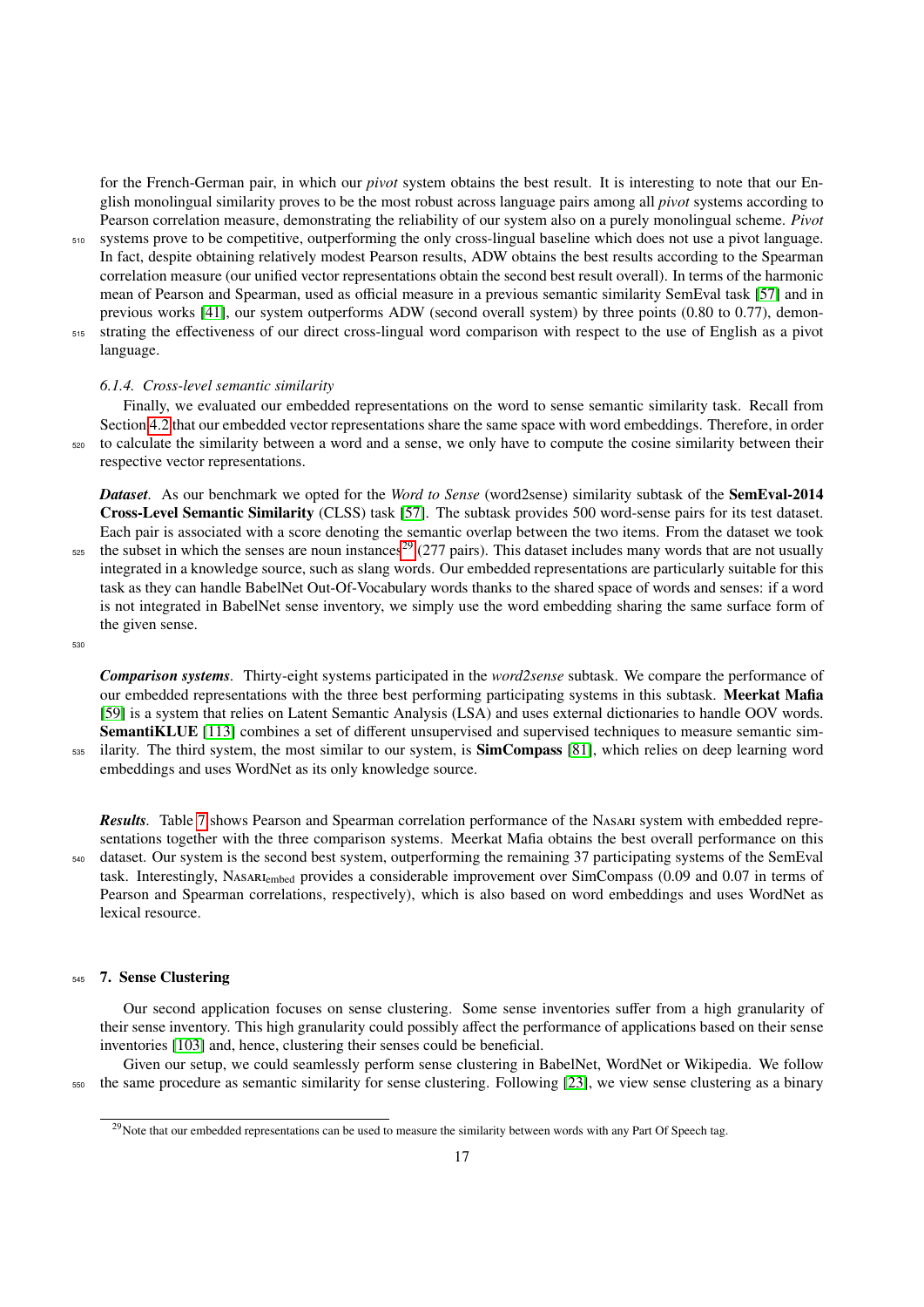|                         | r    | $\boldsymbol{\mathsf{\omega}}$ |
|-------------------------|------|--------------------------------|
| NASARI <sub>embed</sub> | 0.40 | 0.40                           |
| Meerkat Mafia           | 0.44 | 0.44                           |
| <b>SemantiKLUE</b>      | 0.39 | 0.39                           |
| SimCompass              | 0.31 | 0.33                           |

<span id="page-18-1"></span>Table 7: Pearson and Spearman correlation performance of different systems on the *word2sense* test set of SemEval-2014 task on Cross-Level Semantic Similarity.

classification task in which given a pair of senses the task is to decide if they have to be merged or not. In the usual setting of clustering, where senses which are semantically related are clustered together, we rely on our similarity scale and simply cluster a pair of items (synsets, senses or pages) together provided that their similarity exceeds the middle point in our similarity scale, i.e., 0.5 in the scale of [0, 1], and with a minimum overlap between vectors of <sup>555</sup> five dimensions. In specific sense clustering settings, this middle-point threshold may be changed to another value, or determined using a tuning dataset.

#### <span id="page-18-0"></span>*7.1. Evaluation: Wikipedia sense clustering*

Given the high granularity of the Wikipedia sense inventory, clustering related senses may improve systems which take Wikipedia as their knowledge source [\[46\]](#page-32-10). Wikipedia-based Word Sense Disambiguation [\[78,](#page-33-23) [24\]](#page-32-25) is an example <sup>560</sup> of an application which may benefit from this sense inventory clustering.

#### *7.1.1. Datasets*

Wikipedia can be considered as a sense inventory wherein the different meanings of a word are denoted by the articles listed in its disambiguation page [\[79\]](#page-33-24). Starting from these Wikipedia disambiguation pages and with the help of human annotation, [\[23\]](#page-31-13) created two Wikipedia sense clustering datasets. In these datasets, clustering is viewed as

- <sup>565</sup> a binary classification task in which all possible pairings of senses of a word are annotated whether they should be clustered or not. The first dataset, which we will refer to as **500-pair** dataset, contains 500 pairs, 357 of which are set to belong to the same cluster or *clustered*, and the remaining 143 to *not clustered*. The second dataset, referred to as the SemEval dataset, is based on a set of highly ambiguous words taken from SemEval evaluations [\[78\]](#page-33-23) and consists of 925 pairs, 162 of which are positively labeled (clustered). *Parameter (computer programming)-Parameter* <sup>570</sup> and *Fatigue(medical)-Fatigue(safety)* are two sample pairs of Wikipedia pages that should be merged.
- As explained above, our system is based on Semantic Similarity (see Section [6\)](#page-12-0) for the sense clustering tasks. Two senses (in this case two Wikipedia pages) are set to be clustered if their similarity is greater than or equal to the middle point of our similarity scale (i.e., 0.5).

#### *7.1.2. Results*

<sup>575</sup> Our experiments are carried out on the 500-pair and SemEval datasets. We set two naive baselines: one considering all the pairs as positive or clustered (Baseline<sub>cluster</sub>), and another one doing the opposite, i.e., not clustering any of the test pairs (Baseline<sub>no-cluster</sub>). We also compare our system to two systems proposed by [\[23\]](#page-31-13). Both systems exploit the structure and content of the Wikipedia pages by using a multi-feature Support Vector Machine classifier trained on an automatically-labeled dataset. This first system is totally monolingual (it only makes use of English Wikipedia

580 pages), while the second system also exploits Wikipedia multilinguality<sup>[30](#page-18-2)</sup>. We will refer to the first system as SVMmonolingual and to the second system as SVM-multilingual.

Table [8](#page-19-1) shows the results obtained for the Wikipedia sense clustering task in the 500-pair and SemEval datasets. The results are shown in terms of accuracy (number of correctly labeled pairs divided by total number of instance pairs) and F-Measure (harmonic mean of precision and recall). As we can see from the Table, our system in its <sup>585</sup> unsupervised setting achieves a very high accuracy, outperforming both systems of [\[23\]](#page-31-13) on the SemEval dataset and

<span id="page-18-2"></span><sup>&</sup>lt;sup>30</sup>For this second system we report their results for the system configuration which exploits Wikipedia pages in four different languages (English, German, Spanish, and Italian).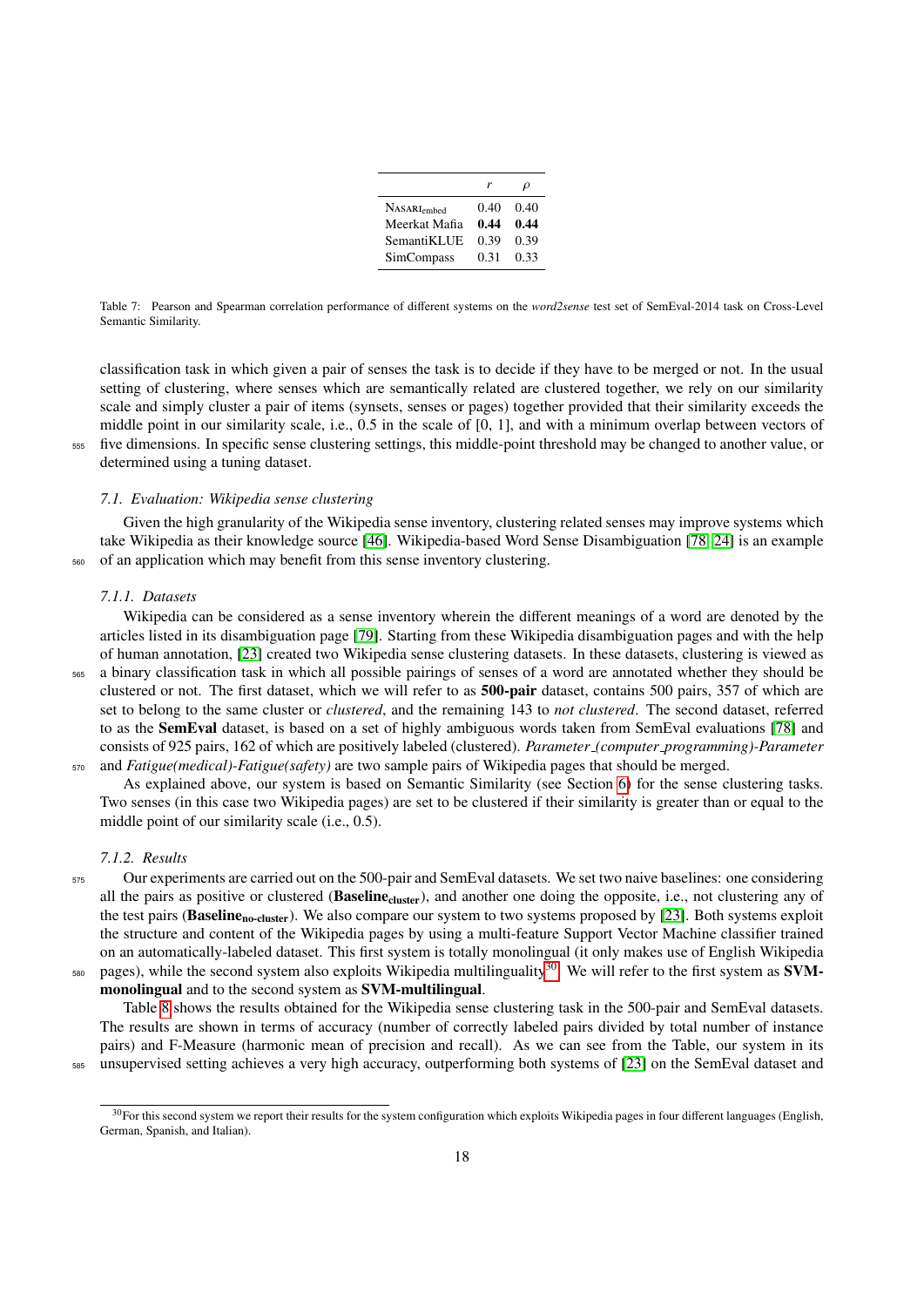| Measure                        | <b>System type</b> | 500-pair |      | <b>SemEval</b> |      |
|--------------------------------|--------------------|----------|------|----------------|------|
|                                |                    | Acc.     | F1   | Acc.           | F1   |
| <b>NASARI</b>                  | unsupervised       | 83.8     | 70.5 | 87.4           | 63.1 |
| NASARI <sub>lexical</sub>      | unsupervised       | 81.6     | 65.4 | 85.7           | 57.4 |
| NASARIunified                  | unsupervised       | 82.6     | 69.5 | 87.2           | 63.1 |
| NASARI <sub>embed</sub>        | unsupervised       | 81.2     | 65.9 | 86.3           | 45.5 |
| SVM-monolingual                | supervised         | 77.4     |      | 83.5           |      |
| SVM-multilingual               | supervised         | 84.4     |      | 85.5           |      |
| Baseline <sub>no-cluster</sub> |                    | 71.4     | 0.0  | 82.5           | 0.0  |
| Baseline <sub>cluster</sub>    |                    | 28.6     | 44.5 | 17.5           | 29.8 |

<span id="page-19-1"></span>Table 8: Accuracy (Acc.) and F-Measure (F1) percentages of different systems on the two manually-annotated English Wikipedia sense clustering datasets.

SVM-monolingual on the 500-pair dataset. Only the supervised system of [\[23\]](#page-31-13) using information of Wikipedia pages in different languages outperforms our main combined Nasari system in terms of accuracy (no F-Measure results were reported) by a narrow margin. Our system, in any of the three variants, comfortably outperforms the naive baselines in terms of both accuracy and F-Measure. When comparing our three systems, the combination of both lexical and <sup>590</sup> unified vectors outperforms both single-handed components. However, both lexical- and unified- based systems (and embedding-based) also prove to be highly competitive single-handed, outperforming all baselines on the SemEval dataset, including the multilingual approach of [\[23\]](#page-31-13).

#### <span id="page-19-0"></span>8. Domain Labeling

Taking a BabelNet synset (or a Wikipedia page, or a WordNet synset) as input, the task in domain labeling consists <sub>595</sub> of automatically tagging this synset or page with one of the domains in a given set. The domain labeling task has proven to be useful when integrated into a given lexical resource [\[128,](#page-34-25) [70\]](#page-33-25) and has several direct applications, such as Word Sense Disambiguation [\[71,](#page-33-26) [3,](#page-31-18) [30\]](#page-32-26) and Text Categorization [\[95\]](#page-34-26). WordNet version 3.0 has domains for some of its synsets. However, the number of domains used is quite large (357 domains) and they are not uniformly balanced. For instance, there is a domain named *Ethiopia* containing a single synset, but no other domains referring to different

<sup>600</sup> countries are to be found. There are other domains with single synsets, such as *Molecular Biology* or *Cytology*, whereas some domains are annotated with a relatively high number of instances, such as *Law* with 534 annotated instances. Moreover, the coverage of these domains is rather poor: only 4098 synsets have been annotated with at least one domain.

In this section we present a Nasari-based approach to automatically tag a much larger lexical resource (BabelNet) <sup>605</sup> using a different set of domains and achieving significantly higher coverage. Our creation of domain labels for BabelNet synsets relies on our lexical vectors<sup>[31](#page-19-2)</sup>. The first step consists of creating a lexical vector for each domain. To this end, we follow the procedure which was explained in Section [3.2](#page-6-0) and learn a lexical vector for each given domain. We do this by using sets of *seed* Wikipedia pages which characterize a given domain. As context for learning the vectors of a given domain we use the concatenations of all the texts corresponding to the Wikipedia pages of the 610 seeds.

Then, in order to find the domain of a synset we computed Weighted Overlap between the corresponding English Nasari lexical vector and the lexical vector of each domain. For a given BabelNet synset *s*, we pick the domain with maximal similarity:

$$
\hat{d}(s) = \underset{d \in D}{\operatorname{argmax}} \ WO(\widehat{\operatorname{Nasant}}_{lex}(s), \vec{v}_{lex}(d)) \tag{13}
$$

<span id="page-19-2"></span><sup>&</sup>lt;sup>31</sup>We used lexical vectors because they were shown to perform better for English in Sections [6](#page-12-0) and [7.](#page-17-0)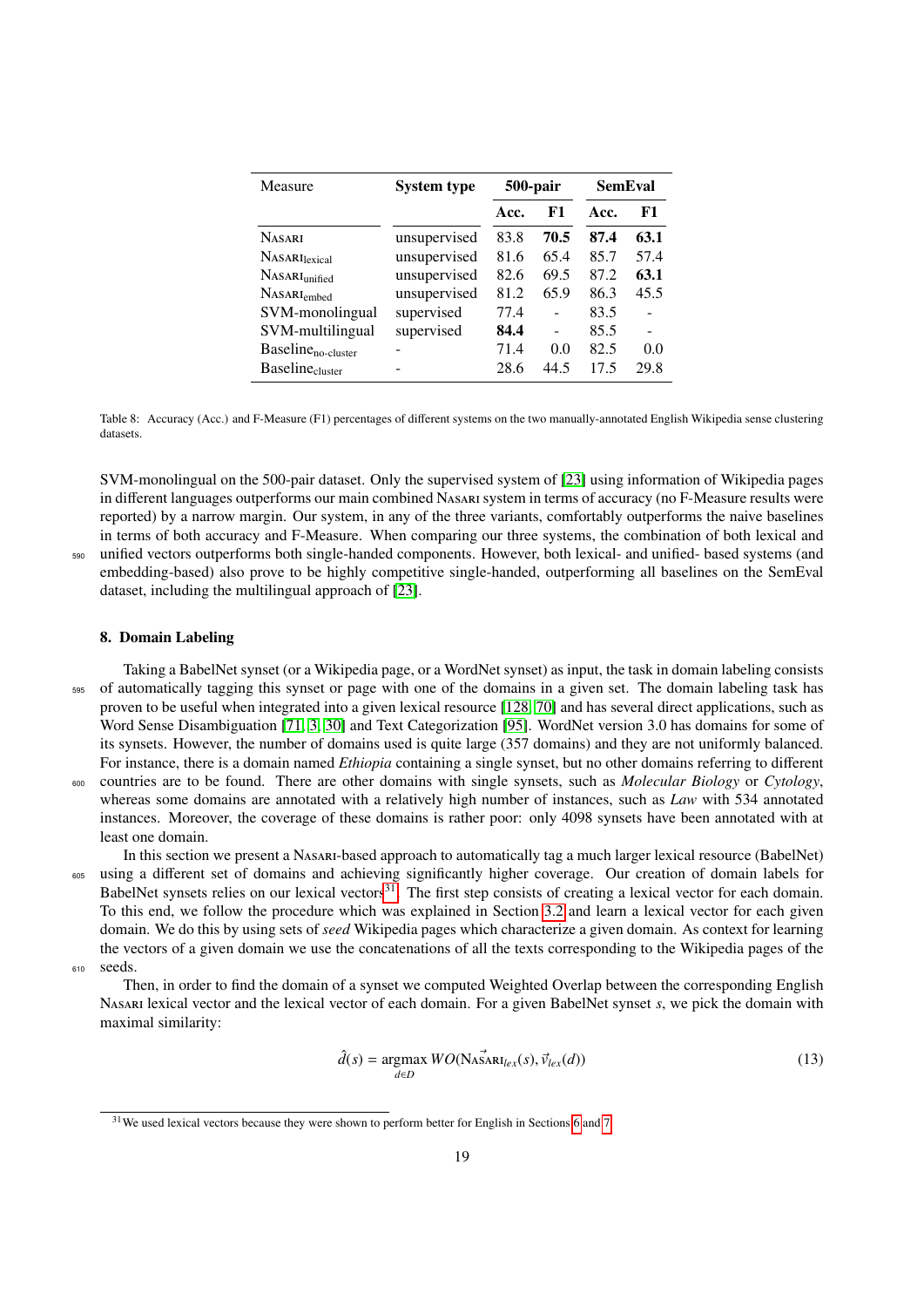| <b>Animals</b><br>Art, architecture, and archaeology<br>Biology | Engineering and technology<br>Food and drink<br>Games and video games | Language and linguistics<br>Law and Crime<br>Literature and theatre | Philosophy and psychology<br>Physics and astronomy<br>Politics and government |
|-----------------------------------------------------------------|-----------------------------------------------------------------------|---------------------------------------------------------------------|-------------------------------------------------------------------------------|
| Business, economics, and finance                                | Geography and places                                                  | <b>Mathematics</b>                                                  | Religion, mysticism and mythology                                             |
| Chemistry and mineralogy                                        | Geology and geophysics                                                | Media                                                               | Royalty and nobility                                                          |
| Computing                                                       | Health and medicine                                                   | Meteorology                                                         | Sport and recreation                                                          |
| Culture and society                                             | Heraldry, honors, and vexillology                                     | Music                                                               | Transport and travel                                                          |
| Education                                                       | <b>History</b>                                                        | Numismatics and currencies                                          | Warfare and defense                                                           |

Table 9: Our set of thirty-two domains.

<span id="page-20-1"></span>where Nasari  $R_{lex}(s)$  is the Nasari lexical vector of synset *s* and  $\vec{v}_{lex}(d)$  is the lexical vector of the domain *d*. Similarly to <sup>615</sup> the sense clustering task, we tagged synsets with a domain provided that the minimum overlap between their respective lexical vectors exceeded five dimensions. For notational brevity, we will refer to the domain of synset *s* whose score is highest across all domains as its *top domain*.

*Wikipedia domains and seeds.* To select our set of domains we used Wikipedia featured articles<sup>[32](#page-20-0)</sup>, in which a set of 33 domains (e.g. *Animals*, *Meteorology* or *Music*) is provided. For each domain, Wikipedians have selected several <sup>620</sup> Wikipedia pages which best represent that domain. We will refer to these Wikipedia pages already tagged with a domain as *seeds*. Each domain has a different number of available pre-tagged Wikipedia pages, ranging from only

- 9 (*Mathematics* domain) to 189 (*Media* domain), totalling 4230 Wikipedia pages overall. From the set of domains we decided to remove the *Companies* domain, while retaining the more general *Business, economics, and finance* domain, as we thought *Companies* might conflate with other domains. For instance, *Nestlé* or *Toyota* may be tagged <sup>625</sup> with the *Companies* domain, but also with *Food and drink* and *Transport and travel*, respectively. We also modified
- some domain names in order to make them more general by taking into account their given seeds. For example, the domain name *Law* was changed to *Law and crime*. The final set of labels includes 32 different domains. Table [9](#page-20-1) shows all these domains in alphabetical order.

By applying our pipeline on the Wikipedia seeds over 3.9M BabelNet synsets (from a total of 4.4M English Nasari lexical vectors) were tagged with at least one domain. Over 90% of the 500K synsets that were not annotated with a domain label were isolated Wikipedia pages (i.e., pages that are not linked by any other Wikipedia page) composed

## of only a few sentences.

#### *8.1. Experiments*

In this section we report our experiments on the domain labeling task. First, in Section [8.1.1](#page-20-2) we explain the <sup>635</sup> construction of our gold standard domain-labeled datasets. Then, we describe our baseline systems in Section [8.1.2](#page-21-0) and compare them against our system on the newly created gold standard datasets in Section [8.1.3.](#page-21-1)

#### <span id="page-20-2"></span>*8.1.1. Gold standard dataset construction*

In order to evaluate the performance of our domain labeling approach we constructed two gold standard domain labeled datasets.

- 640 *WordNet domain-labeled dataset*. For the construction of this dataset, we took the WordNet 3.0 synsets which were manually tagged with domains. The domain set of WordNet differs from our set of domains (see Table [9](#page-20-1) for our final domain set). Therefore, we performed a manual mapping from the WordNet domains to our domain set in order to make them comparable. Domains in WordNet were mapped to one of our domains provided that the surface form of the WordNet domain matched the surface form of one of our domain labels. For instance, a WordNet synset
- <sup>645</sup> whose domain was either *Business*, *Economics* or *Finance* was to be mapped to the domain *Business, economics, and finance*. There are WordNet synsets tagged with more than one domain in WordNet, but we considered only those with a single domain in WordNet for the gold standard construction. As a result, we obtained a gold standard dataset of 1540 WordNet synsets tagged with our domain set<sup>[33](#page-20-3)</sup>.

<span id="page-20-0"></span> $32$ [https://en.wikipedia.org/wiki/Wikipedia:Featured\\_articles](https://en.wikipedia.org/wiki/Wikipedia:Featured_articles)

<span id="page-20-3"></span><sup>&</sup>lt;sup>33</sup>There is no overlap between these 1540 WordNet synsets and the Wikipedia seeds taken by our system.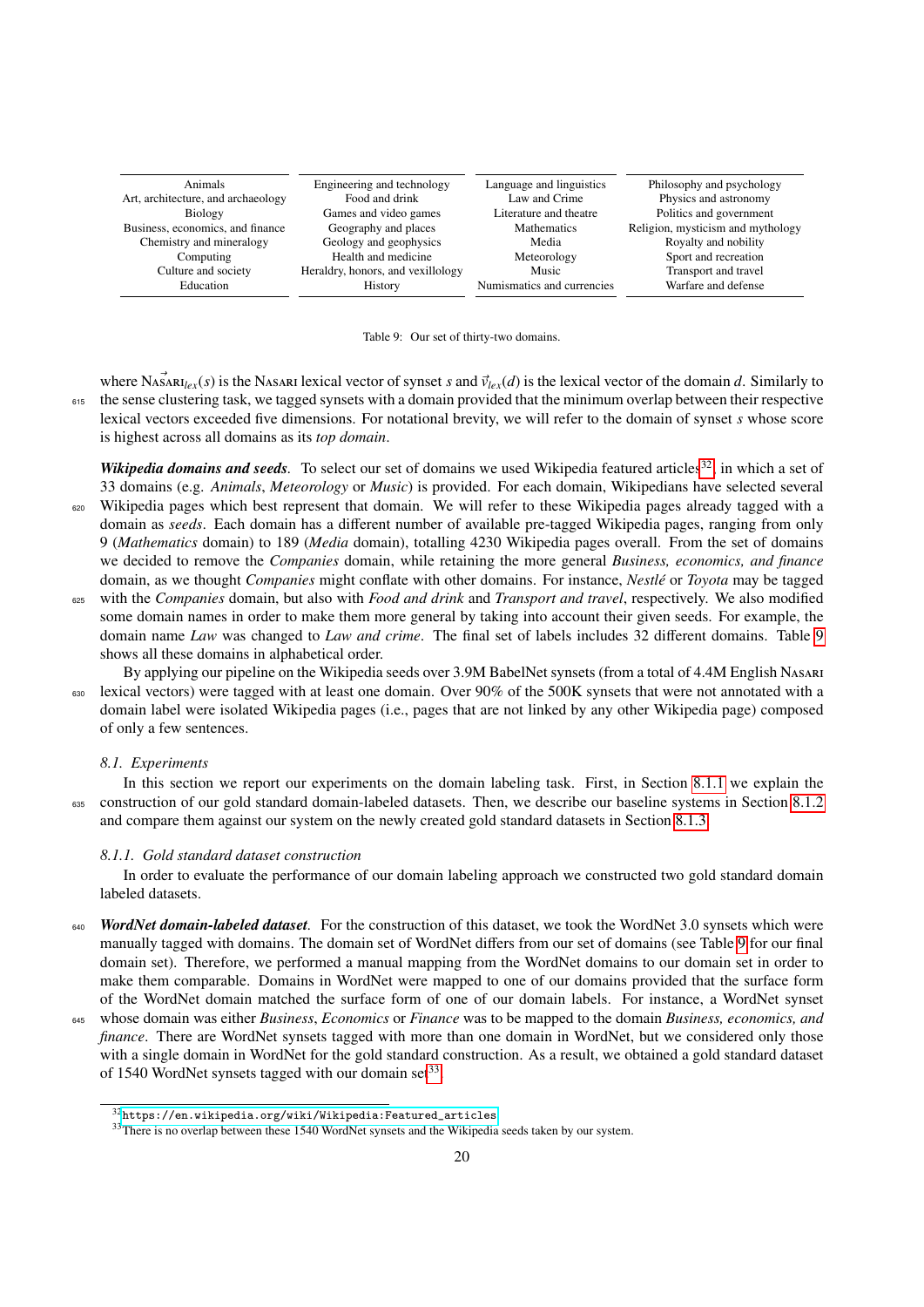*BabelNet domain-labeled dataset.* In order to have a more realistic distribution of BabelNet synsets comprising <sup>650</sup> not only synsets which belong to the WordNet sense inventory, we created a second gold-standard dataset based on BabelNet. For this, we randomly sampled 200 BabelNet synsets with at least one English lexicalization from the set of all 6.5M possible BabelNet synsets. Of these, 65% were integrated in Wikipedia and only 1.5% belonged to WordNet (the remaining synsets were mostly integrated in WikiData only). Two annotators manually labeled these 200 synsets. They were instructed to mark each synset with a single domain only. Any disagreements were adjudicated in a final

phase by the two annotators. The inter-annotator agreement was computed to be 86%, which may be viewed as an upper-bound for the performance of automatic systems.

#### <span id="page-21-0"></span>*8.1.2. Comparison systems*

As benchmark for our system, we developed three different baselines: two baselines based on Wikipedia and a third one propagating domains using a lexical resource taxonomy. Similarly to our approach, the first two baselines <sup>660</sup> construct a lexical vector for each domain. As seeds, the Wikipedia-based baselines used the same set of Wikipedia pages as our system. Lexical vectors were also computed for each Wikipedia page and the similarity between a Wikipedia page and each domain was calculated. Finally, the Wikipedia page with the top domain similarity score was selected. Vectors were constructed following a classic vector space model scheme in which the resulting vectors are individual content words and the similarity between vectors is calculated by using the standard cosine similar-

- ity measure. The only difference between the two baselines lays in the calculation of weights for each dimension. Wikipedia-TF calculates weights on the basis of term frequencies (TF), whereas Wikipedia-TFidf combines term frequency with the conventional inverse document frequency weighting scheme [\[52,](#page-32-11) *tf-idf*]. For these two Wikipediabased systems, we relied on the mapping provided in BabelNet 3.0 between WordNet synsets and Wikipedia pages. The third baseline system, Taxo-Prop henceforth, uses a taxonomy-based domain propagation. The system takes
- $670$  seeds from the respective domain-labeled gold standard datasets (Section [8.1.1\)](#page-20-2). Algorithm [2](#page-22-0) shows the process for obtaining a domain label for a non-tagged synset *s*. The system is based on a taxonomy and works iteratively. First, it goes over all the neighbours of *s* in the taxonomy and checks whether they are tagged with a domain (lines [7](#page-22-1)[-16](#page-22-2) in the Algorithm). In the case where a particular domain  $\vec{d}$  is encountered more often than any other domain among the neighbours' domains, *s* is tagged with  $\hat{d}$  (line [24](#page-22-3) in the Algorithm). Otherwise, we repeat the process and move up and
- 675 down in the taxonomy, thereby checking for the domain tags of the neighbours of the neighbours. We repeat this until a domain appearing more frequently than any other domain is found (lines [5-](#page-22-4)[20](#page-22-5) in the Algorithm). In order to test the algorithm on the datasets we used both WordNet Taxo-Prop (WN) and BabelNet Taxo-Prop (BN) taxonomies and carried out 10-fold cross validation on the test dataset $34$ .
- Finally, we also compared with WN-Domains-3.2 [\[70,](#page-33-25) [9\]](#page-31-19), which is the latest released version of WordNet Do-680 mains<sup>[35](#page-21-3)</sup>. The system is in essence very similar to the Taxo-Prop system described above, in the sense that it takes seeds for each domain (manually selected for synsets that are located high in the taxonomy) as input, and spreads them through the WordNet taxonomy. This system involves an undetermined amount of manual intervention in the selection of seeds (*"a small number of high level synsets are manually annotated with their pertinent Subject Code Fields*[36](#page-21-4)*"*), and manual curation (*"the main problems are detected and the manual annotations are corrected"*) [\[70\]](#page-33-25).
- <sup>685</sup> WN-Domains-3.2 was released for WordNet 2.0. For testing it on the WordNet-based dataset we used the mapping between versions 2.0 and 3.0 of WordNet $37$ .

#### <span id="page-21-1"></span>*8.1.3. Results*

Results are shown in Table [10](#page-23-1) in terms of standard precision, recall and F-Measure. When comparing the two Wikipedia-based systems, *tf-idf* proves to be more reliable than using term frequency only, but its performance is <sup>690</sup> still significantly below our Nasari-based system. It is interesting to note that our system is robust across datasets, while Wikipedia-based approaches experience a drastically reduced performance on the BabelNet dataset. This is due to the fact that Wikipedia pages associated with WordNet synsets are, in general, richer and longer than an

<span id="page-21-2"></span><sup>&</sup>lt;sup>34</sup>In order to make the results more reliable and less sensitive to the dataset order, we repeated this experiment ten times. The gold standard dataset was shuffled each time and the final score was obtained by averaging the results of the ten different runs.

<span id="page-21-3"></span><sup>35</sup>WordNet Domains are available at <http://wndomains.fbk.eu/>

<span id="page-21-4"></span><sup>36</sup>*Subject Code Fields* corresponds to domain labels in our notation.

<span id="page-21-5"></span> $^{37}\rm{https://wordnet.princeton.edu/wordnet/download/current-version/}$  $^{37}\rm{https://wordnet.princeton.edu/wordnet/download/current-version/}$  $^{37}\rm{https://wordnet.princeton.edu/wordnet/download/current-version/}$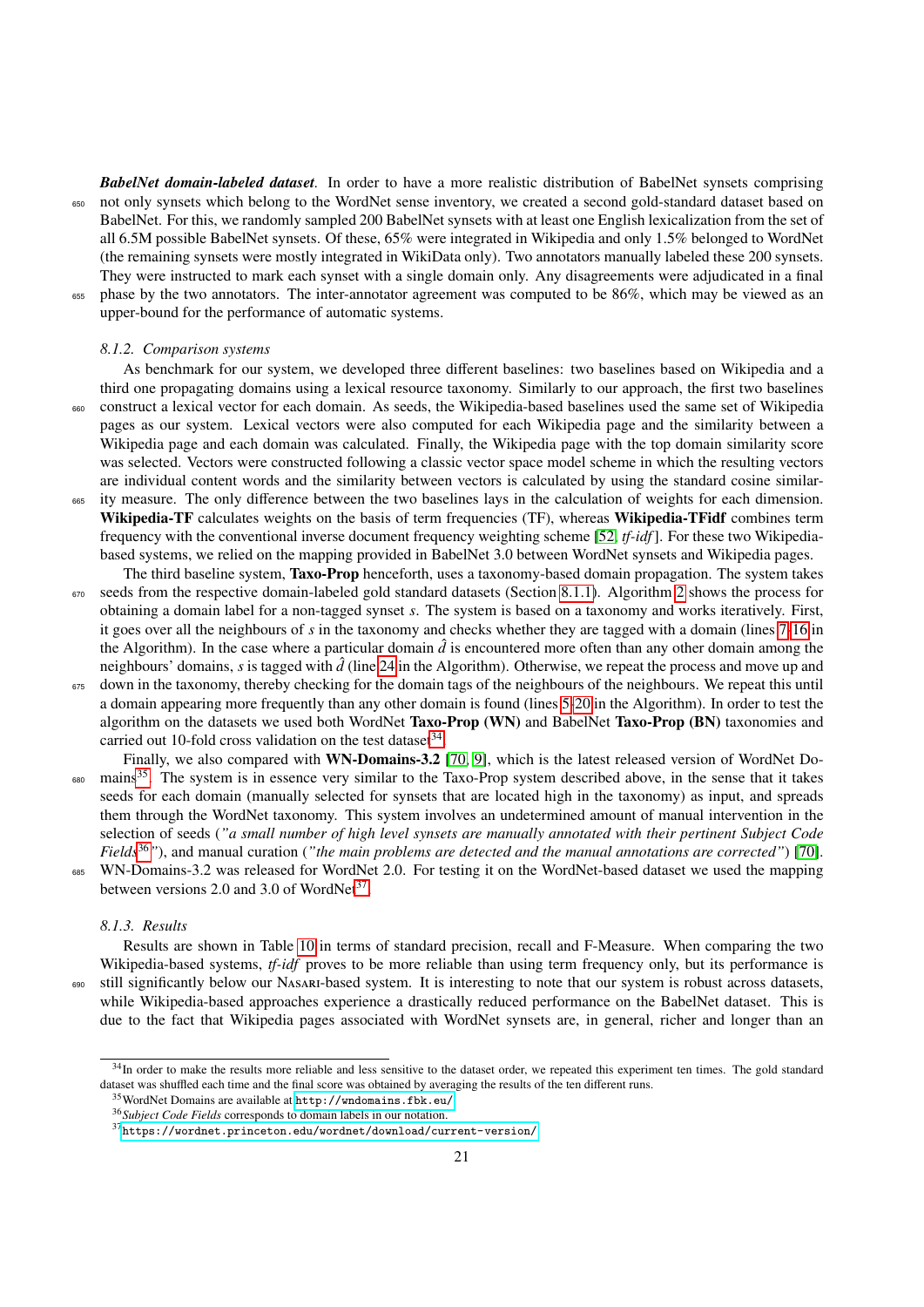Algorithm 2 Taxonomy-based Domain Propagation (Taxo-Prop)

<span id="page-22-0"></span>Input: a non-tagged synset *s*, a set of domain-tagged synsets *D*, and a function *T ax*(*s*) which associates a synset *s* in the reference sense inventory with the set of its hyponyms and hypernyms in the taxonomy

<span id="page-22-4"></span><span id="page-22-1"></span>Output: a domain tag for the input synset *s* 1: Set  $S \leftarrow \{s\}$ 2: Frequency domain dictionary  $F \leftarrow \emptyset$ 3: *tie* ← *T rue* 4:  $S_{\text{prev}} \leftarrow \emptyset$ 5: while *tie* and  $|S_{prev}| < |S|$ 6:  $S_{\text{prev}} \leftarrow S$ 7: **for each** Synset  $s' \in S$  *prev* 8: **for each** Neighbour synset  $n \in Tax(s')$ 9: if  $n \notin S$  then 10:  $S \leftarrow S \cup \{n\}$ 11: **if**  $n \in D$  then 12: Domain  $d_n \leftarrow D(n)$ 13: **if**  $d_n \notin F$  then 14:  $F[d_n] \leftarrow 1$ 15: else 16:  $F[d_n] \leftarrow F[d_n] + 1$ 17: **if**  $|F| > 0$  then 18:  $\hat{d}(s) = \operatorname{argmax}_{d \in F} F[d]$ 19: **if**  $(|F| = 1)$  or  $(\max_{d \in F} F[d]) > \max_{d \in F \setminus \{\hat{d}(s)\}} F[d])$  then 20:  $tie \leftarrow False$ 21: if *tie* then 22: return *null* 23: else 24: **return**  $\hat{d}(s)$ 

<span id="page-22-5"></span><span id="page-22-3"></span><span id="page-22-2"></span>average Wikipedia page (in the BabelNet dataset, synsets were extracted randomly). In contrast, *Taxo-Prop* achieves more competitive results, obtaining a lower precision than our system, but the highest overall recall on the WordNet

- <sup>695</sup> dataset. However, this may lead to wrong conclusions. Given that the coverage of our system is actually considerably larger than all the synsets covered in WordNet, the recall of our approach is in fact larger than any system relying on WordNet as its only knowledge resource (there are only 117K synsets in the whole of WordNet). Additionally, the WordNet-based approach has the advantage of annotating in exactly the same number of domains as occur in the gold standard dataset. Our system used 4230 Wikipedia pages of 32 different domains as seeds, in contrast to the 1386
- <sup>700</sup> domain-labeled WordNet synsets of 27 different domains comprising the gold standard dataset. As a measure to show how much supervision each system was using in each case, we calculated its *seed density*, which is the percentage of synsets used on average for each domain as seeds. Formally, it is calculated as the ratio of the average number of seeds per domain to the total number of synsets in the given resource. In fact, the seed density is significantly higher in the WordNet-based system (0.044% vs. 0.001% of our system).
- <sup>705</sup> WN-Domains-3.2 outperforms our system in terms of F-Measure by 2.5 absolute percentage points in the WordNet dataset. Interestingly, despite using as benchmark a subset of WordNet, our system obtains a higher recall than WN-Domains-3.2. Additionally, as remarked above, our system annotates a significantly higher number of instances, including many more named entities and specialized concepts which are not covered by WordNet (over 3.9M domainlabeled synsets annotated by our system as opposed to the 74K synsets annotated by WN-Domains-3.2). In terms of
- <sup>710</sup> precision, WN-Domains-3.2, which involves an undetermined amount of manual curation, outperforms our default system. However, by simply adding a confidence threshold, our system can considerably increase its precision. For instance, by only tagging synsets whose top domain score is higher than the middle point of our similarity scale (i.e., 0.5), we obtain comparable results in terms of precision percentage (92.5%) to the WN-Domains-3.2 system, while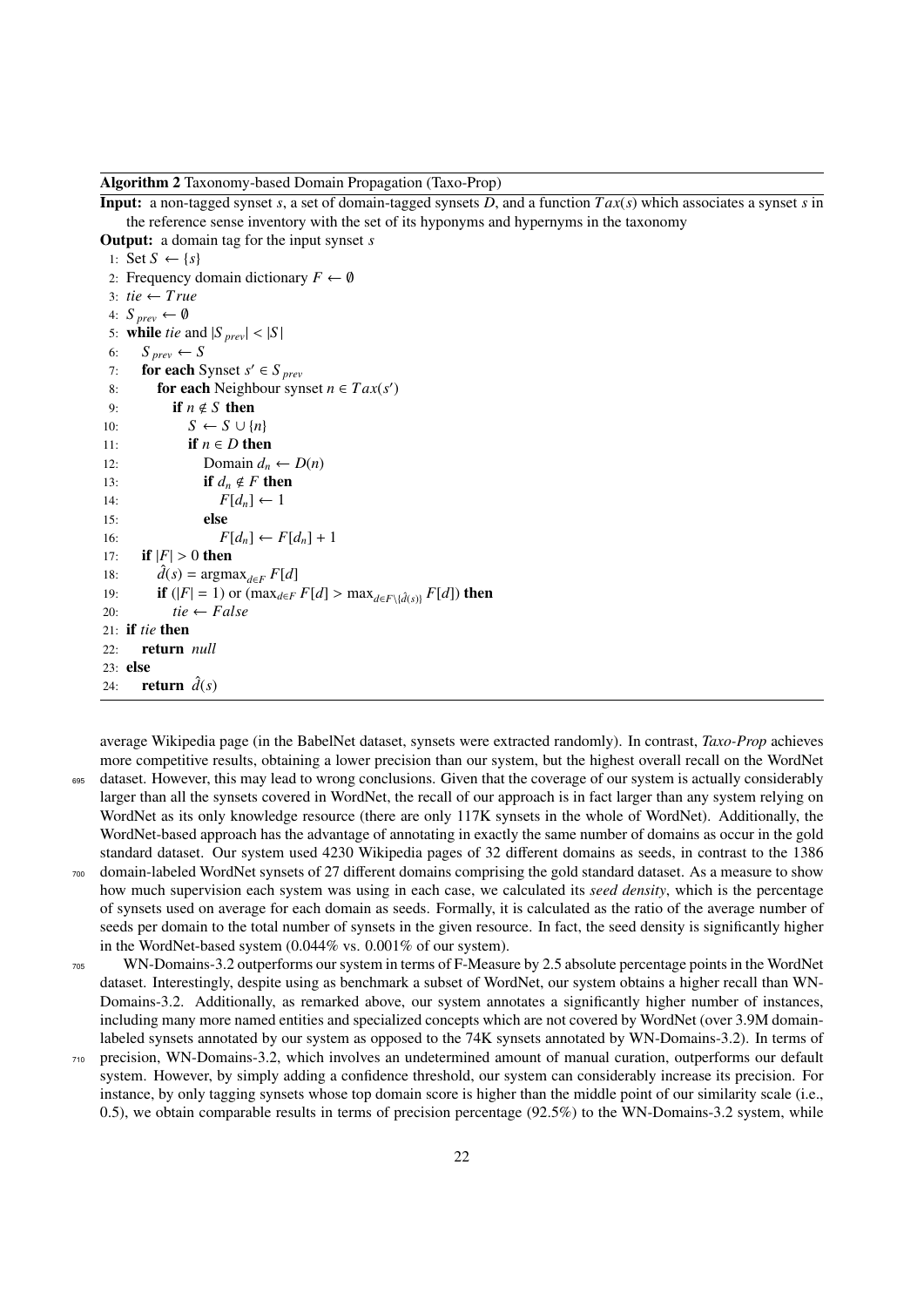|                                  |                  | WordNet dataset |                  | <b>BabelNet dataset</b> |        |                  |
|----------------------------------|------------------|-----------------|------------------|-------------------------|--------|------------------|
|                                  | <b>Precision</b> | Recall          | <b>F-Measure</b> | <b>Precision</b>        | Recall | <b>F-Measure</b> |
| <b>NASARI</b> <sub>lexical</sub> | 77.9             | 70.1            | 73.8             | 62.3                    | 40.5   | 49.1             |
| Wikipedia-TF                     | 25.4             | 16.4            | 19.9             | 3.4                     | 2.5    | 2.9              |
| Wikipedia-TFidf                  | 45.9             | 29.7            | 36.1             | 8.8                     | 6.5    | 7.5              |
| Taxo-Prop (WN)                   | 71.3             | 70.7            | 71.0             |                         | -      |                  |
| Taxo-Prop (BN)                   | 73.5             | 73.5            | 73.5             | 48.3                    | 37.2   | 42.0             |
| WN-Domains-3.2                   | 93.6             | 64.4            | 76.3             | -                       | -      |                  |

<span id="page-23-1"></span>Table 10: Precision, Recall and F-Measure percentages of different systems on the gold standard WordNet and BabelNet domain-labeled datasets.

still obtaining a considerably higher coverage.

- <sup>715</sup> Note that in both our system and WN-Domains-3.2, the range of domains considered in the original systems was larger than the number of domains found in the gold standard, which increases the error margin. For instance, in the original setting of our system we considered 32 domains (see Table [9\)](#page-20-1), of which only 27 were present in the gold standard dataset. By analyzing the errors given by our system, we realized that there are synsets that might be tagged with more than one domain. If we take the top three domain tags into account, the precision of our system increases
- <sup>720</sup> to 91.8% and 83.1%, with recall being 82.7% and 54% in the WordNet and the BabelNet datasets, respectively. For example, our system tags the WordNet synset corresponding to the concept *angular velocity*<sup>1</sup> *<sup>n</sup>* with *Mathematics* as top domain by a narrow margin, but in this case it would also be tagged with the *Physics and astronomy domain* as second domain, which would be the right answer according to the gold dataset. As a second source of error, we realized that it is arguable whether many of the false positives given by our system are, in fact, entirely wrong. Indeed, in many
- <sup>725</sup> cases the judgement made by our system could be considered as justifiable, and equally correct to the tagging found in the gold dataset. For instance, the synset represented by the *data processing* sense of *operation* is tagged with the *Mathematics* domain, while the gold domain is *Computing*. In this case, it is clear that the synset could be tagged with either of the two domains. Another example is the WordNet synset *aesthetics*<sup>1</sup>, defined in WordNet as *The branch of philosophy dealing with beauty and taste (emphasizing the evaluative criteria that are applied to art)*, which is tagged <sup>730</sup> with the *Philosophy and psychology* domain by our system instead of the *Art, architecture, and archeology* domain

<span id="page-23-0"></span>9. Word Sense Disambiguation

label found in the gold dataset.

Word Sense Disambiguation (WSD) is a core task in natural language understanding. Given a target word in context, the task consists of associating it with an entry in a given sense repository [\[94\]](#page-33-0). WSD may eventually be <sup>735</sup> applied to any Natural Language Processing task, enabling an understanding of the sentences by the machine which is not usually achieved by mainstream statistical approaches, and could benefit applications such as Machine Translation [\[135\]](#page-35-7) and Information Retrieval [\[121\]](#page-34-27), to name but a few.

In Section [9.1](#page-23-2) we present the different resources which may be used as knowledge repositories for WSD. A unified framework for WSD based on Nasari is presented in Section [9.2.](#page-24-0) Experiments are presented in Section [9.3.](#page-24-1)

<sup>740</sup> *9.1. Sense inventories*

<span id="page-23-2"></span>One of the main knowledge sense repositories used in this task was the manually constructed WordNet [\[96,](#page-34-17) [112\]](#page-34-18), which usually leads to a fine-grained type of disambiguation given the nature of the senses in WordNet. Another resource more recently used for this task is Wikipedia [\[79,](#page-33-24) [24,](#page-32-25) [96\]](#page-34-17), due to its wide coverage of named entities and multilinguality. A newer resource used as a knowledge repository that is gaining popularity thanks to its multilin-

guality and large coverage is BabelNet [\[96,](#page-34-17) [89,](#page-33-16) [137\]](#page-35-8), which is our main resource. Given the nature of our vectors, and in contrast to other WSD systems, we can seamlessly disambiguate in any of these resources (BabelNet integrates, among other resources, WordNet and Wikipedia). In the following section, we propose a unified framework for disambiguating words in context irrespective of the resource.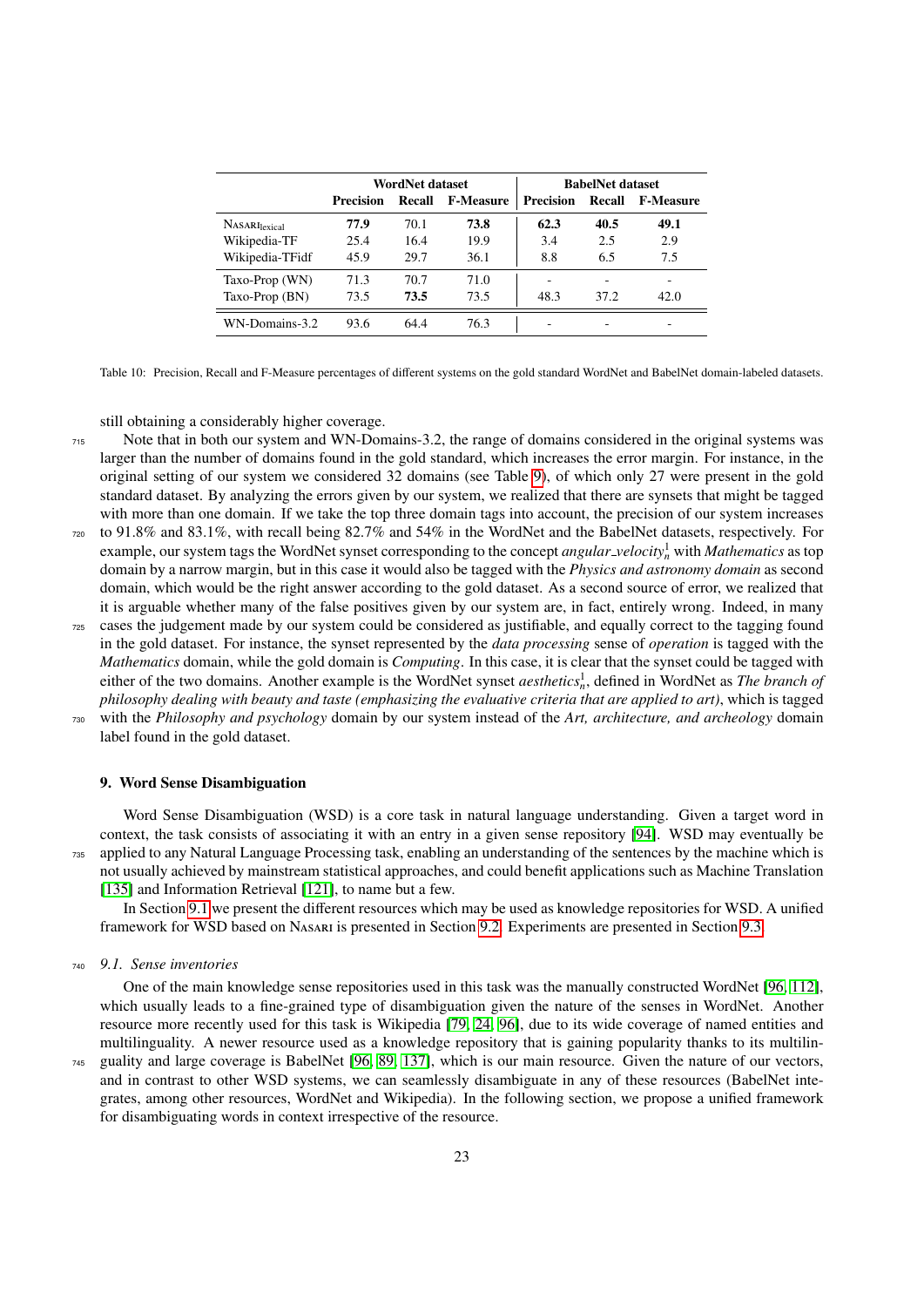#### <span id="page-24-0"></span>*9.2. Framework for Word Sense Disambiguation*

- <sup>750</sup> In [\[16\]](#page-31-8) we presented a WSD framework in which we used the lexical vectors and then calculated the overlap between the target word vector and its context, harmonically weighting the ranks of the overlapping words in the target word vector. This method considers each word in context to be equally important (same weight) in the disambiguation process. In this section we present a more suitable approach which keeps to the spirit of previous lexical semantics applications and gives each word its weight in context.
- $755$  Given a set of target words in a text  $\mathcal{T}$ , we build a lexical vector for the context, as explained in Section [3.2.](#page-6-0) Then, for each target word *w* in the text  $\mathcal{T}$ , we retrieve the set of all the possible BabelNet synsets which have this target word as one of its lexicalizations, a set we refer to as  $\mathcal{L}_w$ . Finally, we simply compute Weighted Overlap (see Section [3.5\)](#page-8-7) between  $\vec{v}_{lex}(\mathcal{T})$  (the lexical vector of the text  $\mathcal{T}$ ) and the Nasari vectors corresponding to the BabelNet synsets that contain senses of  $w$ . In our setting, the top BabelNet synset in terms of WO score  $(\hat{s})$  is selected as the best sense <sup>760</sup> of the given target word:

$$
\hat{s} = \underset{s \in \mathcal{L}_w}{\operatorname{argmax}} \, WO(\vec{v}_{lex}(\mathcal{T}), \text{Nasa} \vec{R}_{lex}(s)) \tag{14}
$$

#### <span id="page-24-1"></span>*9.3. Experiments*

We perform Word Sense Disambiguation experiments using two sense inventories: Wikipedia and WordNet. Recall from Section [9.1](#page-23-2) that, since our main knowledge sense inventory is BabelNet, we can seamlessly disambiguate instances using either of these two knowledge sources. The setting of the system is the same in both cases, with 765 only one difference: we use only BabelNet synsets<sup>[38](#page-24-2)</sup> which are mapped to Wikipedia page or WordNet synset when disambiguating with either of these resources, respectively.

As has often been done in the literature [\[133,](#page-35-9) [143,](#page-35-10) [90\]](#page-33-27), we use a back-off strategy to the Most Frequent Sense (MFS) baseline in the cases when our system does not provide a confident answer. Hence, in our WSD framework, we only tagged those instances whose top similarity score (see Section [9.2](#page-24-0) for more details on our WSD system) is

higher than a given threshold  $\theta$ . In order to compute  $\theta$ , we use the English Wikipedia trial dataset provided within the SemEval 2013 WSD task [\[96\]](#page-34-17). The top performing value of  $\theta$  was 0.20, value that is used across all WSD experiments<sup>[39](#page-24-3)</sup>.

Section [9.3.1](#page-24-4) presents multilingual WSD experiments using Wikipedia as main sense inventory (a task that is strongly related to the *Wikification* task [\[79\]](#page-33-24)), Section [9.3.2](#page-25-0) presents experiments for the Named Entity Disambiguation <sup>775</sup> task using BabelNet as sense inventory, and finally Section [9.3.3](#page-25-1) presents the WSD results for English using WordNet as sense inventory.

#### <span id="page-24-4"></span>*9.3.1. Multilingual Word Sense Disambiguation using Wikipedia*

We used the SemEval-2013 all-words WSD dataset [\[96\]](#page-34-17) as benchmark for our multilingual evaluations<sup>[40](#page-24-5)</sup>. This dataset includes texts for five different languages (English, French, German, Italian and Spanish) with an average of <sup>780</sup> 1303 disambiguated instances per language, including multiword expressions and named entities.

*Comparison systems.* As comparison system we include **Babelfy** [\[90\]](#page-33-27)<sup>[42](#page-24-6)</sup>, a state-of-the-art graph-based system for multilingual joint WSD and Entity Linking. Babelfy relies on random walks in the BabelNet semantic network combined with various graph-based heuristics. We also report results for the best run on every language of the top SemEval-2013 system [\[40,](#page-32-27) UMCC-DLSI]. As baseline, although difficult to beat in some WSD tasks [\[94\]](#page-33-0), we include

<span id="page-24-2"></span><sup>&</sup>lt;sup>38</sup>In order to avoid disambiguating with synsets which are rarely used in practise and are isolated in the BabelNet graph, throughout all the experiments we only considered those BabelNet synsets with at least thirty edges in the BabelNet graph.

<span id="page-24-5"></span><span id="page-24-3"></span><sup>&</sup>lt;sup>39</sup>We considered values of  $\theta$  from 0 to 1 with a step size of 0.05.

 $40$ In our experiments we used the Wikipedia dump of December 2014, as opposed to the one used in the original SemEval 2013 dataset. A few Wikipedia page titles had been updated since the creation of the dataset, so we had to update these titles in the gold standard too $4^1$ . Note that the Wikipedia page titles are the unique identifiers for a Wikipedia page, hence a change in a Wikipedia page title automatically modifies this unique identifier. For instance, the English Wikipedia page titled *Seven-day week* in the SemEval 2013 dataset has been updated in Wikipedia and is currently titled simply *Week*.

<span id="page-24-6"></span><sup>42</sup><http://babelfy.org/>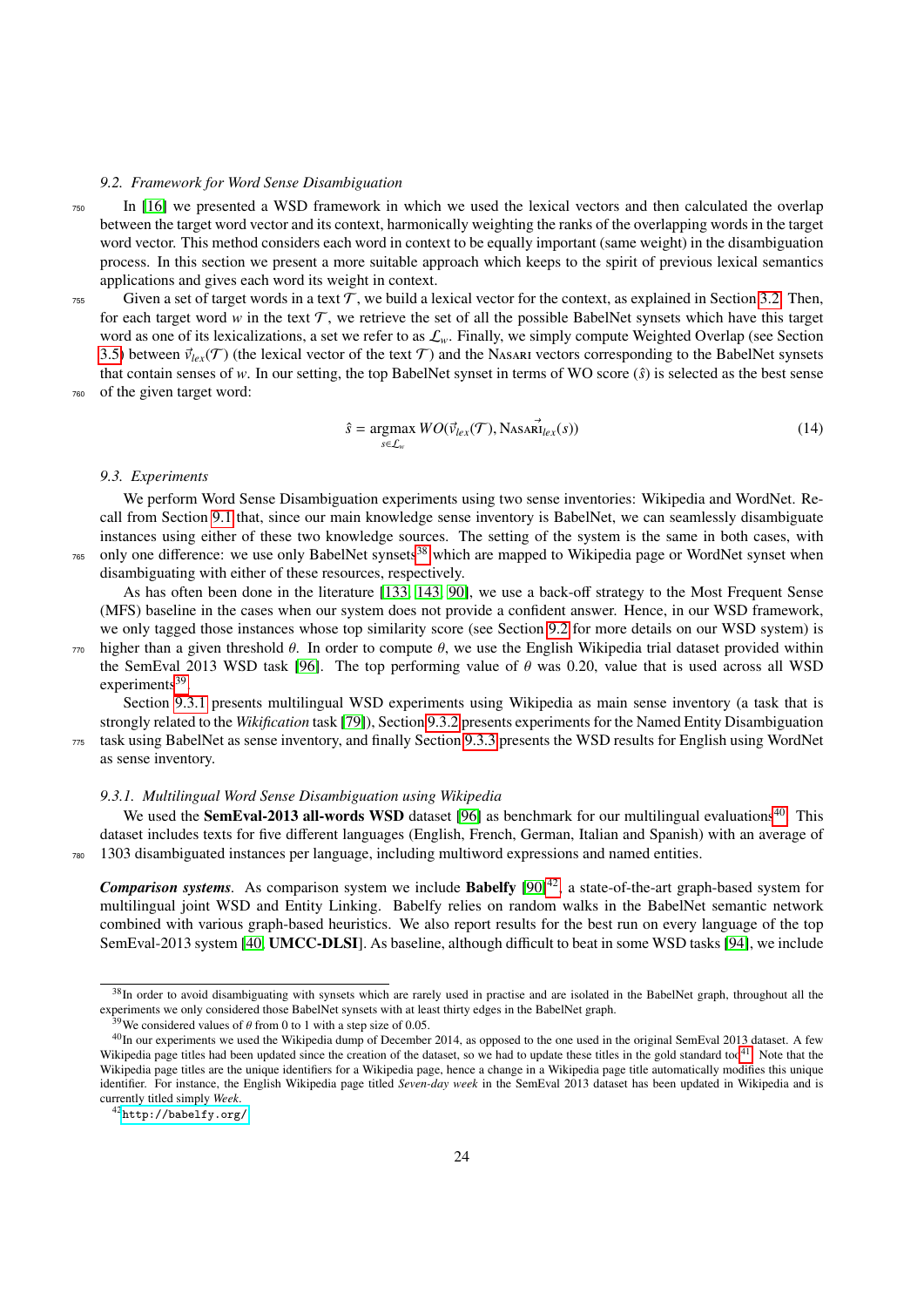| <b>System</b>             | English | French | Italian | German | <b>Spanish</b> | Average |
|---------------------------|---------|--------|---------|--------|----------------|---------|
| NASARI <sub>lexical</sub> | 86.3    | 76.2   | 83.7    | 83.2   | 82.9           | 82.5    |
| <b>MUFFIN</b>             | 84.5    | 71.4   | 81.9    | 83.1   | 85.1           | 81.2    |
| <b>Babelfy</b>            | 87.4    | 71.6   | 84.3    | 81.6   | 83.8           | 81.7    |
| <b>UMCC-DLSI</b>          | 54.8    | 60.5   | 58.3    | 61.0   | 58.1           | 58.5    |
| MFS                       | 80.2    | 74.9   | 82.2    | 83.0   | 82.1           | 79.3    |

<span id="page-25-3"></span>Table 11: F-Measure percentage performance on the SemEval-2013 Multilingual WSD datasets using Wikipedia as sense inventory.

 $\tau$ <sup>85</sup> the Most Frequent Sense (MFS<sup>[43](#page-25-2)</sup>) heuristic. Finally, we report results from Murrum [\[16\]](#page-31-8), our previous WSD system based on the Nasari vectors that, in contrast, used a WSD framework in which words in context were considered equally important.

*Results.* Table [11](#page-25-3) shows F-Measure percentage results for our system and all comparison systems on the SemEval 2013 dataset. As we can see from the table, although our system only achieves state-of-the-art results for French <sup>790</sup> and German, it does achieve the best average performance among all languages, demonstrating its robustness across

languages and outperforming the current state-of-the-art results of Babelfy. Our system outpeforms our previous WSD approach Muffin by over a point on average, highlighting our improvements on this particular WSD task for which we proposed a new framework (see Section [9.2\)](#page-24-0).

#### <span id="page-25-0"></span>*9.3.2. English Named Entity Disambiguation using BabelNet*

<sup>795</sup> In order to evaluate the quality of our named entity representation, we performed experiments on the Named Entity Disambiguation task. Given that Nasari provides semantic representations for both concepts and named entities, this task was analogous to Word Sense Disambiguation (see Section [9.2\)](#page-24-0) with the only difference being that in this task we only considered entity synsets as candidates. To this end, we used the English named entity dataset from the All-Words Sense Disambiguation and Entity Linking SemEval 2015 task [\[89\]](#page-33-16). This dataset consists of 85 named <sup>800</sup> entities to disambiguate.

*Comparison systems.* We benchmarked our disambiguation system against the SemEval 2015 top three performing systems, which were the only ones outperforming the MFS baseline: DFKI [\[138\]](#page-35-11), SUDOKU [\[72\]](#page-33-28), and el92 [\[119\]](#page-34-28). DFKI is a multi-objective system based on both global unsupervised and local supervised objectives. SUDOKU uses the Personalized PageRank algorithm after disambiguating monosemous instances within the text. Finally, el92

<sup>805</sup> is based on a weighted voting of various disambiguation systems: Wikipedia Miner [\[88\]](#page-33-29), TagME [\[32\]](#page-32-28), DBpedia Spotlight [\[76\]](#page-33-30), and Babelfy [\[90\]](#page-33-27).

*Results.* Table [12](#page-26-0) shows F-Measure percentage results on the Named Entity portion of the SemEval 2015 WSD dataset<sup>[44](#page-25-4)</sup>. Our system obtains the second overall position of all seventeen systems that participated in the SemEval 2015 Named Entity Disambiguation task. The combination of global unsupervised and local supervised objectives 810 of DFKI obtains the best overall results. As we show in Section [9.3.3](#page-25-1) and discuss in Section [9.4,](#page-26-1) our system, based solely on global semantic features, generally improves when including local supervised features.

#### <span id="page-25-1"></span>*9.3.3. English Word Sense Disambiguation using WordNet*

For the task of English WSD using WordNet as main sense inventory, we used two recent SemEval WSD datasets: fine-grained all-words SemEval-2007 [\[112\]](#page-34-18) and all-words SemEval-2013 [\[96\]](#page-34-17). We performed experiments on the 815 162 noun instances of the SemEval-2007 dataset. SemEval-2013's dataset contains 1644 instances.

<span id="page-25-2"></span><sup>&</sup>lt;sup>43</sup>MFS was provided as baseline by the task organizers. However, the MFS score for French was fixed with respect to [\[16\]](#page-31-8), which showed a lower MFS F-Measure score. The scorer provided by the organizers was case-sensitive whereas a few Wikipedia page titles in the gold standard file did not match the casing of those in the baseline file, which were all lowercased. This led to misalignments between the gold standard and the baseline file.

<span id="page-25-4"></span><sup>44</sup>We found an inaccuracy in an instance of the gold standard dataset. The unambiguous instance *KAlgebra* is disambiguated with the *KAlgebra* concept in the Catalan language, which belongs to a separate synset of the general *KAlgebra* concept in all languages. This instance is repeated nine times within the dataset. By fixing this issue, our system achieves F-Measure results of over 90%.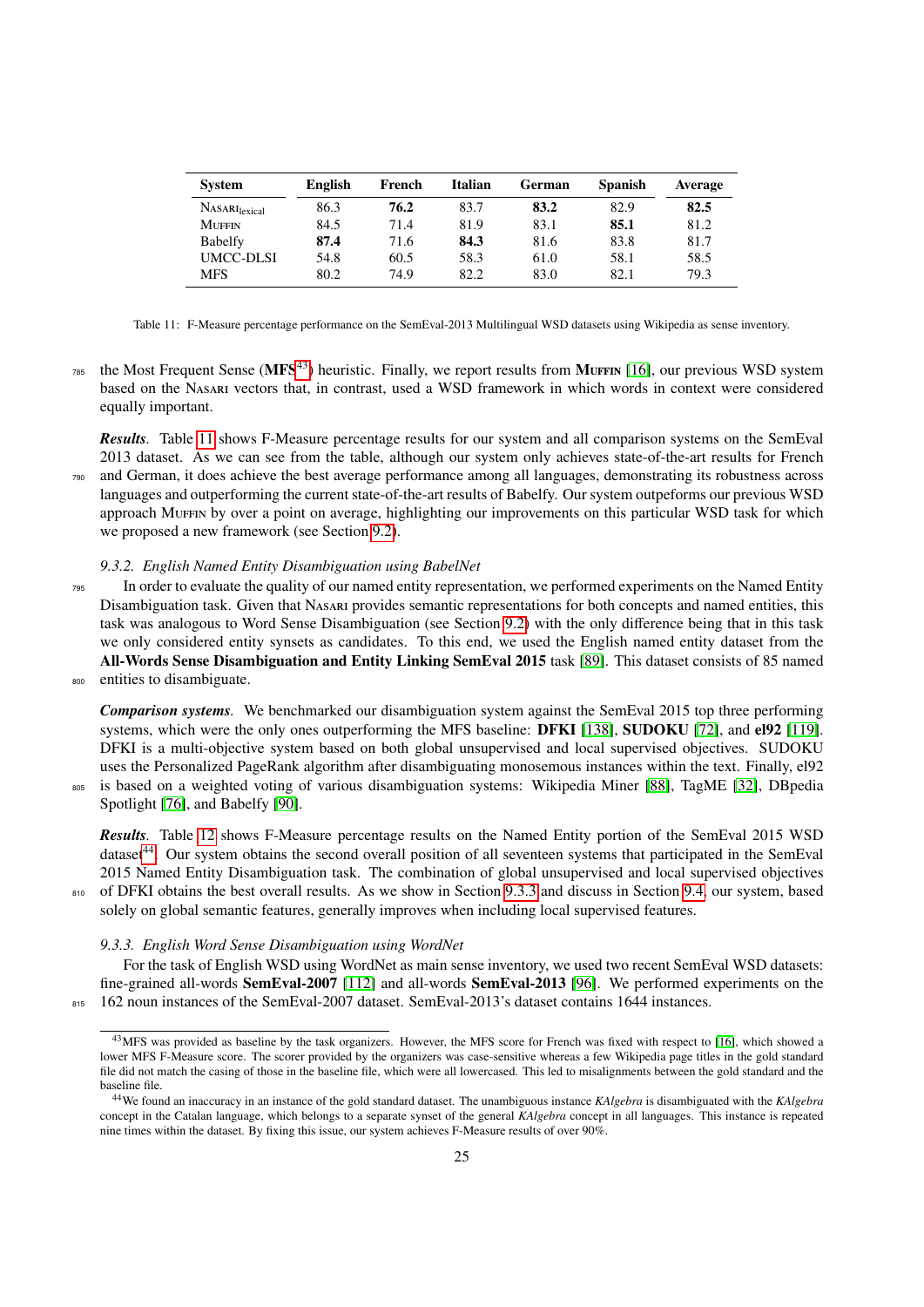| <b>System</b>                    | <b>Type</b>  | <b>F-Measure</b> |
|----------------------------------|--------------|------------------|
| <b>NASARI</b> <sub>lexical</sub> | unsupervised | 87.1             |
| <b>DFKI</b>                      | supervised   | 88.9             |
| <b>SUDOKU</b>                    | unsupervised | 87.0             |
| $e$ 192                          | systems mix  | 86.1             |
| <b>MFS</b>                       |              | 85.7             |

<span id="page-26-0"></span>Table 12: F-Measure percentage performance on the English Named Entity Disambiguation dataset from the Multilingual All-Words Sense Disambiguation and Entity Linking SemEval 2015 task using BabelNet as sense inventory.

| <b>System</b>             | SemEval-2013 | SemEval-2007 |  |  |
|---------------------------|--------------|--------------|--|--|
| NASARI <sub>lexical</sub> | 66.7         | 66.7         |  |  |
| $NASARIlexical + IMS$     | 67.0         | 68.5         |  |  |
| MUFFIN                    | 66.0         | 66.0         |  |  |
| Babelfy                   | 65.9         | 62.7         |  |  |
| UKB                       | 61.3         | 56.0         |  |  |
| UMCC-DLSI                 | 64.7         |              |  |  |
| Multi-Objective           | 72.8         | 66.0         |  |  |
| <b>IMS</b>                | 65.3         | 67.3         |  |  |
| <b>MFS</b>                | 63.2         | 65.8         |  |  |
|                           |              |              |  |  |

<span id="page-26-3"></span>Table 13: F-Measure percentage performance on the SemEval-2013 and SemEval-2007 (noun instances) English all-words WSD datatets using WordNet as sense inventory (fine-grained).

*Comparison systems.* We include the state-of-the-art IMS system [\[144\]](#page-35-12) as a supervised system. As unsupervised systems, we report the performance of two graph-based approaches that are based on random walks over their re-spective semantic networks: BabelNet [\[90,](#page-33-27) Babelfy] and WordNet [\[4,](#page-31-20) UKB]. Another approach that uses BabelNet as reference knowledge base is Multi-Objective [\[137\]](#page-35-8) which views WSD as a multi-objective optimization problem.

820 We also report the results of the best configuration of the top-performing system in the SemEval-2013 dataset, namely UMCC-DLSI [\[40\]](#page-32-27). As in Section [9.3.1,](#page-24-4) we also include our earlier WSD system Muffin for comparison. Finally, we include a system called NASARI+IMS, which is based on our WSD framework with the only difference being that in this system we back-off to IMS instead of MFS<sup>[45](#page-26-2)</sup>.

*Results.* Table [13](#page-26-3) shows the F-Measure percentage performance of all systems on the SemEval-2007 and SemEval-825 2013 WSD datasets. Similarly to the WSD results using Wikipedia as main sense inventory (Section [9.3.1\)](#page-24-4), our system Nasari outperforms our previous Muffin system. Nasari in its default setting backing-off to MFS is only surpassed by Multi-Objective in SemEval-2013 and IMS in SemEval-2017, outperforming the remaining systems in both datasets. Our system backing-off to IMS (Nasari+IMS) improves our default Nasari system in both datasets, obtaining the best performance among all systems on the SemEval-2007 dataset. We remark that Nasari is an unsupervised system

830 based on global contexts, while IMS is a supervised system based on local contexts. This combination of local and global contexts has already shown to be beneficial for WSD tasks [\[45,](#page-32-29) [108,](#page-34-29) [137\]](#page-35-8).

#### <span id="page-26-1"></span>*9.4. Discussion: global and local contexts*

Our method is based on global contexts (we use the whole text as context of the target word to disambiguate), hence it sometimes fails to capture the correct meaning of the word in the cases where the local context appears to 835 be the key to the disambiguation, especially in a fine-grained disambiguation scheme. For instance, in the following sentence taken from the SemEval 2013 Word Sense Disambiguation test set, we find an example where a fine-grained distinction of the target word *behaviour* leads to a mistake by our method which could be solved by exploiting the local context by a supervised system:

<span id="page-26-2"></span><sup>45</sup>The MFS baseline was obtained from the SemCor sense-annotated corpus [\[86\]](#page-33-7).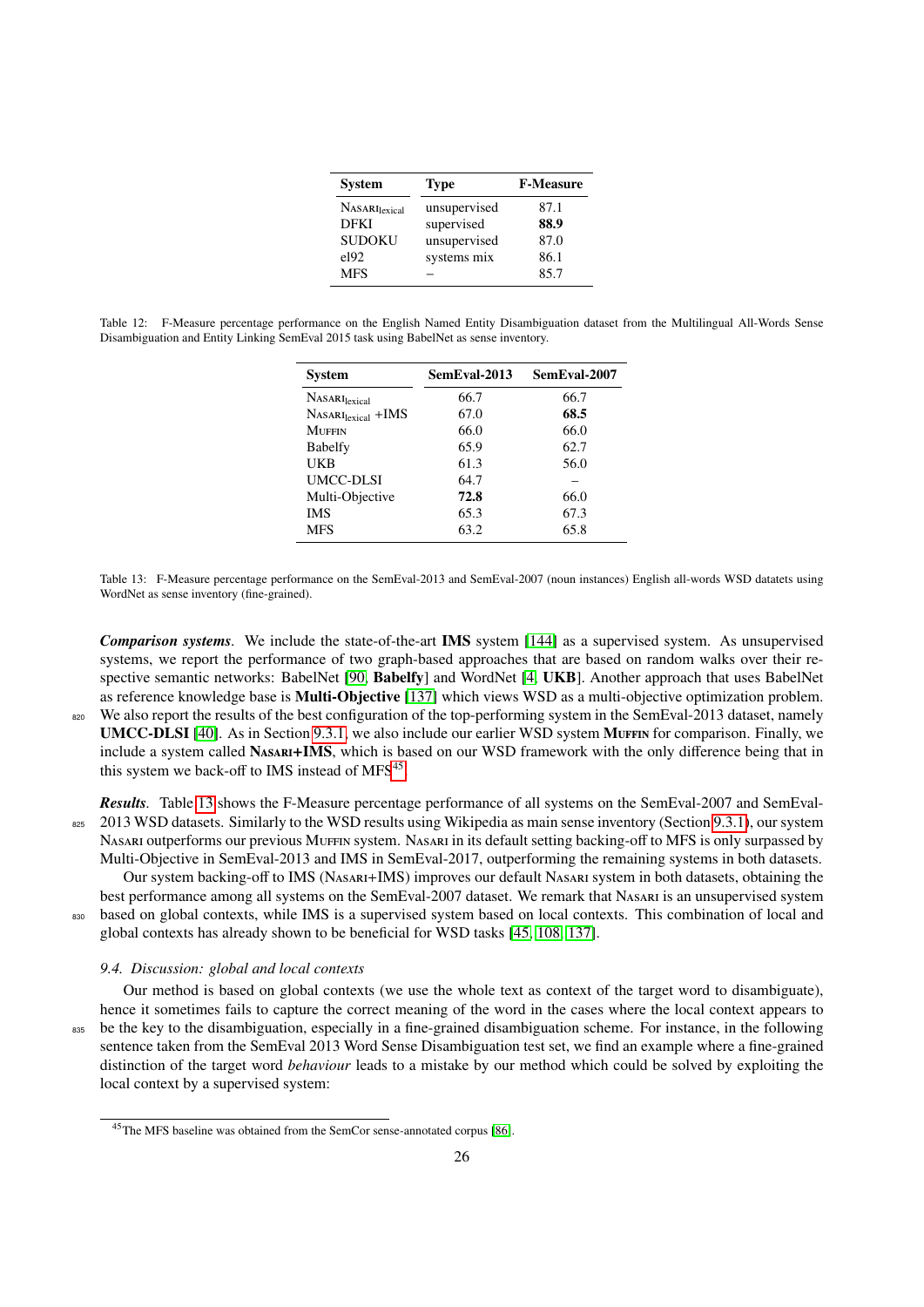(1) The expulsion presumably forged by two players of Real Madrid (Xabi Alonso and Sergio Ramos) in the game <sup>840</sup> played on the 23rd of November against Ajax in European Champions League has caused rivers of ink to be written about if such *behaviour* is or is not unsportmanlike and if, both players should be sanctioned by UEFA.

Our system is not confident enough and hesitates between the sense behaviour $^3_n$  (*The aggregate of the responses or reactions or movements made by an organism in any situation*) and behaviour<sup>4</sup><sub>n</sub> (*Manner of acting or controlling yourself*), selecting the latter by a narrow margin. In this case, combining our method with one exploiting local contexts such as IMS would lead to the correct answer.

On the other hand, there are cases where a local-based approach may fail due to the lack of a more global text understanding. We appreciate this phenomenon in the following sentence, also taken from the SemEval 2013 dataset:

- (2) This way, and since Real Madrid will finish as leader of its group, both players will fulfil the prescribed *sanction* during the next game of league.
- $\epsilon_{\text{850}}$  In this case, IMS considers as its highest confidence sense sanction<sub>n</sub><sup>1</sup> (*Formal and explicit approval*), which is also the most frequent sense for the noun *sanction*. It gets misled by the closest context and would need to get the higher picture (global context) to fix the error. In this case, Nasari correctly captures the semantics within the text and chooses sanction $_n^2$  (*A mechanism of social control for enforcing a society's standards*).
- In both cases the combination of Nasari and IMS gets to the correct answer and in general the combination of both methods shows a consistent improvement over the single system components. In fact, the results of the combination of a knowledge-based global-context disambiguation system (i.e., Nasari) with a state-of-the-art supervised localcontext approach (i.e., IMS) proves to be quite robust across datasets, outperforming many strong baselines as we can see from Table [13.](#page-26-3)

#### <span id="page-27-0"></span>10. Analysis

<sup>860</sup> In order to gain a better insight into the role some of the key components of our system's pipeline play in the overall performance, we carried out an ablation test. In particular, we were interested in evaluating the impact and importance of the following three components:

1. Lexical specificity. To check how lexical specificity (see Section [3.1\)](#page-4-1) fares against the standard *tf-idf* measure [\[52\]](#page-32-11), we generated Nasari lexical vectors in which weights were calculated using the conventional *tf-idf*. Given <sup>865</sup> a word *w*, we calculate *T Fid f*(*w*) as follows:

$$
TFidf(w) = f(w) \log \frac{|D|}{|\{p \in D : w \in p\}|}
$$
\n(15)

where  $f(w)$  is the frequency of *w* in the subcorpus  $SC_s$  representing the contextual information of the synset *s* (see Section [4.1\)](#page-9-0) and *D* is the set of all pages in Wikipedia. We computed two sets of *tf-idf*-based lexical vectors. The first version, called Nasari-TFidf, keeps all the dimensions in the vector. For the second version, Nasari-TFidf-3000d, we follow [\[37\]](#page-32-30) and prune the vector to its top 3000 non-zero dimensions. This pruning 870 is similar to the one performed automatically by lexical specificity, which reduces the number of non-zero dimensions while retaining the interpretability of the vector dimensions.

- 2. Weighted semantic relations. To assess the advantage we gain from introducing weights to semantic relations (see Section [4.1.1\)](#page-9-4), we computed a version of our lexical vectors in which the semantic relations were uniformly weighted (i.e.,  $\lambda_i = 1$ ,  $\forall i \in \{1, ..., n\}$  in Equation [11\)](#page-9-3), as was the case in our earlier work [\[16\]](#page-31-8). We will refer to <sup>875</sup> this version as Nasari-unif.weight.
	- 3. Combination strategy of embeddings. Finally, we carried out an analysis to compare the harmonic combination of word embeddings (see Section [3.3\)](#page-7-0) against uniform combination (i.e., averaging). For this purpose, we computed the embedding vector for a given synset as the centroid of all the embeddings of the words present in its corresponding lexical vector. We will refer to this variant as Nasari-av.embed in our tables.
- We evaluated the first two components in an intrinsic task (word similarity) as well as a downstream application (Word Sense Disambiguation). For the third component, we compared our default NASARI<sub>embed</sub> and the embedding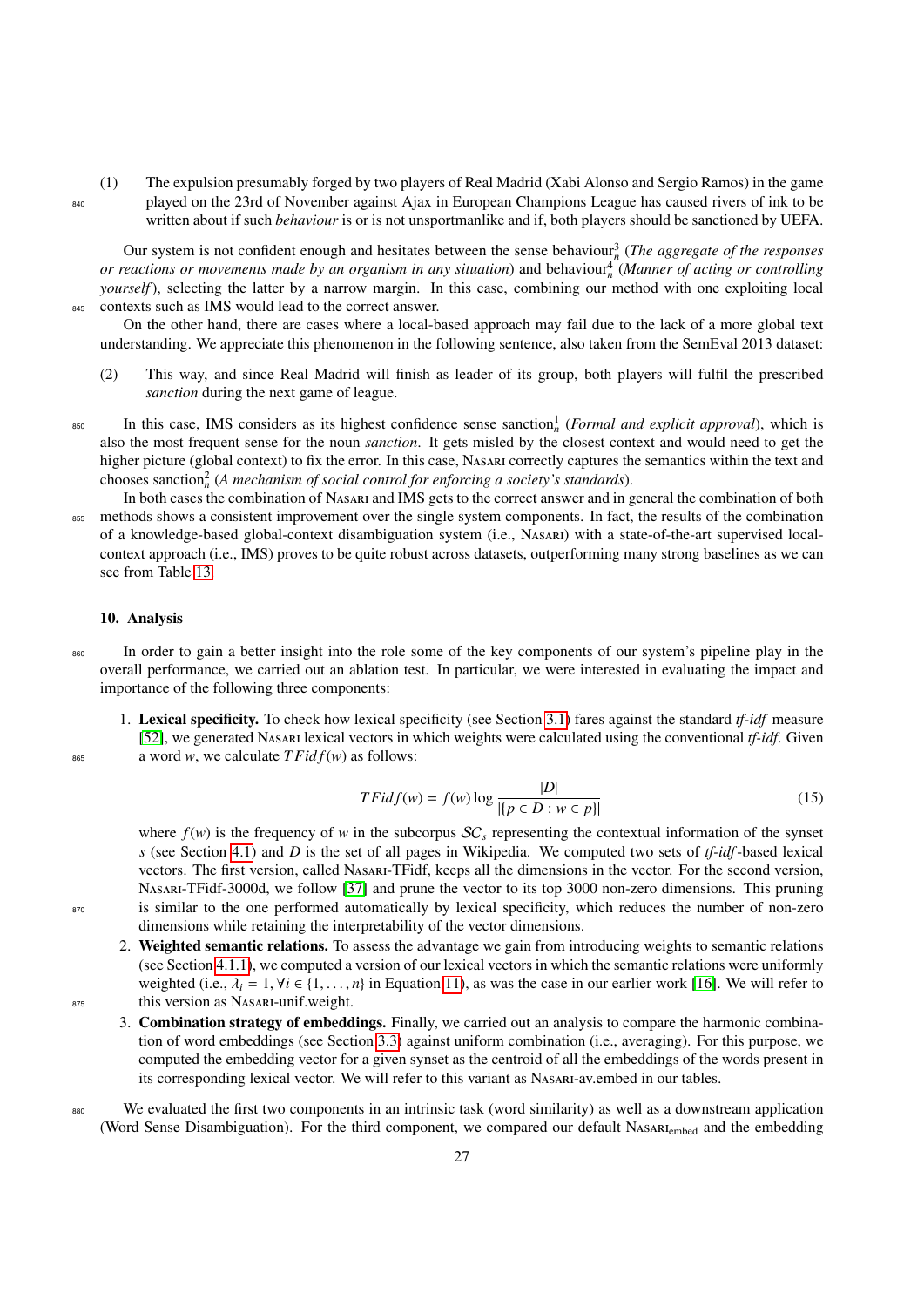|                           | <b>Word Similarity</b> |        |        |        |                  |        | <b>Word Sense Disambiguation</b> |                  |
|---------------------------|------------------------|--------|--------|--------|------------------|--------|----------------------------------|------------------|
|                           | <b>MC-30</b>           |        | WS-Sim |        | $SL-999$ (nouns) |        | SemEval-2007                     | SemEval-2013     |
|                           | r                      | $\rho$ | r      | $\rho$ | r                | $\rho$ | <b>F-Measure</b>                 | <b>F-Measure</b> |
| NASARI <sub>lexical</sub> | 0.88                   | 0.81   | 0.74   | 0.73   | 0.51             | 0.49   | 66.7                             | 66.7             |
| NASARI-TFidf              | 0.84                   | 0.77   | 0.71   | 0.71   | 0.46             | 0.46   | 66.0                             | 66.1             |
| NASARI-TFidf-3000d        | 0.85                   | 0.79   | 0.72   | 0.72   | 0.48             | 0.47   | 66.0                             | 65.9             |
| NASARI-unif.weight        | 0.86                   | 0.79   | 0.73   | 0.72   | 0.49             | 0.48   | 66.0                             | 66.4             |
| NASARI <sub>embed</sub>   | 0.91                   | 0.83   | 0.68   | 0.68   | 0.48             | 0.46   |                                  | -                |
| NASARI-av.embed           | 0.81                   | 0.75   | 0.58   | 0.63   | 0.40             | 0.41   |                                  | –                |

<span id="page-28-1"></span>Table 14: Ablation test. Pearson (*r*) and Spearman (ρ) correlations on RG-65, MC-30, WS-Sim and SimLex-999 (noun instances) word similarity datasets (columns 2-7). F-Measure percentage performance on the SemEval-2007 and SemEval-2013 Word Sense Similarity datasets using WordNet as sense inventory (columns 8-9).

representations obtained through uniform weighting in the word similarity task. We performed the evaluations on the same datasets as those used in Section [6.1.1](#page-13-1) for word similarity and in Section [9.3.3](#page-25-1) for Word Sense Disambiguation with WordNet as sense inventory. The whole pipeline for both tasks was left unchanged for all variants, except for the 885 components mentioned above.

Table [14](#page-28-1) shows the results of the ablation test on Word Similarity and Word Sense Disambiguation. Our default Nasardexical system consistently outperforms all baselines in all datasets of both tasks, demonstrating the reliability of the proposed lexical specificity and the preweighting of the semantic relations. This result is especially meaningful taking into account that our default system is the one with the fewest non-zero dimensions on average among the

four evaluated approaches. In fact, the average number of non-zero dimensions of our NASARI lexical vectors was 162, which is lower than the 280 non-zero dimensions of NASARI-unif.weight, 1033 of NASARI-TFidf-3000d<sup>[46](#page-28-2)</sup>, and 1561 of Nasari-TFidf. This low average number of non-zero dimensions enables a fast processing of the vectors, i.e., they are computationally faster to work with.

As far as the NASARI<sub>embed</sub> vectors are concerned, our default system consistently obtained significantly better results 895 when compared to the baseline (NASARI-av.embed). In general, NASARI-av.embed produces consistently high similarity values, even for non-similar pairs. This is due to the fact that words that are not very relevant to the input synset (i.e., relatively low lexical specificity values) are given the same weight as words that are clearly more relevant (i.e., high lexical specificity values). This, in turn, is why a weighted average of the word embeddings in the lexical vector leads to more accurate results than a simple average.

#### <span id="page-28-0"></span><sup>900</sup> 11. Related Work

In addition to the semantic representation of word senses, which is the main topic of this article, we briefly review the recent literature on the two most popular applications on which we evaluated our representations: semantic similarity and Word Sense Disambiguation.

#### *11.1. Representation of word senses*

<sup>905</sup> Most research studies in semantic representation have so far concentrated on the representation of words, as can be seen from the numerous available word similarity datasets and benchmarks, while relatively few studies have focused on the representation of word senses or concepts. This is partly due to the so-called knowledge acquisition bottleneck that arises because the application of distributional word modeling techniques (which are the prominent representation approach) at the sense level would require the availability of high-coverage sense-annotated data. However, word

<span id="page-28-2"></span><sup>&</sup>lt;sup>46</sup>In NASARI-TFidf-3000d the maximum number of non-zero dimensions is set to 3000, but in many cases the vector has actually a lower number of non-zero dimensions.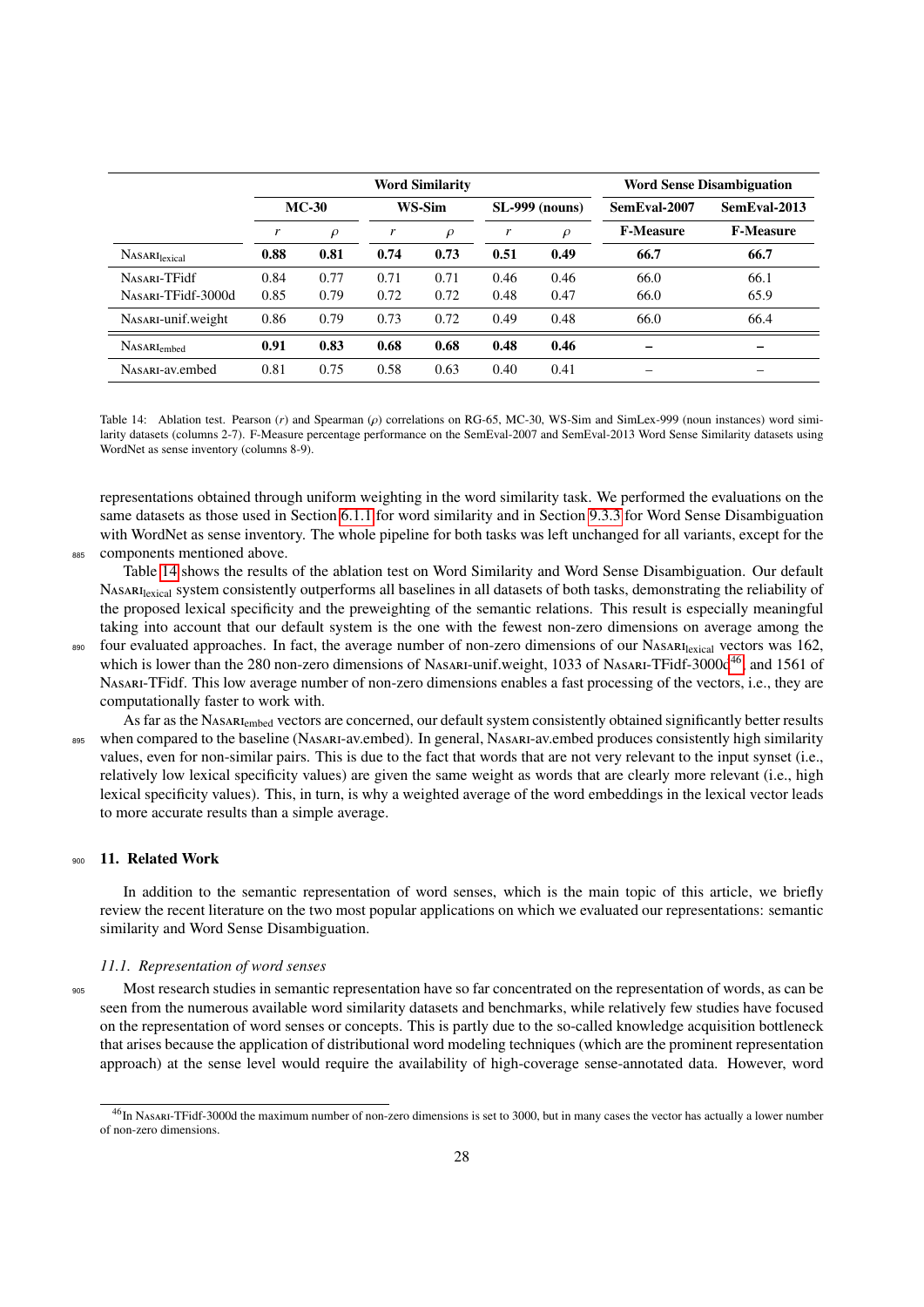- 910 representations are known to suffer from some issues which dampen their suitability for tasks that require accurate representations of meaning. The most important drawback with word representations lies in their inability to model polysemy and homonymy, as they conflate different meanings that a word can have into a single representation [\[131,](#page-35-13) [115\]](#page-34-11). For instance, a word representation for the word *bank* does not distinguish between the financial institution and the river bank meanings of the word (the noun *bank* has ten senses according to WordNet 3.0). The approach of [\[31\]](#page-32-23) <sup>915</sup> which leverages semantic lexicons to improve word representations also suffers from the same drawback.
- Because they represent the lowest linguistic level, word senses and concepts play a crucial role in natural language understanding. Since at this level individual meanings of a word are identified and separately modeled, the resulting representations are ideal for accurate semantic representation. In addition, the fine-grained representation of word senses can be directly extended to higher linguistic levels [\[13\]](#page-31-0), such as words, which makes them quite interesting.
- These features have recently attracted the attention of different research studies. Most of these techniques view sense representation as a specific type of word representation and try to adapt the existing distributional word modeling techniques to the sense level, usually through clustering the contexts in which a word appears [\[139,](#page-35-5) [47,](#page-32-8) [100\]](#page-34-14). The fundamental assumption here is that the intended meaning of a word mainly depends on its context and hence one can obtain sense-specific contexts for a given word sense by clustering the contexts in which the word appears in a given
- <sup>925</sup> text corpus. Various clustering-based techniques usually differ in their clustering procedure and how this is combined with the representation technique. However, these models are often limited to representing only those senses that are covered in the underlying corpus. Moreover, the sense representations obtained using these methods are usually not linked to any sense inventory, and therefore such linking has to be carried out, either manually, or with the help of sense-annotated data if the representations are to be used for direct applications such as Word Sense Disambiguation.
- <sup>930</sup> Most sense modeling techniques have based their representation on the knowledge derived from resources such as WordNet. Earlier techniques exploit the information provided in WordNet, such as the synonymous words in a synset, for the representation of word senses [\[80,](#page-33-31) [2\]](#page-31-21). More recent approaches usually adapt distributional models to the sense level on the basis of lexico-semantic knowledge derived from lexical resources such as Wikipedia [\[35,](#page-32-19) [78\]](#page-33-23), WordNet [\[19,](#page-31-7) [50,](#page-32-31) [117\]](#page-34-12) or other language-specific semantic networks [\[51\]](#page-32-32). WordNet is also viewed as a semantic network where
- <sup>935</sup> its individual synsets are represented on the basis of graph-based algorithms [\[107\]](#page-34-0). Word Sense Disambiguation of large amounts of textual data has also been explored as a means of obtaining high-coverage annotated data for learning sense representations based on neural networks, a representation referred to as sense embeddings [\[48\]](#page-32-9). [\[19\]](#page-31-7), which uses WordNet as main knowledge source, also relies on WSD for obtaining their sense representations. However, these two approaches are hampered by their inherently imperfect WSD systems.
- <sup>940</sup> Additionally, these techniques are often limited to the reduced coverage of WordNet and to the English language only. In contrast, our method provides a multilingual representation of word senses on the basis of the complementary knowledge of two different resources, enabling a significantly higher coverage of specific domains and named entities. Our representations are not only multilingual, but can also be compared across languages through our unified representations.

#### <sup>945</sup> *11.2. Semantic similarity*

Semantic similarity between word senses is usually computed on the basis of the structural properties of lexical databases such as WordNet [\[6,](#page-31-22) [13\]](#page-31-0), or thesauri such as Roget's [\[91,](#page-33-32) [49\]](#page-32-33). These measures often represent a lexical resource as a semantic network and then exploit the networks for the computation of semantic similarity between a pair of word senses. The conventional WordNet-based similarity techniques take as their source of information

- either only the structural properties of the WordNet semantic network, such as graph distance and the lowest common super-ordinate of two word senses [\[44,](#page-32-34) [65,](#page-33-33) [140\]](#page-35-14), or combine the structural information with statistics obtained from text corpora [\[116,](#page-34-19) [69\]](#page-33-17). Collaboratively-constructed resources such as Wikipedia and Wiktionary have also been used as underlying lexical resources in different semantic similarity techniques [\[41,](#page-32-24) [127,](#page-34-30) [87\]](#page-33-34). More recent sense similarity methods first perform random walks on the semantic networks [\[107,](#page-34-0) [142,](#page-35-15) [110\]](#page-34-31) in order to model individual word
- <sup>955</sup> senses and then use these representations for the computation of sense similarity. All these techniques, however, are limited to the knowledge provided by their underlying semantic resource. In contrast, our approach combines expert-based and encyclopedic knowledge from two different types of resource, providing three advantages: (1) more effective measurement of similarity based on rich semantic representations, (2) the possibility of measuring crossresource semantic similarity, i.e., between Wikipedia pages and WordNet synsets, and (3) the possibility of comparing
- the semantics of word senses across different languages.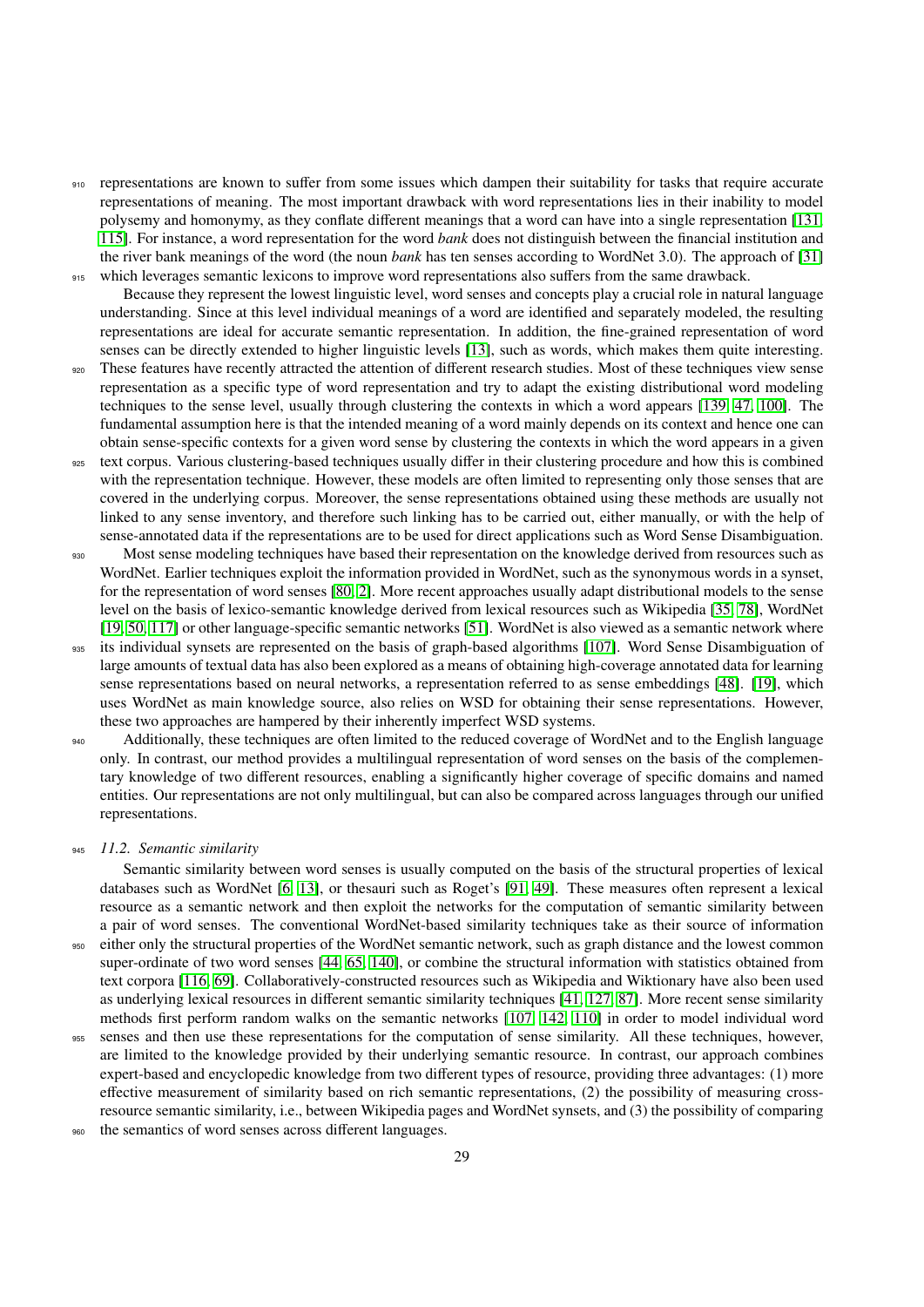#### *11.3. Word Sense Disambiguation*

Word Sense Disambiguation is a task that can benefit significantly from the representation of word senses, mainly due to its sense-level application. Based on the type of resources they use, WSD techniques can be put into two main categories: knowledge-based and supervised [\[94\]](#page-33-0). Supervised systems receive sense-annotated data as their source of <sup>965</sup> information, i.e., a set of contexts in which a specific sense of a word appears. These systems analyze the provided data and capture the context in which a specific word sense is more likely to appear. It Makes Sense [\[144,](#page-35-12) IMS] is an example of a supervised system which, despite using a small set of conventional features and a simple linear classifier, has been among the best performers on different WSD bechmarks. However, the performance of supervised systems very much depends on the availability of sense-annotated data for the target word sense [\[108\]](#page-34-29). Hence, the applicability 970 of these systems is limited to those words and languages for which such data is available, practically restricting them to a small subset of word senses and mainly for the English language only. Knowledge-based approaches, on the other hand, do not suffer from the lack of sense-annotated data and therefore provide a relatively higher coverage. These systems usually exploit the structural or lexical-semantic information in lexical resources for disambiguation

[\[123,](#page-34-32) [97,](#page-34-33) [4\]](#page-31-20). However, similarly to their supervised counterparts, knowledge-based techniques are mostly limited to <sup>975</sup> the English language only. Recent years have seen a growing interest in multilingual WSD [\[96\]](#page-34-17). Multilinguality is usually offered by methods that exploit the structural information of large-scale multilingual lexical resources such as Wikipedia [\[40,](#page-32-27) [73,](#page-33-35) [46\]](#page-32-10). Babelfy [\[90\]](#page-33-27) is such a WSD system which performs random walks on the BabelNet multilingual semantic network [\[99\]](#page-34-3) and makes use of densest subgraph heuristics. However, the approach is limited to the WSD and Entity Linking tasks. In contrast, our approach is global, as it can be used in different NLP tasks,

980 including WSD and Entity Linking.

#### <span id="page-30-0"></span>12. Conclusions

In this article we presented Nasari, a novel technique for the representation of concepts and named entities in arbitrary languages. Our approach combines the structural knowledge from semantic networks with the statistical information derived from text corpora for effective representation of millions of BabelNet synsets, including Word-<sup>985</sup> Net nominal synsets and all Wikipedia pages. We evaluated our representations in a wide range of NLP tasks and applications: semantic similarity, sense clustering, Word Sense Disambiguation, and domain labeling. We reported

state-of-the-art performance on several datasets across these tasks and in different languages. Three type of sense representation were put forward: two explicit vector representations (unified and lexical) in which vector dimensions are interpretable and a latent embedding-based representation. Each representation has its

- <sup>990</sup> own advantages and disadvantages. In general, a combination of lexical and unified vectors led to the most reliable results in the semantic similarity and sense clustering experiments (Sections [6](#page-12-0) and [7\)](#page-17-0). Among the three representations, the lexical representation (i.e., NASARI<sub>lexical</sub>) obtained the best performance in monolingual settings. However, although the lexical vectors are sparse and computationally easy to work with in many applications, the dimensionality is high as it is equal to the vocabulary size. In contrast, our embedded representation (i.e., NASARI<sub>embed</sub>) has a fixed low number of latent dimensions. Additionally, embedded synset vectors share the same space with the word embed-
- dings used as input. As regards our unified representation (i.e., NASARI<sub>unified</sub>), not only does it provide an effective way for representing word senses in different languages, but, thanks to its unified semantic space, it also enables a direct comparison of different representations across languages. In addition to being multilingual, Nasari improves over the existing techniques by providing a high coverage for millions of concepts and named entities defined in the BabelNet <sup>1000</sup> sense inventory.
- 

*Release.* We are releasing the complete set of representations obtained using our technique for five different languages (English, Spanish, French, German and Italian) at <http://lcl.uniroma1.it/nasari>, and we plan to generate representations for more languages in the near future. We also provide a Python script for fast computation of lexical specificity. Additionally, domain labels are also included in the BabelNet  $3.5$  release version<sup>[47](#page-30-1)</sup>. We also release the <sup>1005</sup> gold standard domain-labeled datasets used for our experiments (Section [8.1.1\)](#page-20-2).

<span id="page-30-1"></span><sup>&</sup>lt;sup>47</sup>BabelNet domain labels are based on Nasari and have been extended by using a set of taxonomy-based heuristics. BabelNet 3.5 includes 1.65M synsets annotated with at least one domain label.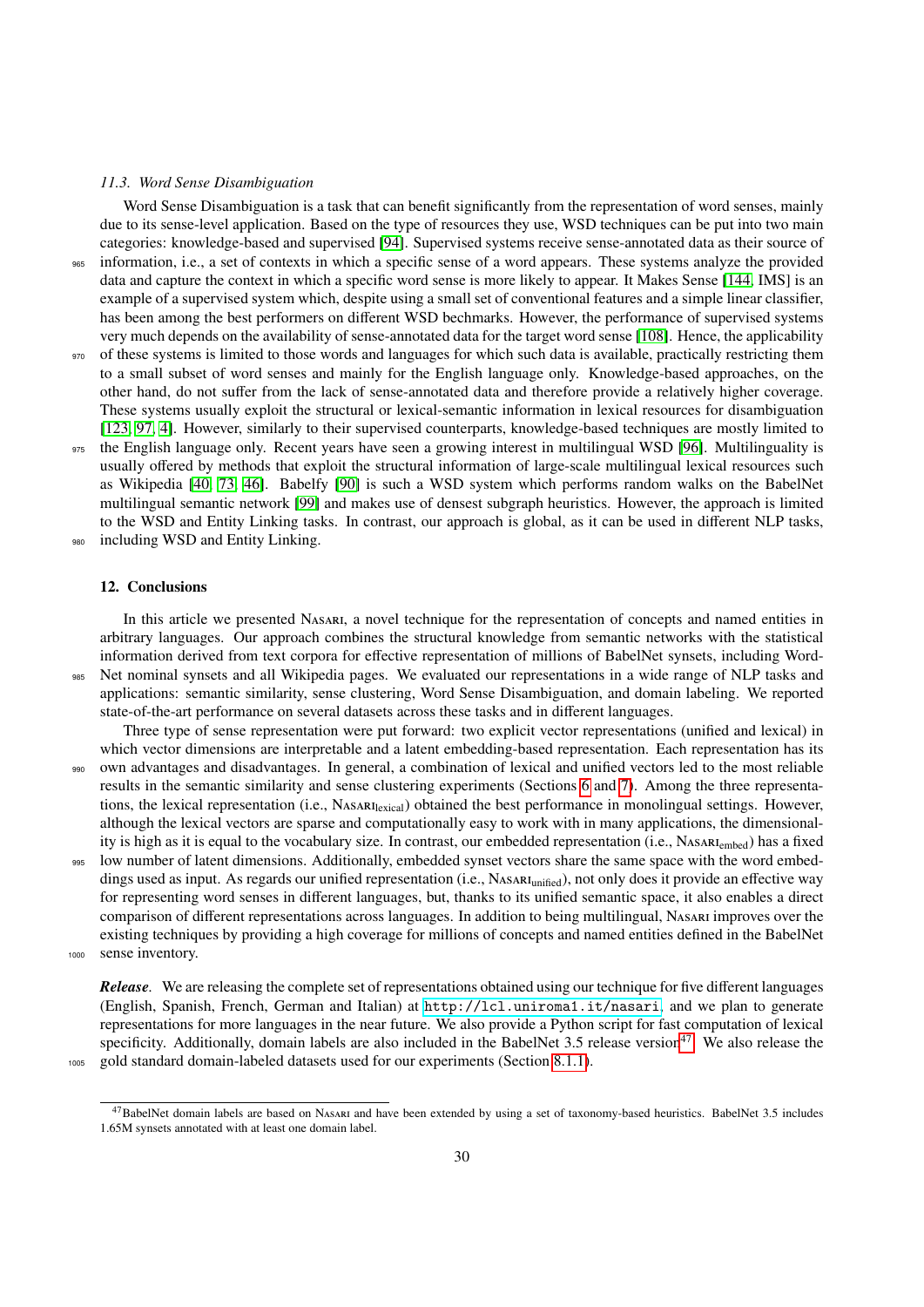*Future work*. As future work we plan to pursue three main directions. Firstly, we aim to compute a global representation for each concept by exploiting the statistical information obtained from multiple languages. Secondly, we plan to develop a framework for a more meaningful combination of our representations in a supervised system for improved joint WSD and Entity Linking. Thirdly, we plan to integrate our multilingual semantic representations into <sup>1010</sup> different end-user applications, such as Machine Translation.

#### Acknowledgments

The authors gratefully acknowledge the support of the ERC Starting Grant MultiJEDI No. 259234. erc



#### <span id="page-31-14"></span>13. Bibliography

- <span id="page-31-21"></span>[1] Agirre, E., Alfonseca, E., Hall, K., Kravalova, J., Pasca, M., Soroa, A., 2009. A study on similarity and relatedness using distributional and <sup>1015</sup> WordNet-based approaches. In: Proceedings of NAACL. pp. 19–27.
	- [2] Agirre, E., de Lacalle, O. L., 2004. Publicly available topic signatures for all WordNet nominal senses. In: Proceedings of LREC. Lisbon, Portugal, pp. 1123–1126.
	- [3] Agirre, E., de Lacalle, O. L., Soroa, A., 2009. Knowledge-based WSD on specific domains: performing better than generic supervised WSD. In: Proceedings of the 21st International Joint Conference on Artificial Intelligence (IJCAI). Pasadena, California, pp. 1501–1506.
- <span id="page-31-20"></span><span id="page-31-17"></span><sup>1020</sup> [4] Agirre, E., Soroa, A., 2009. Personalizing PageRank for Word Sense Disambiguation. In: Proceedings of EACL. pp. 33–41.
	- [5] Al-Rfou, R., Perozzi, B., Skiena, S., 2013. Polyglot: Distributed word representations for multilingual nlp. In: Proceedings of the Seventeenth Conference on Computational Natural Language Learning. Sofia, Bulgaria, pp. 183–192.
	- [6] Banerjee, S., Pedersen, T., 2002. An adapted Lesk algorithm for Word Sense Disambiguation using WordNet. In: Proceedings of the Third International Conference on Computational Linguistics and Intelligent Text Processing. CICLing'02. Mexico City, Mexico, pp. 136–145.
- <span id="page-31-22"></span><span id="page-31-15"></span><span id="page-31-4"></span>1025 [7] Bär, D., Zesch, T., Gurevych, I., August 2013. DKPro similarity: An open source framework for text similarity. In: Proceedings of the 51st Annual Meeting of the Association for Computational Linguistics: System Demonstrations. Sofia, Bulgaria, pp. 121–126.
	- [8] Baroni, M., Dinu, G., Kruszewski, G., 2014. Don't count, predict! a systematic comparison of context-counting vs. context-predicting semantic vectors. In: Proceedings of ACL. pp. 238–247.
- <span id="page-31-19"></span><span id="page-31-11"></span>[9] Bentivogli, L., Forner, P., Magnini, B., Pianta, E., 2004. Revising the wordnet domains hierarchy: semantics, coverage and balancing. In: <sup>1030</sup> Proceedings of the Workshop on Multilingual Linguistic Ressources. Association for Computational Linguistics, pp. 101–108.
	- [10] Billami, M.-B., Camacho-Collados, J., Jacquey, E., Kister, L., 2014. Annotation sémantique et validation terminologique en texte intégral en SHS. In: Proceedings of TALN. pp. 363–376.
	- [11] Bordag, S., 2006. Word sense induction: Triplet-based clustering and automatic evaluation. In: Proceedings of the 11*th* Conference on European chapter of the Association for Computational Linguistics (EACL). Trento, Italy, pp. 137–144.
- <span id="page-31-6"></span><span id="page-31-5"></span><span id="page-31-0"></span><sup>1035</sup> [12] Brody, S., Lapata, M., 2009. Bayesian Word Sense Induction. In: Proceedings of EACL. pp. 103–111.
	- [13] Budanitsky, A., Hirst, G., 2006. Evaluating WordNet-based measures of Lexical Semantic Relatedness. Computational Linguistics 32 (1), 13–47.
	- [14] Camacho-Collados, J., Billami, M., Jacquey, E., Kister, L., 2014. Approche statistique pour le filtrage terminologique des occurrences de candidats termes en texte intégral. In: Proceedings of JADT. pp. 121-133.
- <span id="page-31-12"></span><span id="page-31-10"></span><sup>1040</sup> [15] Camacho-Collados, J., Pilehvar, M. T., Navigli, R., 2015. A Framework for the Construction of Monolingual and Cross-lingual Word Similarity Datasets. In: Proceedings of the 53rd Annual Meeting of the Association for Computational Linguistics and the 7th International Joint Conference on Natural Language Processing – Short Papers. Beijing, China, pp. 1–7.
- <span id="page-31-9"></span><span id="page-31-8"></span>[16] Camacho-Collados, J., Pilehvar, M. T., Navigli, R., 2015. A Unified Multilingual Semantic Representation of Concepts. In: Proceedings of the 53rd Annual Meeting of the Association for Computational Linguistics and the 7th International Joint Conference on Natural Language <sup>1045</sup> Processing. Beijing, China, pp. 741–751.
	- [17] Camacho-Collados, J., Pilehvar, M. T., Navigli, R., 2015. NASARI: a Novel Approach to a Semantically-Aware Representation of Items. In: Proceedings of NAACL. pp. 567–577.
	- [18] Cardellino, C., March 2016. Spanish Billion Words Corpus and Embeddings.
	- URL <http://crscardellino.me/SBWCE/>
- <span id="page-31-16"></span><span id="page-31-7"></span><span id="page-31-3"></span><sup>1050</sup> [19] Chen, X., Liu, Z., Sun, M., 2014. A unified model for word sense representation and disambiguation. In: Proceedings of EMNLP. Doha, Qatar, pp. 1025–1035.
	- [20] Collobert, R., Weston, J., 2008. A unified architecture for natural language processing: Deep neural networks with multitask learning. In: Proceedings of ICML. pp. 160–167.
- <span id="page-31-13"></span><span id="page-31-2"></span><span id="page-31-1"></span>[21] Crouch, C. J., 1988. A cluster-based approach to thesaurus construction. In: Proceedings of the 11th Annual International ACM SIGIR <sup>1055</sup> Conference on Research and Development in Information Retrieval. SIGIR '88. pp. 309–320.
	- [22] Curran, J. R., Moens, M., 2002. Improvements in automatic thesaurus extraction. In: Proceedings of the ACL-02 Workshop on Unsupervised Lexical Acquisition - Volume 9. ULA '02. pp. 59–66.
		- [23] Dandala, B., Hokamp, C., Mihalcea, R., Bunescu, R. C., 2013. Sense clustering using Wikipedia. In: Proceedings of Recent Advances in Natural Language Processing. Hissar, Bulgaria, pp. 164–171.

<span id="page-31-18"></span>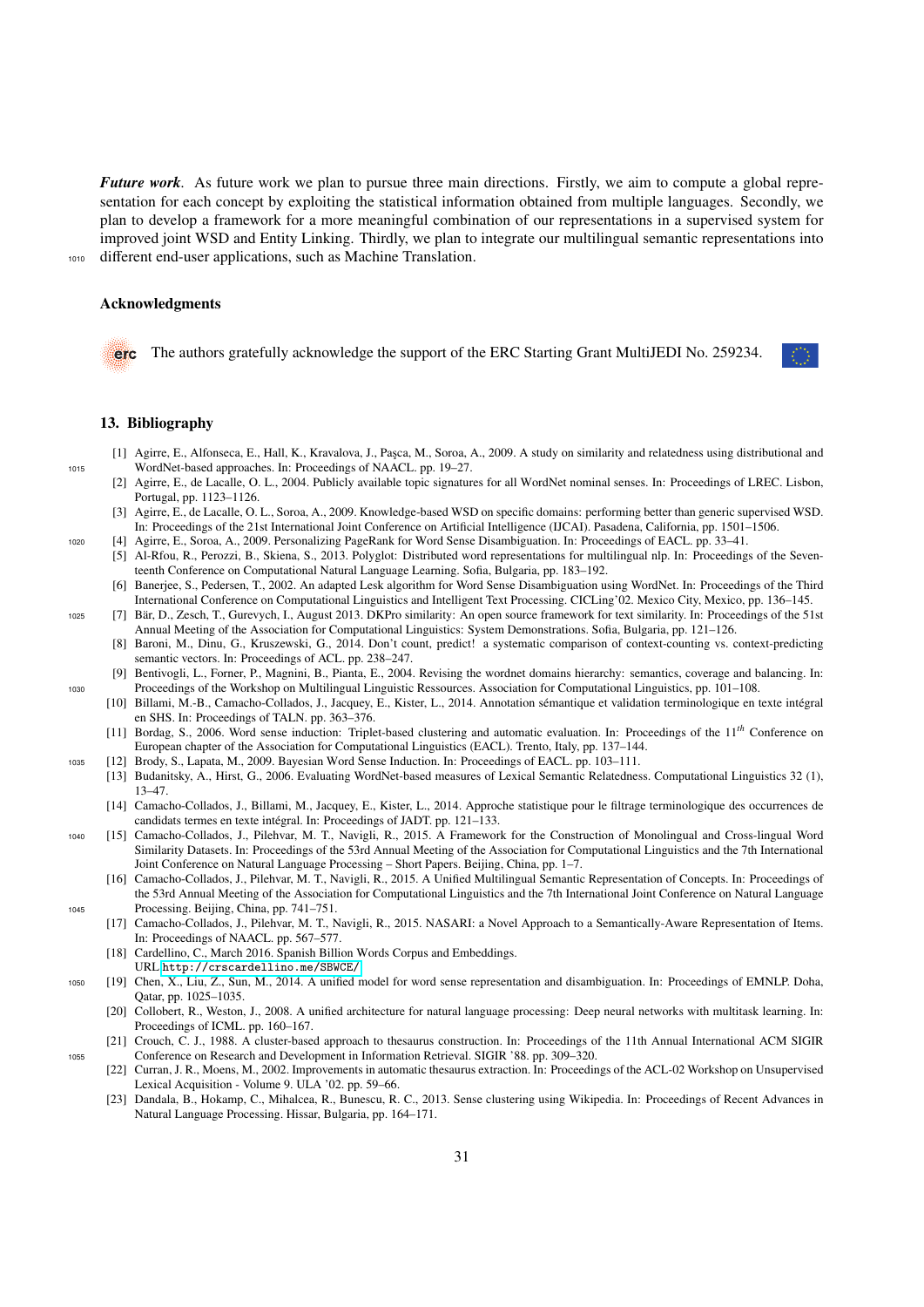- <span id="page-32-25"></span><span id="page-32-0"></span><sup>1060</sup> [24] Dandala, B., Mihalcea, R., Bunescu, R., 2013. Word sense disambiguation using wikipedia. In: The Peoples Web Meets NLP. Springer, pp. 241–262.
	- [25] Deerwester, S. C., Dumais, S. T., Landauer, T. K., Furnas, G. W., Harshman, R. A., 1990. Indexing by latent semantic analysis. Journal of American Society for Information Science 41 (6), 391–407.
- <span id="page-32-15"></span><span id="page-32-5"></span>[26] Delli Bovi, C., Telesca, L., Navigli, R., 2015. Large-scale information extraction from textual definitions through deep syntactic and semantic <sup>1065</sup> analysis. Transactions of the Association for Computational Linguistics 3, 529–543.
	- [27] Di Marco, A., Navigli, R., 2013. Clustering and diversifying web search results with graph-based word sense induction. Computational Linguistics 39 (3), 709–754.
	- [28] Drouin, P., 2003. Term extraction using non-technical corpora as a point of leverage. Terminology 9 (1), 99–115.
- <span id="page-32-26"></span><span id="page-32-12"></span><span id="page-32-1"></span>[29] Erk, K., 2007. A simple, similarity-based model for selectional preferences. In: Proceedings of the 45th Annual Meeting of the Association <sup>1070</sup> for Computational Linguistics, Prague, Czech Republic. pp. 216–223.
	- [30] Faralli, S., Navigli, R., 2012. A New Minimally-supervised Framework for Domain Word Sense Disambiguation. In: Proceedings of the 2012 Joint Conference on Empirical Methods in Natural Language Processing and Computational Natural Language Learning. Jeju, Korea, pp. 1411–1422.
- <span id="page-32-28"></span><span id="page-32-23"></span>[31] Faruqui, M., Dodge, J., Jauhar, S. K., Dyer, C., Hovy, E., Smith, N. A., 2015. Retrofitting word vectors to semantic lexicons. In: Proceedings <sup>1075</sup> of NAACL. pp. 1606–1615.
	- [32] Ferragina, P., Scaiella, U., 2010. Tagme: on-the-fly annotation of short text fragments (by wikipedia entities). In: Proceedings of the 19th ACM international conference on Information and knowledge management. ACM, pp. 1625–1628.
	- [33] Finkelstein, L., Evgenly, G., Yossi, M., Ehud, R., Zach, S., Gadi, W., Eytan, R., 2002. Placing search in context: The concept revisited. ACM Transactions on Information Systems 20 (1), 116–131.
- <span id="page-32-19"></span><span id="page-32-16"></span><span id="page-32-14"></span><sup>1080</sup> [34] Flati, T., Vannella, D., Pasini, T., Navigli, R., 2014. Two is bigger (and better) than one: the Wikipedia Bitaxonomy project. In: Proceedings of the 52nd Annual Meeting of the Association for Computational Linguistics. Baltimore, USA, pp. 945–955.
	- [35] Gabrilovich, E., Markovitch, S., 2007. Computing semantic relatedness using Wikipedia-based explicit semantic analysis. In: Proceedings of IJCAI. pp. 1606–1611.
	- [36] Gärdenfors, P., 2004. Conceptual spaces: The geometry of thought. The MIT Press.
- <span id="page-32-30"></span><span id="page-32-22"></span><span id="page-32-3"></span><sup>1085</sup> [37] Gong, Y., Wang, L., Hodosh, M., Hockenmaier, J., Lazebnik, S., 2014. Improving image-sentence embeddings using large weakly annotated photo collections. In: Computer Vision–ECCV 2014. Springer, pp. 529–545.
	- [38] Granada, R., Trojahn, C., Vieira, R., 2014. Comparing semantic relatedness between word pairs in Portuguese using Wikipedia. In: Computational Processing of the Portuguese Language. pp. 170–175.
	- [39] Gurevych, I., 2005. Using the structure of a conceptual network in computing semantic relatedness. In: Proceedings of IJCNLP. pp. 767–778.
- <span id="page-32-27"></span><span id="page-32-21"></span>1090 [40] Gutiérrez, Y., Castañeda, Y., González, A., Estrada, R., Piug, D. D., Abreu, I. J., Pérez, R., Fernández Orquín, A., Montoyo, A., Muñoz, R., Camara, F., 2013. UMCC DLSI: Reinforcing a ranking algorithm with sense frequencies and multidimensional semantic resources to solve multilingual word sense disambiguation. In: Proceedings of SemEval 2013. pp. 241–249.
	- [41] Hassan, S., Mihalcea, R., 2011. Semantic relatedness using salient semantic analysis. In: Proceedings of AAAI. pp. 884–889.
- <span id="page-32-24"></span><span id="page-32-17"></span><span id="page-32-13"></span>[42] Heiden, S., Magué, J.-P., Pincemin, B., et al., 2010. Txm: Une plateforme logicielle open-source pour la textométrie-conception et 1095 développement. In: Statistical Analysis of Textual Data-Proceedings of 10th International Conference Journées d'Analyse statistique des Données Textuelles. Vol. 2. Rome, Italy, pp. 1021-1032.
	- [43] Hill, F., Reichart, R., Korhonen, A., 2014. Simlex-999: Evaluating semantic models with (genuine) similarity estimation. ArXiv:1408.3456. [44] Hirst, G., St-Onge, D., 1998. Lexical chains as representations of context for the detection and correction of malapropisms. In: Fellbaum,
	- C. (Ed.), WordNet: An electronic lexical database. MIT Press, pp. 305–332.
- <span id="page-32-34"></span><span id="page-32-29"></span><sup>1100</sup> [45] Hoffart, J., Yosef, M. A., Bordino, I., Furstenau, H., Pinkal, M., Spaniol, M., Taneva, B., Thater, S., Weikum, G., 2011. Robust disambigua- ¨ tion of named entities in text. In: Proceedings of the Conference on Empirical Methods in Natural Language Processing. Association for Computational Linguistics, pp. 782–792.
	- [46] Hovy, E. H., Navigli, R., Ponzetto, S. P., 2013. Collaboratively built semi-structured content and Artificial Intelligence: The story so far. Artificial Intelligence 194, 2–27.
- <span id="page-32-10"></span><span id="page-32-9"></span><span id="page-32-8"></span><sup>1105</sup> [47] Huang, E. H., Socher, R., Manning, C. D., Ng, A. Y., 2012. Improving word representations via global context and multiple word prototypes. In: Proceedings of ACL. Jeju Island, South Korea, pp. 873–882.
	- [48] Iacobacci, I., Pilehvar, M. T., Navigli, R., 2015. Sensembed: Learning sense embeddings for word and relational similarity. In: Proceedings of the 53rd Annual Meeting of the Association for Computational Linguistics and the 7th International Joint Conference on Natural Language Processing (Volume 1: Long Papers). Association for Computational Linguistics, Beijing, China, pp. 95–105.
- <span id="page-32-33"></span><span id="page-32-31"></span><sup>1110</sup> [49] Jarmasz, M., Szpakowicz, S., 2003. Roget's thesaurus and semantic similarity. In: Proceedings of RANLP. pp. 212–219.
	- [50] Jauhar, S. K., Dyer, C., Hovy, E., 2015. Ontologically grounded multi-sense representation learning for semantic vector space models. In: Proceedings of NAACL. pp. 683–693.
	- [51] Johansson, R., Pina, L. N., 2015. Embedding a semantic network in a word space. In: Proceedings of NAACL. pp. 1428–1433.
	- [52] Jones, K. S., 1972. A statistical interpretation of term specificity and its application in retrieval. Journal of Documentation 28, 11–21.
- <span id="page-32-32"></span><span id="page-32-20"></span><span id="page-32-11"></span><span id="page-32-2"></span><sup>1115</sup> [53] Jones, M. P., Martin, J. H., 1997. Contextual spelling correction using latent semantic analysis. In: Proceedings of the Fifth Conference on Applied Natural Language Processing. ANLC '97. pp. 166–173.
	- [54] Joubarne, C., Inkpen, D., 2011. Comparison of semantic similarity for different languages using the Google n-gram corpus and second-order co-occurrence measures. In: Advances in Artificial Intelligence. pp. 216–221.
- <span id="page-32-18"></span><span id="page-32-7"></span><span id="page-32-6"></span><span id="page-32-4"></span>[55] Jurgens, D., 2013. Embracing ambiguity: A comparison of annotation methodologies for crowdsourcing word sense labels. In: HLT-1120 NAACL. pp. 556–562.
	- [56] Jurgens, D., Navigli, R., 2014. It's All Fun and Games until Someone Annotates: Video Games with a Purpose for Linguistic Annotation. Transactions of the Association for Computational Linguistics (TACL) 2, 449–464.
	- [57] Jurgens, D., Pilehvar, M. T., Navigli, R., 2014. Semeval-2014 task 3: Cross-level semantic similarity. SemEval 2014, 17–26.
	- [58] Jurgens, D., Stevens, K., 2011. Measuring the impact of sense similarity on Word Sense Induction. In: Proceedings of the First Workshop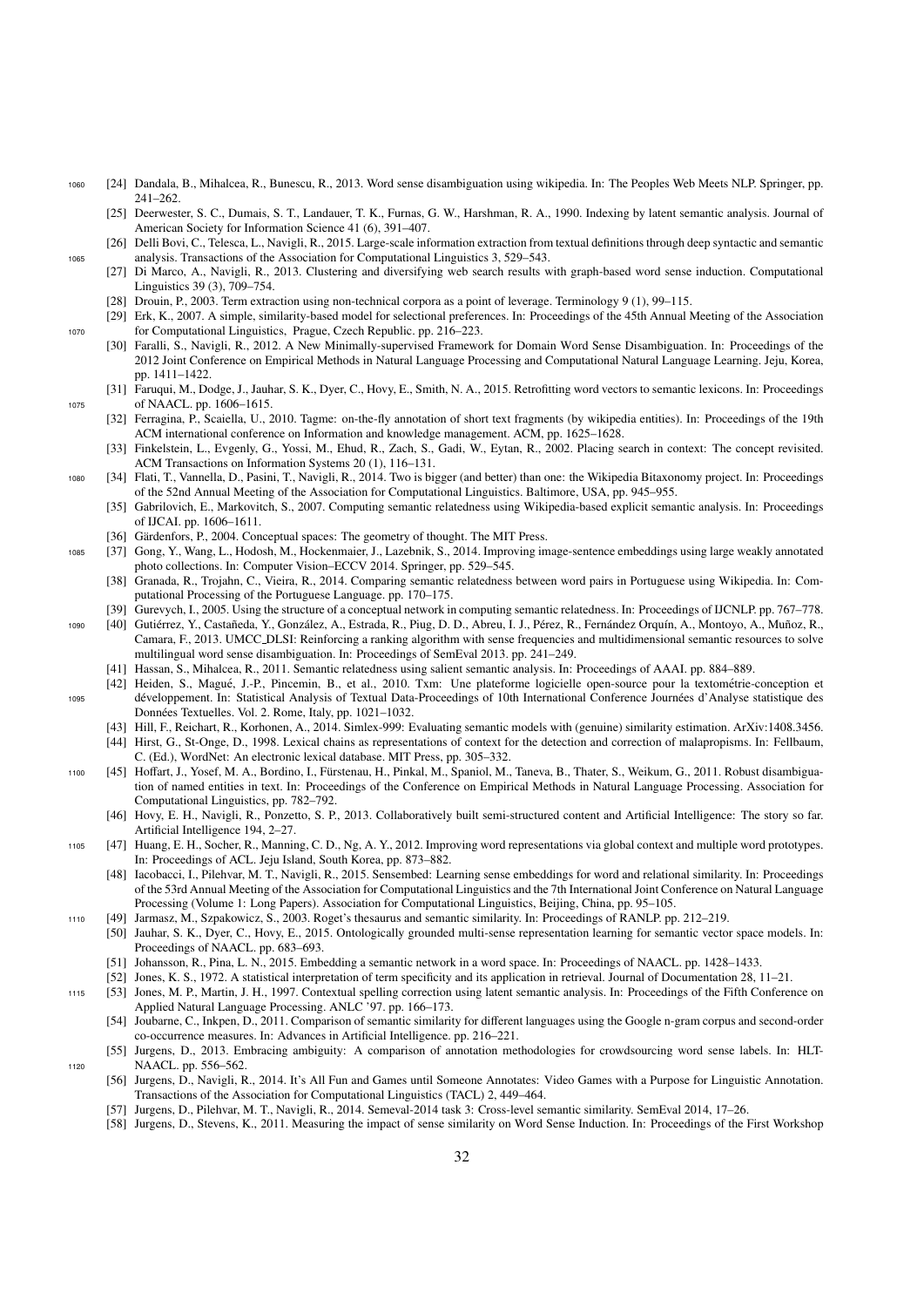<sup>1125</sup> on Unsupervised Learning in NLP. EMNLP '11. Edinburgh, Scotland, pp. 113–123.

- <span id="page-33-21"></span>[59] Kashyap, A., Han, L., Yus, R., Sleeman, J., Satyapanich, T., Gandhi, S., Finin, T., 2014. Meerkat mafia: Multilingual and cross-level semantic textual similarity systems. In: Proceedings of the 8th International Workshop on Semantic Evaluation. Association for Computational Linguistics, pp. 416–423.
- <span id="page-33-20"></span><span id="page-33-3"></span>[60] Kennedy, A., Hirst, G., 2012. Measuring semantic relatedness across languages. In: Proceedings of xLiTe: Cross-Lingual Technologies <sup>1130</sup> Workshop at the Neural Information Processing Systems Conference.
	- [61] Laender, A. H. F., Ribeiro-Neto, B. A., da Silva, A. S., Teixeira, J. S., 2002. A brief survey of web data extraction tools. SIGMOD Rec. 31 (2), 84–93.
	- [62] Lafon, P., 1980. Sur la variabilité de la fréquence des formes dans un corpus. Mots 1, 127–165.
	- [63] Landauer, T., Dooley, S., 2002. Latent semantic analysis: theory, method and application. In: Proceedings of CSCL. pp. 742–743.
- <span id="page-33-33"></span><span id="page-33-12"></span><span id="page-33-5"></span><span id="page-33-4"></span><sup>1135</sup> [64] Landauer, T. K., Dumais, S. T., 1997. A solution to Plato's problem: The latent semantic analysis theory of acquisition, induction, and representation of knowledge. Psychological Review 104 (2), 211–240.
	- [65] Leacock, C., Chodorow, M., 1998. Combining local context and WordNet similarity for word sense identification. In: Fellbaum, C. (Ed.), WordNet: An electronic lexical database. MIT Press, pp. 265–283.
	- [66] Lebart, L., Salem, A., Berry, L., 1998. Exploring textual data. Kluwer Academic Publishers.
- <span id="page-33-18"></span><span id="page-33-13"></span><span id="page-33-9"></span><sup>1140</sup> [67] Levy, O., Goldberg, Y., Dagan, I., 2015. Improving distributional similarity with lessons learned from word embeddings. Transactions of the Association for Computational Linguistics 3, 211–225.
	- [68] Li, J., Jurafsky, D., 2015. Do multi-sense embeddings improve natural language understanding? In: Proceedings of the 2015 Conference on Empirical Methods in Natural Language Processing (EMNLP). Lisbon, Portugal, pp. 1722–1732.
- <span id="page-33-25"></span><span id="page-33-17"></span>[69] Lin, D., 1998. An information-theoretic definition of similarity. In: Proceedings of the Fifteenth International Conference on Machine <sup>1145</sup> Learning. San Francisco, CA, pp. 296–304.
	- [70] Magnini, B., Cavaglia, G., 2000. Integrating subject field codes into WordNet. In: LREC. pp. 1413–1418.
	- [71] Magnini, B., Strapparava, C., Pezzulo, G., Gliozzo, A., 2002. The role of domain information in word sense disambiguation. Natural Language Engineering 8 (04), 359–373.
- <span id="page-33-35"></span><span id="page-33-28"></span><span id="page-33-26"></span>[72] Manion, S. L., 2015. Sudoku: Treating word sense disambiguation & entity linking as a deterministic problem–via an unsupervised & <sup>1150</sup> iterative approach. 9th International Workshop on Semantic Evaluation (SemEval 2015), 365.
	- [73] Manion, S. L., Sainudiin, R., 2013. Daebak!: Peripheral diversity for multilingual Word Sense Disambiguation. In: Proceedings of SemEval 2013. pp. 250–254.
	- [74] Matuschek, M., Gurevych, I., 2013. Dijkstra-WSA: A graph-based approach to word sense alignment. Transactions of the Association for Computational Linguistics (TACL) 1, 151–164.
- <span id="page-33-30"></span><span id="page-33-10"></span><span id="page-33-2"></span><sup>1155</sup> [75] McCarthy, D., Navigli, R., 2009. The English lexical substitution task. Language Resources and Evaluation 43 (2), 139–159.
	- [76] Mendes, P. N., Jakob, M., García-Silva, A., Bizer, C., 2011. Dbpedia spotlight: shedding light on the web of documents. In: Proceedings of the 7th International Conference on Semantic Systems. ACM, pp. 1–8.
	- [77] Mihalcea, R., 2007. Using Wikipedia for automatic Word Sense Disambiguation. In: Proceedings of NAACL-HLT-07. Rochester, NY, pp. 196–203.
- <span id="page-33-24"></span><span id="page-33-23"></span><span id="page-33-8"></span><sup>1160</sup> [78] Mihalcea, R., 2007. Using Wikipedia for automatic Word Sense Disambiguation. In: Proc. of NAACL-HLT-07. Rochester, NY, pp. 196–203. [79] Mihalcea, R., Csomai, A., 2007. Wikify! Linking documents to encyclopedic knowledge. In: Proceedings of the Sixteenth ACM Conference on Information and Knowledge management. Lisbon, Portugal, pp. 233–242.
	- [80] Mihalcea, R., Moldovan, D., 1999. An automatic method for generating sense tagged corpora. In: Proceedings AAAI '99. Orlando, Florida, USA, pp. 461–466.
- <span id="page-33-31"></span><span id="page-33-22"></span><span id="page-33-6"></span><sup>1165</sup> [81] Mihalcea, R., Wiebe, J., 2014. Simcompass: Using deep learning word embeddings to assess cross-level similarity. SemEval 2014, 560.
	- [82] Mikolov, T., Chen, K., Corrado, G., Dean, J., 2013. Efficient estimation of word representations in vector space. CoRR abs/1301.3781. URL <http://arxiv.org/abs/1301.3781>
		- [83] Mikolov, T., Sutskever, I., Chen, K., Corrado, G. S., Dean, J., 2013. Distributed representations of words and phrases and their compositionality. In: Advances in neural information processing systems. pp. 3111–3119.
- <span id="page-33-15"></span><span id="page-33-14"></span><span id="page-33-11"></span><sup>1170</sup> [84] Miller, G. A., Beckwith, R., Fellbaum, C. D., Gross, D., Miller, K., 1990. WordNet: an online lexical database. International Journal of Lexicography 3 (4), 235–244.
	- [85] Miller, G. A., Charles, W. G., 1991. Contextual correlates of semantic similarity. Language and Cognitive Processes 6 (1), 1–28.
	- [86] Miller, G. A., Leacock, C., Tengi, R., Bunker, R., 1993. A semantic concordance. In: Proceedings of the 3rd DARPA Workshop on Human Language Technology. Plainsboro, N.J., pp. 303–308.
- <span id="page-33-34"></span><span id="page-33-29"></span><span id="page-33-7"></span><sup>1175</sup> [87] Milne, D., Witten, I. H., 2008. An effective, low-cost measure of semantic relatedness obtained from Wikipedia links. In: Proceedings of the Workshop on Wikipedia and Artificial Intelligence: An Evolving Synergy at AAAI-08. Chicago, IL, pp. 25–30.
	- [88] Milne, D., Witten, I. H., 2008. Learning to link with Wikipedia. In: Proc. of CIKM-08. pp. 509–518.
	- [89] Moro, A., Navigli, R., 2015. Semeval-2015 task 13: Multilingual all-words sense disambiguation and entity linking. Proceedings of SemEval-2015, 288–297.
- <span id="page-33-32"></span><span id="page-33-27"></span><span id="page-33-16"></span><sup>1180</sup> [90] Moro, A., Raganato, A., Navigli, R., 2014. Entity Linking meets Word Sense Disambiguation: a Unified Approach. Transactions of the Association for Computational Linguistics (TACL) 2, 231–244.
	- [91] Morris, J., Hirst, G., 1991. Lexical cohesion computed by thesaural relations as an indicator of the structure of text. Computational Linguistics 17 (1), 21–43.
- <span id="page-33-19"></span><span id="page-33-1"></span><span id="page-33-0"></span>[92] Mrkšić, N., Séaghdha, D. Ó., Thomson, B., Gašić, M., Rojas-Barahona, L., Su, P.-H., Vandyke, D., Wen, T.-H., Young, S., 2016. Counter-<sup>1185</sup> fitting word vectors to linguistic constraints. arXiv preprint arXiv:1603.00892.
	- [93] Navigli, R., 2006. Meaningful clustering of senses helps boost word sense disambiguation performance. In: Proceedings of the 21st International Conference on Computational Linguistics and the 44th annual meeting of the Association for Computational Linguistics. pp. 105–112.
	- [94] Navigli, R., 2009. Word Sense Disambiguation: A survey. ACM Computing Surveys 41 (2), 1–69.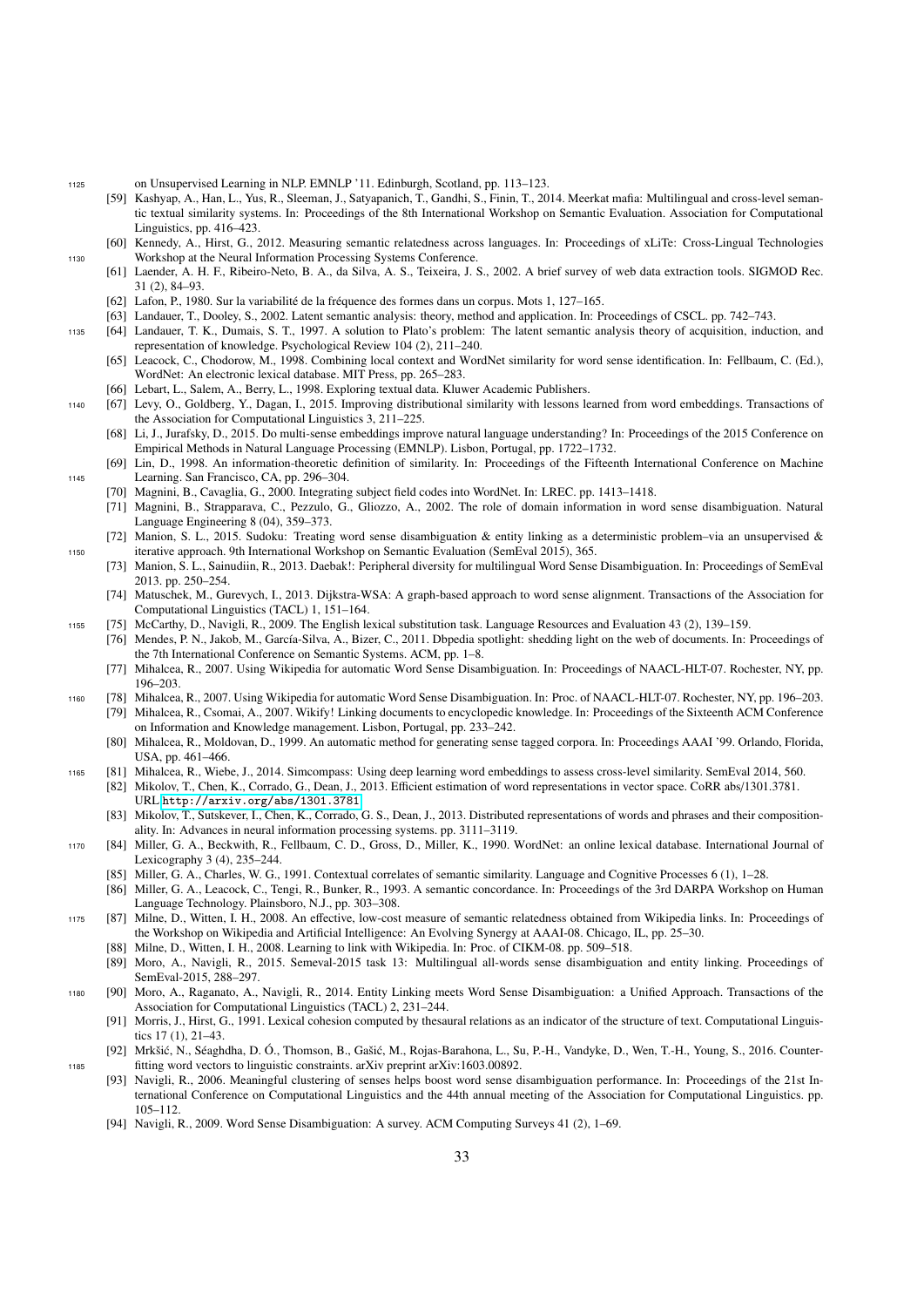- <span id="page-34-26"></span><sup>1190</sup> [95] Navigli, R., Faralli, S., Soroa, A., de Lacalle, O., Agirre, E., 2011. Two birds with one stone: Learning semantic models for text categorization and Word Sense Disambiguation. In: Proceedings of the 20th ACM Conference on Information and Knowledge Management (CIKM). Glasgow, UK, pp. 2317–2320.
	- [96] Navigli, R., Jurgens, D., Vannella, D., 2013. SemEval-2013 Task 12: Multilingual Word Sense Disambiguation. In: Proceedings of SemEval 2013. pp. 222–231.
- <span id="page-34-33"></span><span id="page-34-17"></span><span id="page-34-15"></span><sup>1195</sup> [97] Navigli, R., Lapata, M., 2007. Graph connectivity measures for unsupervised Word Sense Disambiguation. In: Proceedings of IJCAI. pp. 1683–1688.
	- [98] Navigli, R., Ponzetto, S. P., 2010. BabelNet: Building a very large multilingual semantic network. In: Proceedings of the 48th Annual Meeting of the Association for Computational Linguistics (ACL), Uppsala, Sweden. pp. 216–225.
- <span id="page-34-3"></span>[99] Navigli, R., Ponzetto, S. P., 2012. BabelNet: The automatic construction, evaluation and application of a wide-coverage multilingual <sup>1200</sup> semantic network. Artificial Intelligence 193, 217–250.
	- [100] Neelakantan, A., Shankar, J., Passos, A., McCallum, A., 2014. Efficient non-parametric estimation of multiple embeddings per word in vector space. In: Proceedings of EMNLP. Doha, Qatar, pp. 1059–1069.
- <span id="page-34-14"></span><span id="page-34-5"></span>[101] Neely, J. H., Keefe, D. E., Ross, K. L., 1989. Semantic priming in the lexical decision task: Roles of prospective prime-generated expectancies and retrospective semantic matching. pp. 1003–1019.
- <span id="page-34-24"></span><span id="page-34-2"></span><sup>1205</sup> [102] Niemann, E., Gurevych, I., 2011. The people's web meets linguistic knowledge: automatic sense alignment of Wikipedia and WordNet. In: Proceedings of the Ninth International Conference on Computational Semantics. pp. 205–214.
	- [103] Palmer, M., Dang, H., Fellbaum, C., 2007. Making fine-grained and coarse-grained sense distinctions, both manually and automatically. Natural Language Engineering 13 (2), 137–163.
	- [104] Pantel, P., Lin, D., 2002. Discovering word senses from text. In: Proceedings of KDD. pp. 613–619.
- <span id="page-34-21"></span><span id="page-34-8"></span><span id="page-34-7"></span><sup>1210</sup> [105] Pennacchiotti, M., De Cao, D., Basili, R., Croce, D., Roth, M., 2008. Automatic induction of FrameNet lexical units. In: Proceedings of the Conference on Empirical Methods in Natural Language Processing. EMNLP '08. pp. 457–465.
	- [106] Pham, N. T., Lazaridou, A., Baroni, M., 2015. A multitask objective to inject lexical contrast into distributional semantics. In: Proceedings of ACL. pp. 21–26.
- <span id="page-34-29"></span><span id="page-34-0"></span>[107] Pilehvar, M. T., Jurgens, D., Navigli, R., 2013. Align, Disambiguate and Walk: a Unified Approach for Measuring Semantic Similarity. In: <sup>1215</sup> Proceedings of ACL. pp. 1341–1351.
	- [108] Pilehvar, M. T., Navigli, R., 2014. A large-scale pseudoword-based evaluation framework for state-of-the-art Word Sense Disambiguation. Computational Linguistics 40 (4), 837–881.
	- [109] Pilehvar, M. T., Navigli, R., 2014. A robust approach to aligning heterogeneous lexical resources. In: Proceedings of ACL. pp. 468–478.
- <span id="page-34-31"></span><span id="page-34-22"></span><span id="page-34-4"></span>[110] Pilehvar, M. T., Navigli, R., 2015. From senses to texts: An all-in-one graph-based approach for measuring semantic similarity. Artificial <sup>1220</sup> Intelligence 228, 95–128.
	- [111] Ponzetto, S. P., Strube, M., 2007. Knowledge derived from Wikipedia for computing semantic relatedness. Journal of Artificial Intelligence Research (JAIR) 30, 181–212.
	- [112] Pradhan, S., Loper, E., Dligach, D., Palmer, M., 2007. SemEval-2007 task-17: English lexical sample, SRL and all words. In: Proceedings of SemEval. pp. 87–92.
- <span id="page-34-23"></span><span id="page-34-18"></span><span id="page-34-6"></span><sup>1225</sup> [113] Proisl, T., Evert, S., Greiner, P., Kabashi, B., 2014. Semantiklue: Robust semantic similarity at multiple levels using maximum weight matching. SemEval 2014, 532–540.
	- [114] Radinsky, K., Agichtein, E., Gabrilovich, E., Markovitch, S., 2011. A word at a time: Computing word relatedness using temporal semantic analysis. In: Proceedings of the 20th International Conference on World Wide Web. WWW '11. pp. 337–346.
- <span id="page-34-19"></span><span id="page-34-11"></span>[115] Reisinger, J., Mooney, R. J., 2010. Multi-prototype vector-space models of word meaning. In: Proceedings of ACL. pp. 109–117.
- <span id="page-34-12"></span><sup>1230</sup> [116] Resnik, P., 1995. Using information content to evaluate semantic similarity in a taxonomy. In: Proceedings of IJCAI. pp. 448–453.
	- [117] Rothe, S., Schutze, H., July 2015. Autoextend: Extending word embeddings to embeddings for synsets and lexemes. In: Proceedings of ¨ the 53rd Annual Meeting of the Association for Computational Linguistics and the 7th International Joint Conference on Natural Language Processing (Volume 1: Long Papers). Association for Computational Linguistics, Beijing, China, pp. 1793–1803.
	- [118] Rubenstein, H., Goodenough, J. B., 1965. Contextual correlates of synonymy. Communications of the ACM 8 (10), 627–633.
- <span id="page-34-28"></span><span id="page-34-16"></span><span id="page-34-9"></span><sup>1235</sup> [119] Ruiz, P., Poibeau, T., 2015. El92: Entity linking combining open source annotators via weighted voting. In: 9th International Workshop on Semantic Evaluation (SemEval 2015). pp. 355–359.
	- [120] Salton, G., Wong, A., Yang, C. S., 1975. A vector space model for automatic indexing. Communications of the ACM 18 (11), 613–620.
	- [121] Schutze, H., Pedersen, J., 1995. Information retrieval based on word senses. In: Proceedings of SDAIR'95. Las Vegas, Nevada, pp. 161–175. ¨
- <span id="page-34-32"></span><span id="page-34-27"></span><span id="page-34-20"></span>[122] Schwartz, R., Reichart, R., Rappoport, A., 2015. Symmetric pattern based word embeddings for improved word similarity prediction. <sup>1240</sup> CoNLL 2015, 258–267.
	- [123] Sinha, R., Mihalcea, R., 2007. Unsupervised graph-based Word Sense Disambiguation using measures of word semantic similarity. In: Proceedings of ICSC. pp. 363–369.
	- [124] Snow, R., O'Connor, B., Jurafsky, D., Ng, A., 2008. Cheap and fast but is it good? evaluating non-expert annotations for natural language tasks. In: Proc. of EMNLP-08. pp. 254–263.
- <span id="page-34-10"></span><span id="page-34-1"></span><sup>1245</sup> [125] Snow, R., Prakash, S., Jurafsky, D., Ng, A. Y., 2007. Learning to merge word senses. In: Proceedings of the 2007 Joint Conference on Empirical Methods in Natural Language Processing and Computational Natural Language Learning (EMNLP-CoNLL). Prague, Czech Republic, pp. 1005–1014.
- <span id="page-34-30"></span><span id="page-34-25"></span><span id="page-34-13"></span>[126] Søgaard, A., Agić, Ž., Alonso, H. M., Plank, B., Bohnet, B., Johannsen, A., 2015. Inverted indexing for cross-lingual NLP. In: The 53rd Annual Meeting of the Association for Computational Linguistics and the 7th International Joint Conference of the Asian Federation of <sup>1250</sup> Natural Language Processing (ACL-IJCNLP 2015). pp. 1713–1722.
	- [127] Strube, M., Ponzetto, S. P., 2006. WikiRelate! Computing Semantic Relatedness Using Wikipedia. In: Proceedings of the 21st National Conference on Artificial Intelligence - Volume 2. AAAI'06. Boston, Massachusetts, pp. 1419–1424.
	- [128] Tufiş, D., Ion, R., Bozianu, L., Ceauşu, A., Ştefănescu, D., 2008. Romanian wordnet: Current state, new applications and prospects. In: Proceedings of 4th Global WordNet Conference, GWC. pp. 441–452.